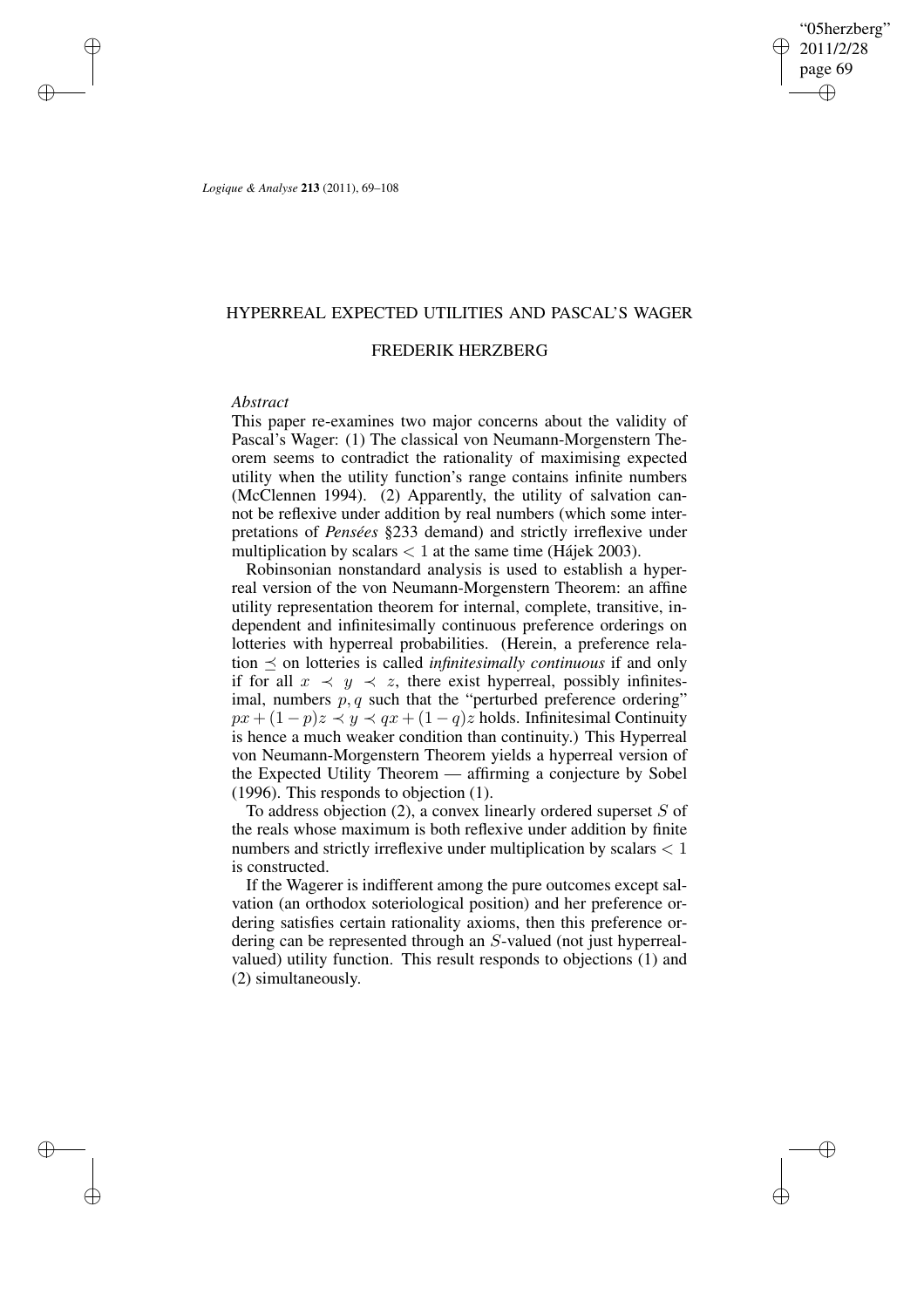#### 70 FREDERIK HERZBERG

"05herzberg" 2011/2/28 page 70

✐

✐

✐

✐

| Behold, I set before you the | But your happiness? Let us weigh the                                                                                                                     |  |
|------------------------------|----------------------------------------------------------------------------------------------------------------------------------------------------------|--|
| way of life and the way of   | gain and the loss in wagering that God is.                                                                                                               |  |
| death.                       | Let us estimate these two chances. If you<br>gain, you gain all; if you lose, you lose<br>nothing. Wager, then, without hesitation<br><i>that He is.</i> |  |
| Jeremiah 21,8                | Blaise Pascal, Pensées, §233                                                                                                                             |  |
| (King James Version)         | (Trotter translation)                                                                                                                                    |  |

1. *Introduction*

1.1. *The context of Pascal's Wager*

Pascal's Wager [Pensées §233] is a Christian apologetic argument.<sup>1</sup> It is, however, meant to address individuals who already hold certain beliefs about the supernatural (cf. Rescher 1985), which explains the strength of some of the argument's premises (see Subsection 1.2):

First, the subjective probability for the existence of the Christian God is assumed to be positive and non-infinitesimal. (Otherwise the argument would no longer be valid, cf. Oppy 1990 and Hájek 2003, see also Footnote 5.)

Secondly, the audience is assumed to consider the Christian faith the only viable alternative to atheism for themselves. (Otherwise they might as well become attracted to any religion that promises paradise to its followers. Several variants of this so-called many-gods objection have been studied systematically by Bartha 2007.)

From a theological perspective, it is important to note that Pascal did not expect that anyone who is convinced of the conclusion of the argument could earn their salvation themselves — let alone by merely accepting the rationality of some gambling strategy.<sup>2</sup> To the contrary, Pascal's (Jansenist) theology places great emphasis on grace and predestination.

The purpose of this apologetic argument is, therefore, simply to "incite to the search after God" [*Pensées* §181].

<sup>1</sup> The context of *Pensées* §233, in particular *Pensées* §181, implies that the Wager is an argument of Christian apologetics, not specifically Jansenist or Catholic apologetics. (Jansenism was the Roman Catholic, later considered heterodox, sect to which Pascal belonged.) It is not addressing Christian believers without an attachment to Jansenism or Roman Catholicism, but rather individuals who lack interest in a personal faith (hence Section III of the *Pensées* is entitled "Of the necessity of the Wager") or lean towards agnosticism or atheism.

<sup>2</sup> Cf. Pascal in *Pensées* §240.

✐

✐

✐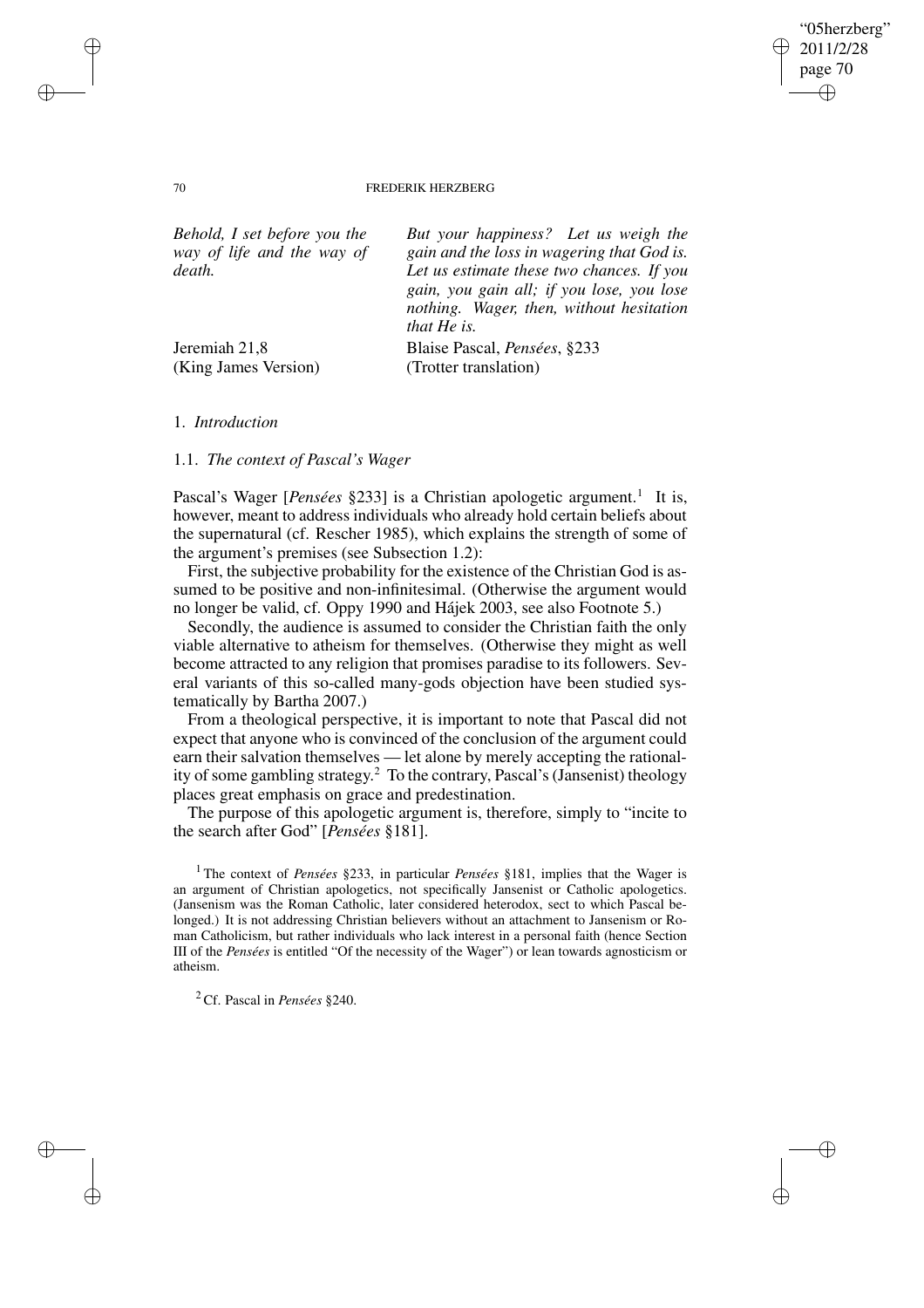# 1.2. *The structure of the Wager. Mixed strategies*

✐

✐

✐

✐

Pascal's argument — directed at someone who is choosing between either Christianity or atheism and, in addition, assigns positive, non-infinitesimal probability to the existence of the Christian God — can be formalised as follows:

(1) Premise: One has to wager for or against God, and the payoff of the wager is as follows:

|                   | Christian God exists               | Christian God  |
|-------------------|------------------------------------|----------------|
|                   | (with some probability $p \gg 0$ ) | does not exist |
| Wager for God     |                                    |                |
| Wager against God |                                    |                |

Herein, I denotes an infinitely large number<sup>3</sup>,  $f_2$ ,  $f_3$ ,  $f_4$  are finite<sup>4</sup>, and  $p \gg 0$  means that p is non-infinitesimal<sup>5</sup>.

(2) Premise: Reason demands to maximise expected utility.

# (3) Conclusion: Reason demands to wager for God.

Formalisations of the Wager have to identify  $I$  mathematically in some proper superset  $S \supseteq \mathbb{R}$  of the field of the reals.

Now, in order to clarify Premise 2, one needs to define what kind of choices the Wagerer is allowed to make. In this paper, we allow the Wagerer to base his/her decision to wager for or against God on a random event of some probability q. (For instance, by tossing a coin to determine what to wager for.) Such a strategy is called a *mixed* strategy of chance q. In his prized critique of Pascal's Wager, Hájek (2003) has demanded that mixed strategies should also be taken into account, because if mixed strategies yielded the same expected utility as wagering directly for God's existence, then the conclusion of Pascal's Wager (that reason demands to wager for God) would no longer hold. However, we will find that mixed strategies yield strictly

<sup>3</sup> I.e.,  $I > n$  holds for every  $n \in \mathbb{N}$ .

<sup>4</sup> I.e.  $|f_2|$ ,  $|f_3|$ ,  $|f_4| \leq n$  for some  $n \in \mathbb{N}$ .

<sup>5</sup> I.e., there exists some  $n \in \mathbb{N}$  such that  $p > \frac{1}{n}$ . Zero probabilities would make the argument invalid straightaway, and infinitesimal probabilities would require a sufficiently high utility of salvation in order to preserve the validity of the argument, cf. Oppy (1990) and Hájek (2003).

<sup>6</sup> For arbitrary sets R, S, we say that S is a superset of R if and only if R is a subset of S.

"05herzberg" 2011/2/28 page 71

✐

✐

✐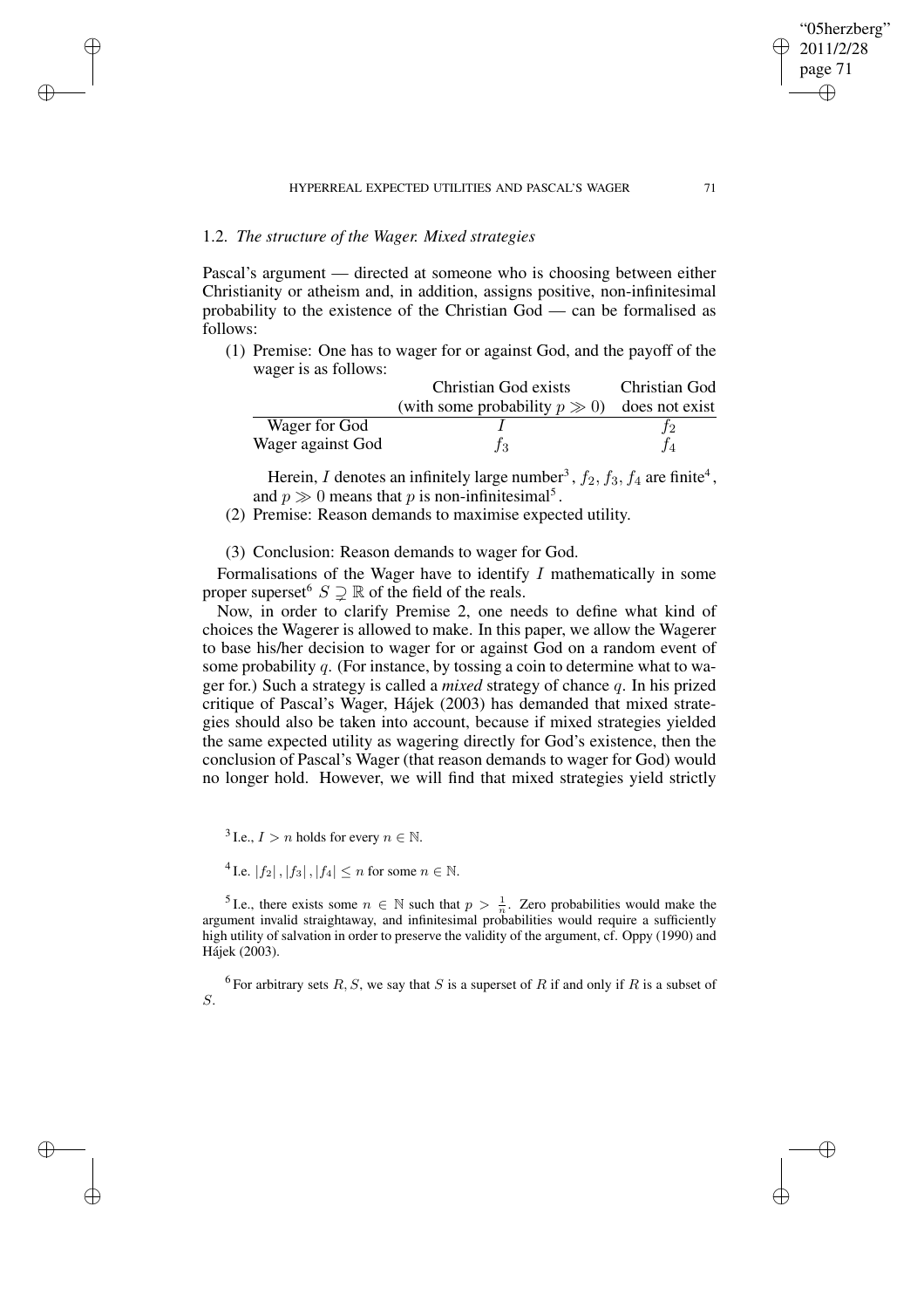# "05herzberg" 2011/2/28 page 72 ✐ ✐

✐

✐

#### 72 FREDERIK HERZBERG

lesser expected utility than outright wagering for God's existence in suitable formalisations of S, thus meeting Hájek's (2003) challenge.

If one were to exclude the possibility of mixed strategies, the decision of the Pascalian Wagerer amounts to the choice of one of two continuum-size sets of lotteries — for each value for the probability  $p$  of God's existence, she has to choose between two possible lotteries (wagering for or against God).

As we do allow for mixed strategies, the Wagerer has to choose one continuum-size set of lotteries among a continuum of continuum-size set of lotteries. For, there is a continuum of possible lotteries — one for each value for the chance that he wagers for God — for each value for the probability  $p$  of God's existence.

Thus, Premise 2 can now be phrased as follows: Let  $\langle \bar{p}, \bar{q} \rangle$  denote the lottery where the probability that the Christian God exists is  $\bar{p}$  and the probability that the Wagerer actually wagers for Him is  $\bar{q}$ . Then, for every  $\bar{p} \in (0, 1]$ (excluding infinitesimal probabilities  $\bar{p}$ , see Premise 1), a rational Wagerer must strictly prefer  $\langle \bar{p}, 1 \rangle$  over  $\langle \bar{p}, \bar{q} \rangle$  for any  $\bar{q} < 1$ .

This statement is exactly what the Pascalian must prove (in some formal setting) in order to justify Premise 2.

## 1.3. *Two concerns about Pascal's Wager*

Pascal's Wager faces at least two major challenges: (1) McClennen's decision-theoretic objection, and (2) Hájek's dilemma.

- (1) McClennen (1994) points out that Premise 2, the rationality of maximising expected utility, lacks a decision-theoretic justification (such as the von Neumann-Morgenstern Theorem) since the Wagerer's utility function is allowed to take infinite values: For, the classical von Neumann-Morgenstern Theorem only says that a preference ordering on lotteries can be represented by a real-valued expected utility function if and only if the preference ordering has certain properties, among them continuity. Now, on the one hand, continuous preference-orderings are inconsistent with infinite utilities (which Pascal's Wager entails), and on the other hand, the Pascalian wants to allow for infinite (not just real-valued) expected utility functions. Hence, the Pascalian cannot justify Premise 2 through classical utility theory. Instead, a new expected utility theorem is needed in order to defend Premise 2.
- (2) Hájek (2003) contends that there is a dilemma for any conceivable mathematical (re)formulation of the Wager: On the one hand, a historically faithful reading of Pascal's *Pensées* §233 demands that the

✐

✐

✐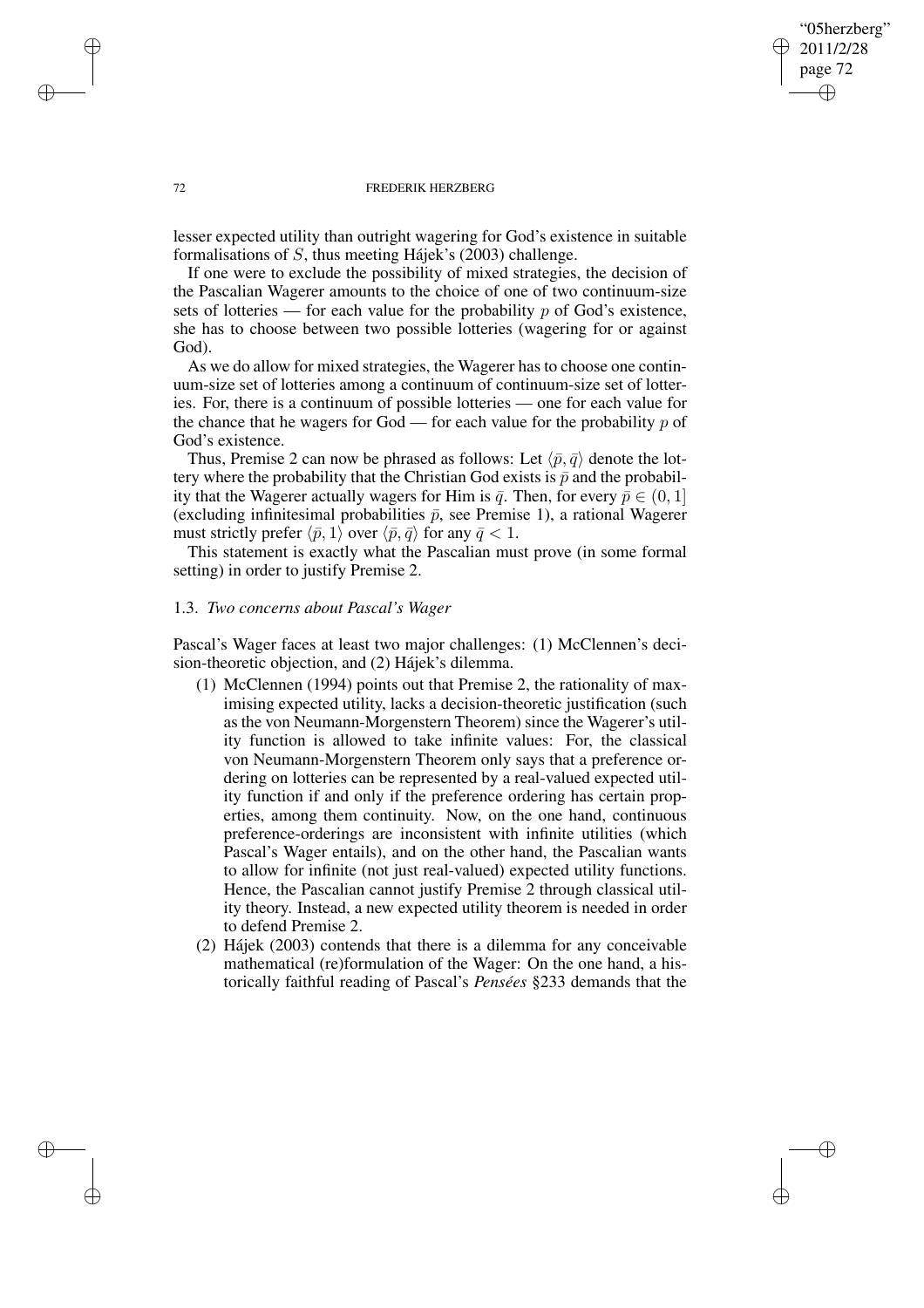HYPERREAL EXPECTED UTILITIES AND PASCAL'S WAGER 73

utility of salvation be reflexive under addition by real numbers.<sup>7</sup> On the other hand, the utility of salvation must be (strictly) irreflexive under multiplication by probabilities  $> 0$ ,<sup>8</sup> in order to ensure that one can distinguish between the expected utility of outright wagering for God and mixed strategies (where the Wagerer only ends up wagering for God with some probability  $p > 0$ , cf. Duff 1986). Hence, one must find a convex linearly ordered set which contains the reals and has a maximum that is both reflexive under addition by reals and strictly irreflexive under multiplication by positive scalars < 1. However, Hájek thought that this is impossible: "[There are] no prospects for characterizing a notion of the utility of salvation that is reflexive under addition without being reflexive under multiplication by positive, finite probabilities" (Hájek 2003 [p. 49]).

## 1.4. *Outline of the argument*

✐

✐

✐

✐

In a recent paper, Bartha (2007) proposed a new formalisation of Pascal's Wager, based on generalised utility ratios, which addresses both McClennen's objection and Hájek's dilemma. The aim of this article is to demonstrate how McClennen's objection and Hájek's dilemma can also be addressed by means of *one-place* hyperreal<sup>9</sup>-valued utility functions; if one drops the requirement of reflexivity under addition, this approach can be simplified even further.

In particular, we shall prove:

- (1) There is an expected-utility representation theorem for hyperreal utility functions: Every standard-definable, complete, transitive, independent and infinitesimally continuous preference relation can be represented by a hyperreal-valued affine utility function. (See Section 2, in particular the Hyperreal Expected Utility Theorem 3.)
- (2) There are two candidates for a mathematical model of the Wagerer's utility function where the maximal utility is both reflexive under addition and irreflexive under multiplication by positive probabilities.

This means that  $x + I = I$  for all real numbers x. In Appendix B, we shall reexamine this claim and see that, in fact, irreflexivity under addition may be more in accordance with Pascal's theology.

<sup>8</sup> This means  $qI < I$  for all  $q \in [0, 1)$ .

 $9$ The hyperreals — in the sense of Robinsonian (1966, 1996) nonstandard analysis form a real-ordered, non-Archimedean field which is usually constructed as the ultrapower of the reals with respect to a non-principal ultrafilter. The non-Archimedean property entails that the hyperreals includes infinitesimals and infinitely large numbers — as well as all real numbers.

"05herzberg" 2011/2/28 page 73

✐

✐

✐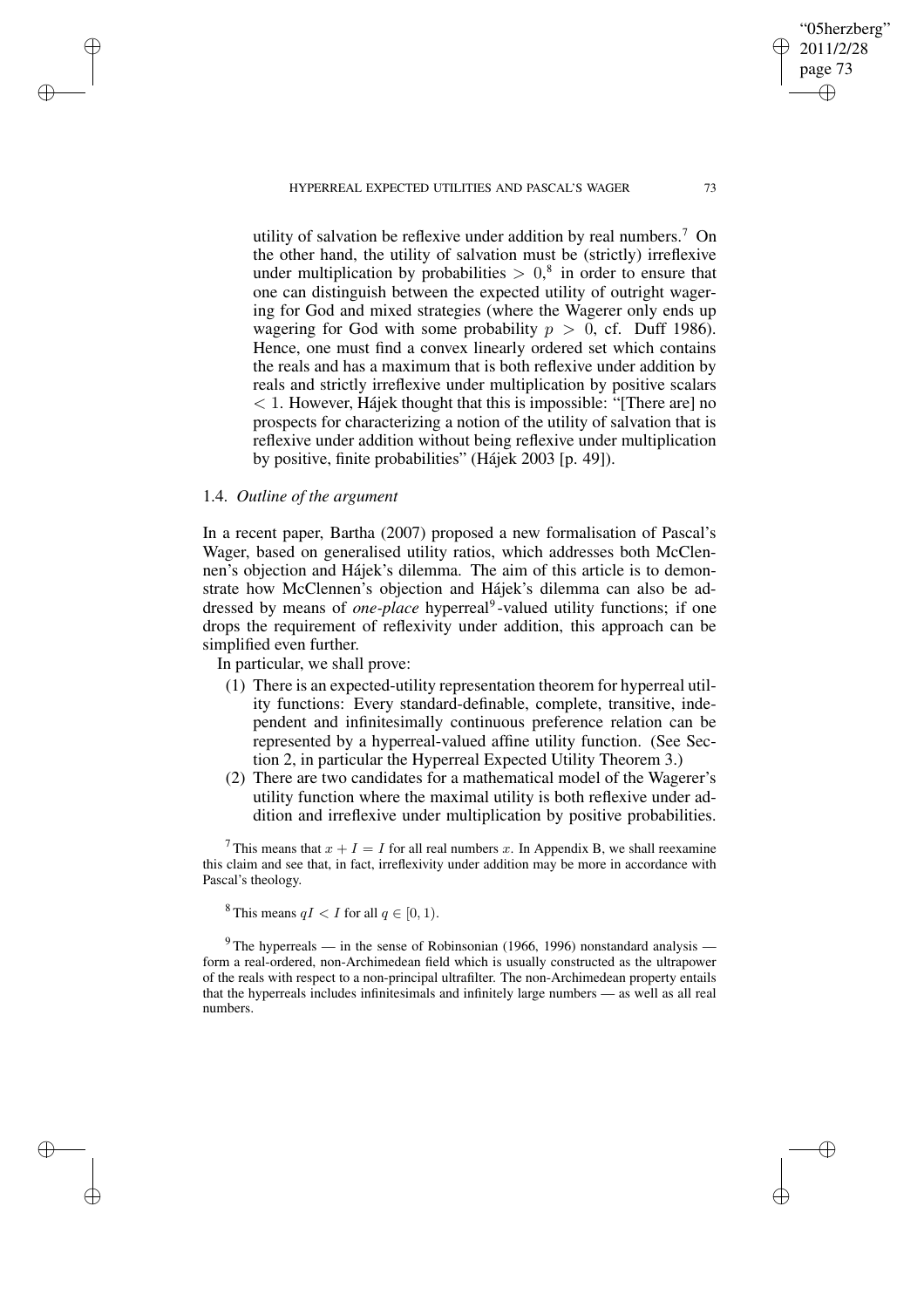#### 74 FREDERIK HERZBERG

(See Subsection 3.3 and Appendix C.) In particular, there exists a superset  $S_{\text{RA}-\text{IM}}$  of the reals — motivated by the hyperreals — on which both convex combinations as well as a linear order can be defined in a mutually consistent manner, and the maximum of  $S_{\text{RA}-\text{IM}}$ is reflexive under addition without being reflexive under multiplication by positive probabilities. We shall also prove an expectedutility representation theorem, under fairly restrictive conditions, for  $S_{\text{RA}-\text{IM}}$ -valued utility functions.

"05herzberg" 2011/2/28 page 74

✐

✐

✐

✐

Hence, each of the challenges by McClennen and Hájek can be addressed separately. The combination of Hájek's dilemma and McClennen's critique is potentially troublesome for the Pascalian. However, we shall prove that under additional hypotheses on the Wagerer's metaphysical stance, the range of this utility function can even be chosen as the linearly-ordered convex set  $S_{\text{RA}-\text{IM}}$  whose maximum is both reflexive under addition and strictly irreflexive under multiplication, thus answering at the same time McClennen's objection and Hájek's dilemma. Besides, in an appendix to this paper, we shall argue that despite its philosophical merits and faithfulness to Pascal's statement in *Pensées* §233, the reflexivity under addition of the utility of salvation is in tension with other aspects of Pascalian theology.

We close the Introduction with three remarks about our use of hyperreal expected utilities.

In order to apply the Hyperreal Expected Utility Theorem to Pascal's Wager, we must assume that the Pascalian Wagerer has a completely defined preference relation over lotteries with arbitrary hyperreal chances. This does, of course, by no means entail that the Wagerer is assumed to assign infinitesimal probability to the existence of God — which would be inconsistent with Premise 1. It only means that the Wagerer is able to compare those lotteries where the probability for the event that he wagers for God while God does not exist is hyperreal (e.g. infinitesimal) with other lotteries.

Also, it has been argued that there is some "arbitrariness" in modelling subjective utility of salvation of a given human individual by some particular infinite hyperreal (cf. Hájek 2003 and Bartha 2007). The Hyperreal Expected Utility Theorem clarifies that this degree of freedom simply reflects an ubiquitous phenomenon in decision theory with cardinal preferences: Von Neumann-Morgenstern utility functions are only unique up to a positive factor and a shift by an additive scalar.

Finally, one might argue that modelling the Wagerer's maximal utility by an infinite hyperreal amounts to cutting human utility at a somewhat arbitrary level and thus represents a philosophical problem. This would then be another reason, in addition to the reflexivity under addition, why the Wagerer's utility function should be modelled as  $S_{\text{RA}-\text{IM}}$ -valued rather than hyperrealvalued. However, whilst the Wagerer's personal salvation cannot be topped

✐

✐

✐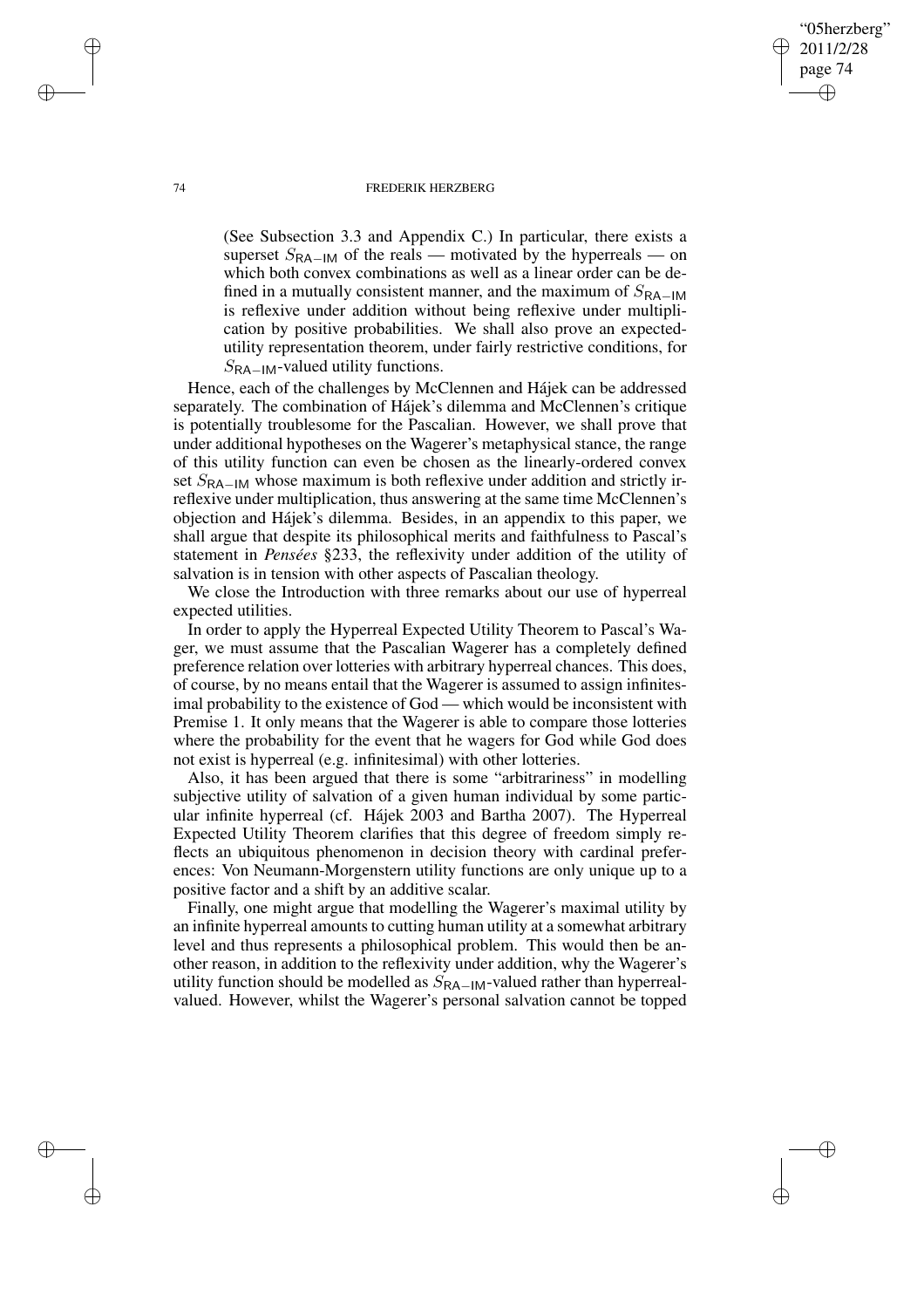HYPERREAL EXPECTED UTILITIES AND PASCAL'S WAGER 75

in utility by anything earthly, one should think that even a saved Wagerer's utility can be increased through the salvation of her loved ones. Therefore, there are good reasons to model the Wagerer's maximal utility through an infinite value which can be naturally improved upon, such as an infinite hyperreal. This argument also casts some additional doubt on the assumption of reflexivity under addition — in addition to the concerns expressed in Appendix B.

# 2. *The Hyperreal Expected Utility Theorem*

✐

✐

✐

✐

In order to justify Premise 2, i.e. the rationality of maximising expected utility whilst permitting infinite values in the utility function's range, a decisiontheoretic argument is required. The classical decision-theoretic justification of the rationality of maximising expected utility invokes the expected-utility representation theorem of von Neumann and Morgenstern (1980) who "[reconstrued] the utility concept" (Jeffrey 1992 [p. 171]). The theorem asserts that a certain set of rationality axioms (transitivity, completeness, continuity, independence) on an individual's preference ordering among lotteries is equivalent to the existence of an affine real-valued utility function which represents the preference ordering — whilst every affine function on the set of lotteries can be viewed as an expectation operator on the set of random utility values corresponding to the lotteries. In other words, a preference ordering among lotteries satisfies certain rationality axioms if and only if it is derived from some real-valued expected utility function. Unfortunately for the Pascalian, infinite utility values are outside the scope of von Neumann and Morgenstern's theorem.

However, as explained by Bartha (2007) [p. 10], reflexivity under multiplication (i.e. the axiom that  $x \cdot I = I$  for all  $x > 0$ ) is responsible for the inconsistency of infinite utilities with the hypotheses of the von Neumann-Morgenstern Theorem. Thus, since both infinite hyperreals and infinite surreal numbers<sup>10</sup> are (strictly) irreflexive under multiplication, there may be some hope to counter the first objection if  $I$  is a hyperreal or a surreal number.

To the present author, it is unclear how to develop a von Neumann-Morgenstern Theorem for *surreal* utilities and thus to respond to McClennen's objection through a surreal formalisation of the Wager.

<sup>10</sup> The surreal numbers — in the sense of Conway's (1966) *On numbers and games* form a real-ordered, non-Archimedean field, which is essentially constructed as the set of Dedekind cuts of (signed) ordinals. This construction is parallel to the classical construction of the real numbers via signed Dedekind cuts except that one starts from the semi-ring of ordinals rather than from the semi-ring of natural numbers.

"05herzberg" 2011/2/28 page 75

✐

✐

✐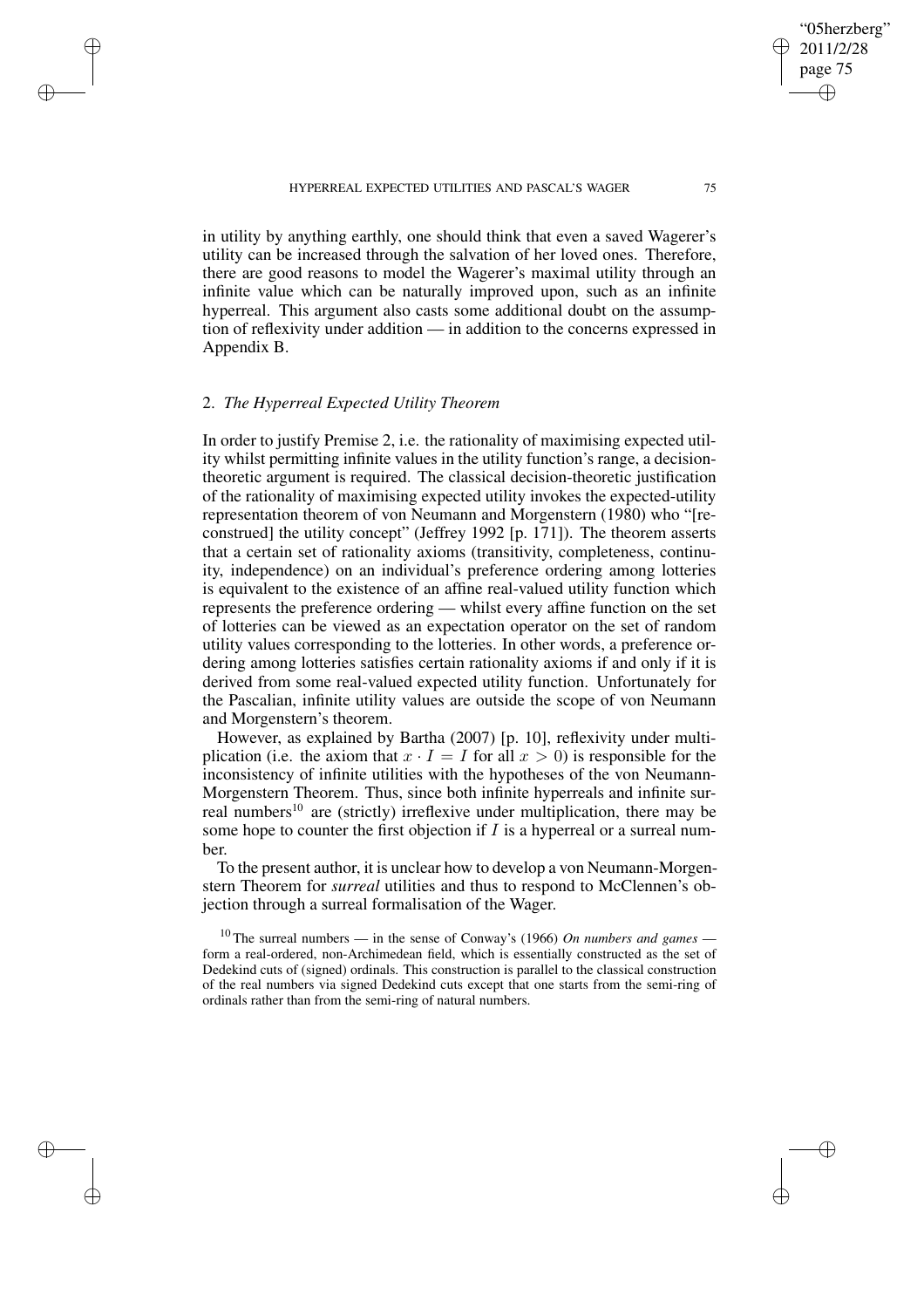#### 76 FREDERIK HERZBERG

"05herzberg" 2011/2/28 page 76

✐

✐

✐

✐

By means of Robinson's(1966, 1996) nonstandard analysis, we shall prove a von Neumann-Morgenstern Theorem for *hyperreal*-valued utility functions (*Hyperreal von Neumann-Morgenstern Theorem*, Theorem 1) and derive from there a rigorous decision-theoretic justification for the rationality of maximising hyperreal expected utility (*Hyperreal Expected Utility Theorem*, Theorem 3). Another non-Archimedean extension of the von Neumann-Morgenstern Theorem was established by Herzberg (2009).

Hence, if the utility of salvation in Pascal's Wager is modeled by positive infinite hyperreals, then nonstandard analysis provides a response to Mc-Clennen's objection.

The Hyperreal von Neumann-Morgenstern Theorem (Theorem 1) follows easily from the classical Expected Utility Theorem of von Neumann and Morgenstern. Indeed, if  $*$  denotes a nonstandard embedding<sup>11</sup> from the standard universe into the nonstandard universe, then one can prove the following equivalence theorem, which is an easy consequence of applying the so-called Transfer Principle to the standard Expected Utility Theorem of von Neumann and Morgenstern in Jensen's (1967) formulation. The Transfer Principle asserts that any formula  $\varphi[a_1,\ldots,a_n]$  with bounded quantifiers and parameters  $a_1, \ldots, a_n$  from the original standard universe is true if and only if the formula  $\varphi[^*a_1,\ldots,^*a_n]$  is true. As an example, the Transfer Principle, when applied to the ordered field axioms for  $(\mathbb{R}, +, -, \times, \div, 0, 1, <)$ , proves that  $(\mathbb{R}, +, -, +\times, \mathbb{R}, \div, 0, 1, <)$  is an ordered field, too.

In the statement of the following Theorem 1 (Hyperreal von Neumann-Morgenstern Theorem), we employ the notion of internality in the sense of nonstandard analysis. *Internal* means to be an element of the <sup>∗</sup> -image of a standard set — and this is also equivalent to being definable by a formula

✐

✐

✐

<sup>&</sup>lt;sup>11</sup> This is an embedding of the superstructure over the reals into the superstructure of a non-Archimedean model of the ordered field of the reals — usually obtained via an ultrafilter construction — which satisfies the *Transfer Principle*, the *Countable Saturation Principle* and the *Internal Definition Principle*. (The superstructure  $V(M)$  over some set M is defined via  $V_0 = M$ ,  $V_{n+1}(M) = V_n(M) \cup \mathcal{P}(V_n(M))$  for all  $n \in \mathbb{N}_0$  and  $V(M) = \bigcup_{n=0}^{\infty} V_n(M)$ .) The Transfer Principle states the following: Any first-order proposition  $\phi[a_1, \ldots, a_n]$  of set theory that treats the reals as atoms and has only bounded quantifiers (and parameters  $a_1, \ldots, a_n$  from the superstructure over the reals), holds if and only if the proposition  $\phi[^*a_1, \ldots, *a_n]$ , sometimes also referred to as  $*\phi[a_1, \ldots, a_n]$  (the \*-image of the formula  $\phi[a_1, \ldots, a_n]$ ), holds in the nonstandard universe. The Countable Saturation Principle states that any decreasing countable chain of nonempty *internal* sets, i.e. sets that are elements of \*-images of (standard) sets, must have a nonempty intersection. The Internal Definition Principle says that any subset of an internal set that is defined via a set-theoretic formula with internal parameters is itself internal. There are even definable (over Zermelo-Fraenkel set theory with the Axiom of Choice) nonstandard extensions of the superstructure over the reals, cf. Herzberg (2008a, 200b).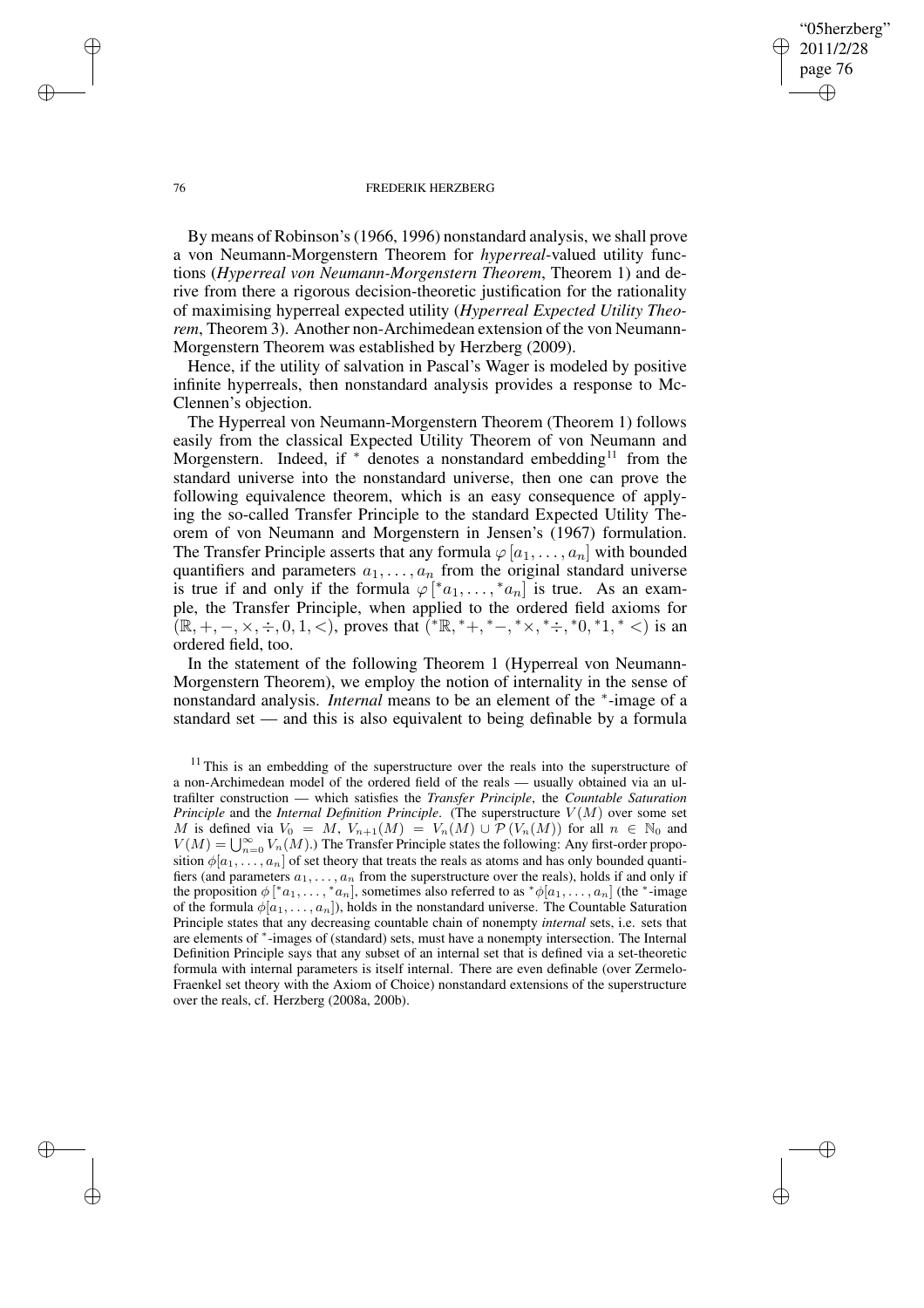✐

✐

✐

of set theory which treats the reals as atoms and has internal, e.g. standard, parameters.

A ∗ *-linear space* is an internal linear space over the field <sup>∗</sup>R. Furthermore, an internal subset X of a \*-linear space is \*-*convex* if and only if  $px + (1$  $p)y \in X$  for all  $x, y \in X$  and  $p \in \{0, 1\}$ . Finally, an internal function  $U$  :  $X \rightarrow$  \*R, defined on some \*-convex set X is called \*-*affine* if and only if  $U(px + (1 - p)y) = pU(x) + (1 - p)U(y)$  for all  $x, y \in X$  and  $p \in \{0, 1\}$ . Note that these definitions are consistent with the terminology regarding <sup>∗</sup> -images of formulae in Footnote 11, when applied to the formal definitions of being a linear space or a convex set or an affine function; this consistency is crucial for the proof of the Theorem which relies on the use of the Transfer Principle.

Also,  $*(0, 1]$  and  $*(0, 1)$  denote the sets of hyperreals x satisfying  $0 < x \le$ 1 and  $0 < x < 1$ , respectively. This definition, again, is consistent with the Transfer Principle outlined in Footnote 11.

*Theorem 1*: (Hyperreal von Neumann-Morgenstern Theorem) *Let* X *be an*  $\frac{1}{2}$  <sup>2</sup> \* -convex subset of a \* -linear space, and let  $\preceq$  be an internal bi*nary relation*  $\subseteq X \times X$ *. There exists a*  $*$ -affine function  $U : X \to * \mathbb{R}$  such *that*

$$
U(x) \le U(y) \Longleftrightarrow x \preceq y
$$

*holds for all*  $x, y \in X$  *if and only if*  $\preceq$  *possesses all of the following properties:*

- (1) Completeness. For all  $x, y \in X$ , either  $x \preceq y$  or  $y \preceq x$ .
- (2) Transitivity. For all  $x, y, z \in X$  with  $x \preceq y$  and  $y \preceq z$ , one has  $x \preceq z$ .
- (3) Infinitesimal Continuity. *For all*  $x, y, z \in X$  *with*  $x \prec y \prec z$ ,<sup>13</sup> *there*  $\vec{p}$  *exist* hyperreals  $p, q \in \{(0, 1) \}$  *such that*

$$
px + (1 - p)z \prec y \prec qx + (1 - q)z.
$$

(4) Independence. For all  $x, y, z \in X$  and every  $p \in {}^*(0,1]$ , the relation  $x \prec y$  *is equivalent to*  $px + (1 - p)z \prec py + (1 - p)z$ .

 $12$  Since all models in applications of nonstandard analysis are (standard parts) of internal objects (otherwise, it is impossible to obtain any information on these objects via the Transfer Principle), the requirement of internality is even in general not a relevant restriction. (Cf. also Herzberg 2007.) But, as we shall see later on, we can even circumvent the notion of internality for the purposes of this article.

<sup>13</sup> For any  $x, y \in X$ , we write  $x \prec y$  if  $x \preceq y$  but  $y \not\preceq x$ . If  $\preceq$  is complete, then  $x \prec y$  if and only if  $y \nless x$ .

"05herzberg" 2011/2/28 page 77

✐

✐

✐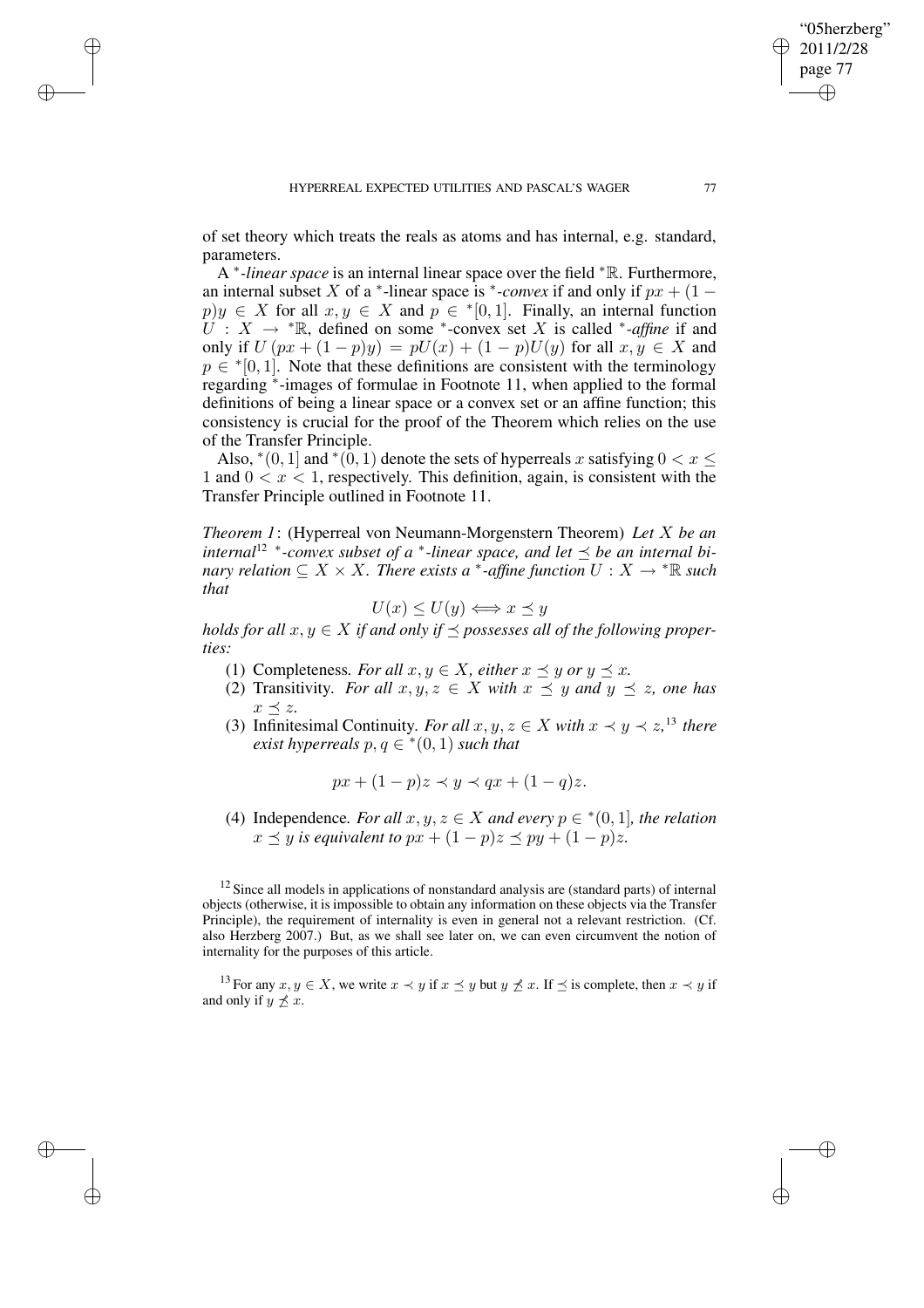### 78 FREDERIK HERZBERG

# *Proof.* See Appendix A. □

Herein, the interpretation of  $x \preceq y$  should be read as 'x is not preferred over  $y'$  or 'either  $y$  is preferred over  $x$  or they are equivalent'.

The first two properties are just the weak order  $axioms<sup>14</sup>$ .

When we compare Infinitesimal Continuity with ordinary continuity<sup>15</sup> of binary relations on convex spaces, we find that  $(0, 1)$  has been replaced by  $*(0, 1)$ . In particular, we may choose p infinitesimally close to 1 and q infinitesimally close to 0 in the definition of Infinitesimal Continuity. This corresponds to an *infinitesimal perturbation*  $x' = px + (1 - p)z$  of x and an infinitesimal perturbation  $z' = qx + (1 - q)z$  of z. In other words, Infinitesimal Continuity asserts the existence of a hyperreal (possibly infinitesimal) perturbation, while ordinary continuity asserts the existence of a real, noninfinitesimal perturbation. Hence, Infinitesimal Continuity is a much weaker condition than the ordinary continuity axiom in the sense of Jensen (1967).

Our Independence axiom says that a preference relation  $x \preceq y$  is preserved if  $x$  and  $y$  are both mixed with another lottery and the same, possibly hyperreal, probability p. Whilst this is a stronger axiom than ordinary independence in the sense of Jensen (for, it replaces  $(0, 1]$  by the larger set \* $(0, 1]$ in the definition of independence for binary relations on convex spaces), it is clearly the natural extension of the ordinary independence axiom to lotteries with hyperreal chances.

*Theorem 2*: (Internal Expected Utility Theorem) *Let* W *be an internal finite* $d$ imensional linear space over the field  $^*{\mathbb R}$  of the hyperreals, let  $x_1,\ldots,x_m\in$  $W$ , and consider  $Y = \{ \sum_{i=1}^{m} p_i x_i : p_1, \ldots, p_m \in {}^{*}[0,1], \sum_{i=1}^{m} p_i = 1 \}.$  $Let  $\leq$  *be* an internal binary relation  $\subseteq Y \times Y$ . If the relation  $\preceq$  satisfies all$ *the axioms of (1) Completeness, (2) Transitivity, (3) Infinitesimal Continuity and* (4) *Independence, then there exist hyperreals*  $u_1, \ldots, u_m$  *such that* 

$$
\sum_{i=1}^{m} p_i x_i \preceq \sum_{i=1}^{m} q_i x_i \Longleftrightarrow \sum_{i=1}^{m} p_i u_i \le \sum_{i=1}^{m} q_i u_i
$$

*whenever*  $p_1, q_1, \ldots, p_m, q_m \in \{[0, 1] \text{ with } \sum_{i=1}^m p_i = 1 \text{ and } \sum_{i=1}^m q_i = 1.$ 

*Proof.* See Appendix A. □

✐

✐

<sup>14</sup> In the terminology of Jensen 1967, the first two axioms characterise *complete preorderings*.

<sup>15</sup> The Continuity axiom is also known as the Archimedean property (cf. e.g. Jensen 1967).

✐

✐

✐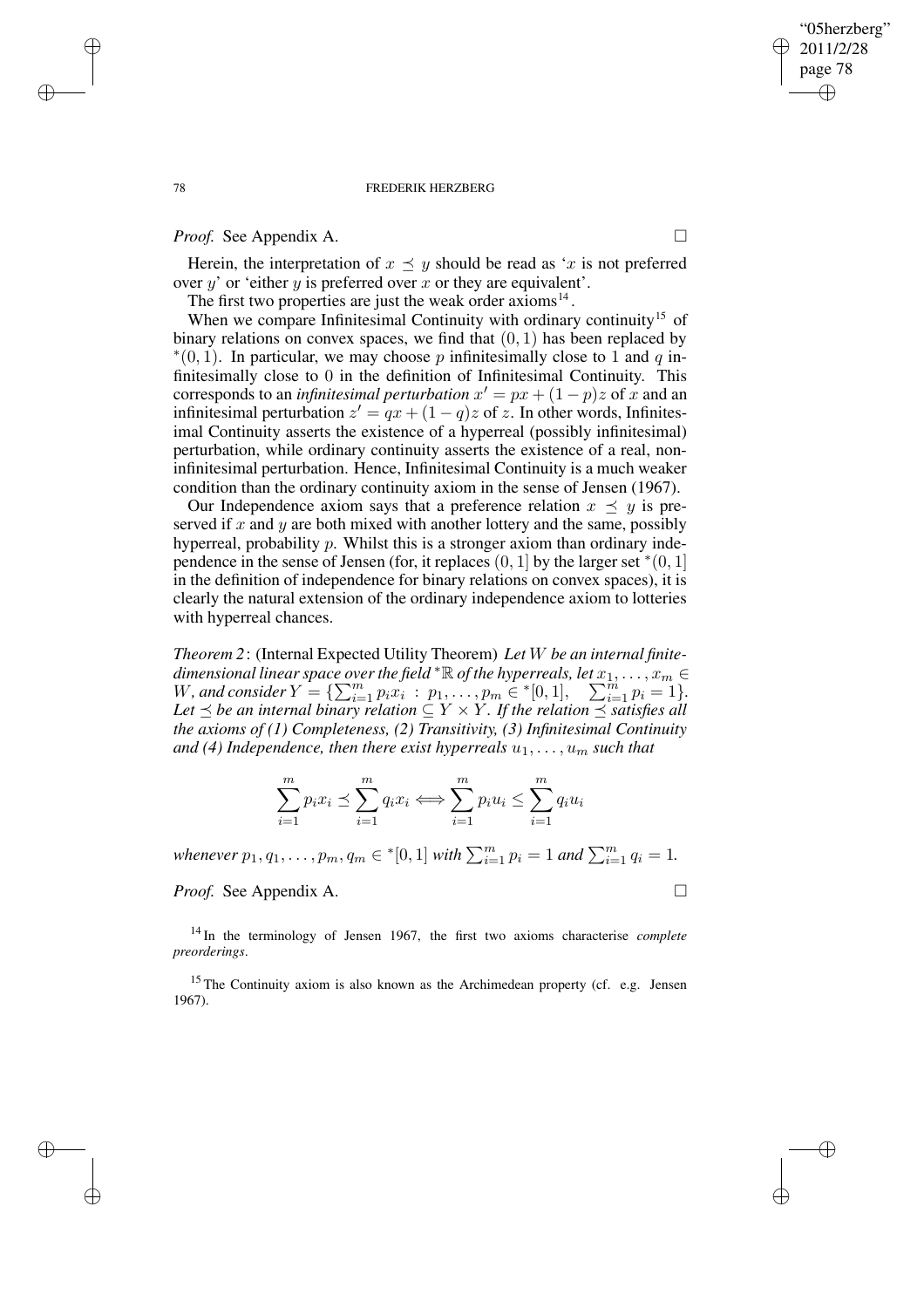The hypothesis of internality of the relation  $\prec$  may be replaced by a stronger, but conceptually more accessible assumption: standard-definability under a basis choice.  $\prec$ , a relation on some subset Y of an *n*-dimensional linear space W over  ${}^* \mathbb{R}$  ( $n \in \mathbb{N}$ ) is said to be *standard-definable under a basis choice* if there exist

- an isomorphism  $\psi : W \simeq {}^* \mathbb{R}^n$  (a bijective map that commutes both with addition and with multiplication by *hyperreals*) and
- a first-order formula  $\varphi(x_1, \ldots, x_n, y_1, \ldots, y_n)$  in which the canonical extensions (\*-images) of maps from  $\mathbb{R}^M$  to  $\mathbb{R}^N$  (for any  $M, N \in$  $\mathbb{N}$ ), as well as equality '=' and the order relation '<' may occur, with free variables  $x_1, \ldots, x_n, y_1, \ldots, y_n$  and constants from  ${}^*\mathbb{R}$

such that

✐

✐

✐

✐

$$
\forall v, w \in Y \qquad (x \le y \iff \varphi \left[ \psi(v), \psi(w) \right])
$$

(in other words:  $\preceq = \{ \langle v, w \rangle \in Y^2 : \varphi[\psi(v), \psi(w)] \}$ ).

In particular,  $\varphi(x_1,\ldots,x_n,y_1,\ldots,y_n)$  may be any formula from the language of ordered rings<sup>16</sup>. Since, however, the theory of real-ordered fields admits quantifier elimination (which can, for instance, be proved via the so-called Tarski-Seidenberg Principle, cf. e.g. Bochnak, Coste, Roy 1998 [Proposition 5.5.2] or Marker 2002 [Theorem 3.3.15]), this would simply mean that there are polynomials  $f_{i,j}$  ( $i \leq M, j \leq N$ ) in the variables  $X_1, \ldots, X_n, Y_1, \ldots, Y_n$  with coefficients from  ${}^*\mathbb{R}$  such that

$$
\preceq = \bigcup_{i=1}^{M} \bigcap_{j=1}^{N} \left\{ \langle v, w \rangle \in Y^2 : f_{i,j} \left( \psi(v), \psi(w) \right) \geq 0 \right\}.
$$

Note that whenever  $\chi : {}^{\ast} \mathbb{R}^n \simeq {}^{\ast} \mathbb{R}^n$  is an automorphism of the linear space  ${}^*\mathbb{R}^n$  over  ${}^*\mathbb{R}$  and  $f : {}^*\mathbb{R}^{2n} \to {}^*\mathbb{R}$  is defined via canonical extensions of maps from  $\mathbb{R}^M$  to  $\mathbb{R}^N$  as well as constants from  ${}^*\mathbb{R}$ , then  $f \circ \chi$  can also be defined that way. (The reason is that  $\chi$  itself is definable, since it is a linear map from a finite-dimensional linear space onto itself.) Hence, the choice of  $\psi$  is irrelevant: It can be replaced by  $\chi \circ \psi$  and thus by an arbitrary other isomorphism between W and \* $\mathbb{R}^n$  (as linear spaces over \* $\mathbb{R}$ ).

Every relation on an internal linear space that is standard-definable under a basis choice is internal; the converse, however, is not true.

This new concept of standard-definability under a basis choice allows to us state the following Theorem, which does no longer invoke the concept of

*"05herzberg" 2011/2/28 page 79*

✐

✐

✐

<sup>&</sup>lt;sup>16</sup> The operations in the language of ordered rings are addition, subtraction and multiplication; the relations in this language are equality  $=$  and the order relation ' $\lt$ '. Cf. e.g. Marker 2002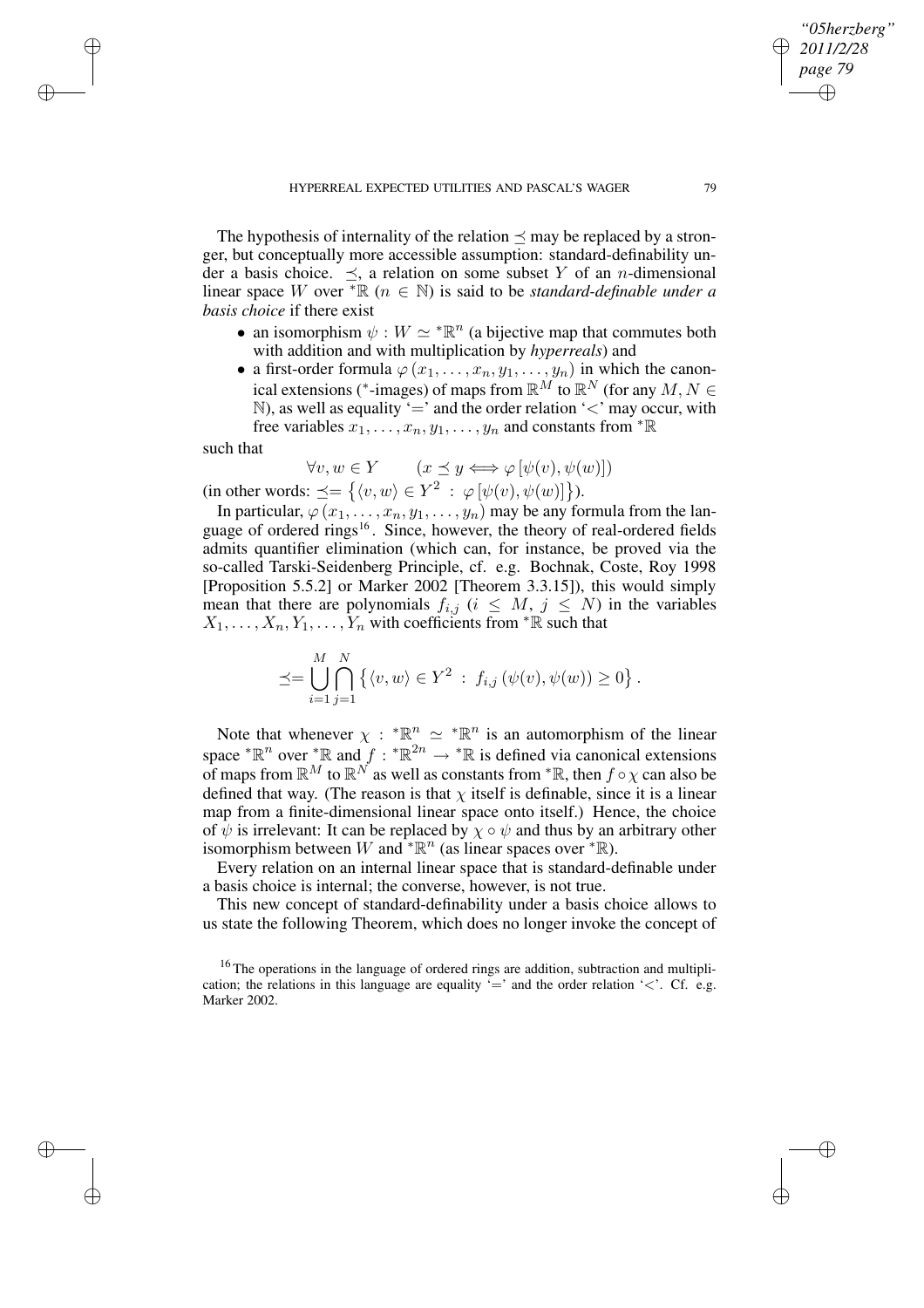✐

#### 80 FREDERIK HERZBERG

internality, as an immediate corollary to Theorem 2. This theorem affirms a conjecture by Sobel (1996).

*Theorem 3*: (Hyperreal Expected Utility Theorem) *Let* W *be a finite-dimensional linear space over the field*  $* \mathbb{R}$  *of the hyperreals, let*  $x_1, \ldots, x_m \in W$ *and* suppose  $Y = \{ \sum_{i=1}^{m} p_i x_i : p_1, \ldots, p_m \in \{0, 1\}, \sum_{i=1}^{m} p_i = 1 \}$  (the *convex hull of*  $x_1, \ldots, x_m$  *over*  $* \mathbb{R}$ *).* Let  $\preceq$  be a binary relation  $\subseteq Y \times Y$ *and*  $\text{assume} \leq \text{to be standard-defined.}$  *definable under a basis choice.* If the *relation*  $\leq$  *on Y satisfies all the axioms of* (1) *Completeness,* (2) *Transitivity,* (3) *Infinitesimal Continuity and (4) Independence, then there exist hyperreals*  $u_1, \ldots, u_m$  *such that* 

$$
\sum_{i=1}^{m} p_i x_i \preceq \sum_{i=1}^{m} q_i x_i \Longleftrightarrow \sum_{i=1}^{m} p_i u_i \le \sum_{i=1}^{m} q_i u_i
$$

*whenever*  $p_1, q_1, \ldots, p_m, q_m \in \{0, 1\}$  *with*  $\sum_{i=1}^m p_i = \sum_{i=1}^m q_i = 1$ .

## *Proof.* See Appendix A. □

Note that the statement of the Hyperreal Expected Utility Theorem (Theorem 3) does not involve the notion of an internal set any longer — in contrast to, e.g. the Hyperreal von Neumann-Morgenstern Theorem (Theorem 1).

The Hyperreal Expected Utility Theorem shows that expected hyperrealvalued utility functions represent preference orderings among lotteries based on a finite set of pure outcomes and nonstandard probabilities — provided that we impose certain natural conditions which are, apart from definability or internality, the direct analogues (the <sup>∗</sup> -images) of the original von Neumann-Morgenstern conditions.

Hyperreal-valued utility functions have also been studied by Skala (1974), Kannai (1992) and Lehmann (2001), in chronological order. Lehmann's (2001) article is also concerned with nonstandard von Neumann-Morgenstern utility functions, but only allows for standard probabilities, which leads to a different representation theorem. Kannai (1992) shows that every convex preference ordering admits a concave utility function, provided one chooses an appropriate nonstandard extension of the reals as the range of the utility function. Skala's (1974) results are, to the author's knowledge, the most relevant in the literature to the subject of this article. Skala, in refuting Fishburn's (1971) impression that game theory with non-Archimedean utilities is "rather barren", constructs utility functionsthat represent *mean groupoids*. A mean groupoid is a generalisation of a convex set on which a complete transitive order is defined. This more general approach leads, however, when applied to our setting, to a significantly weaker result than our Hyperreal

✐

✐

✐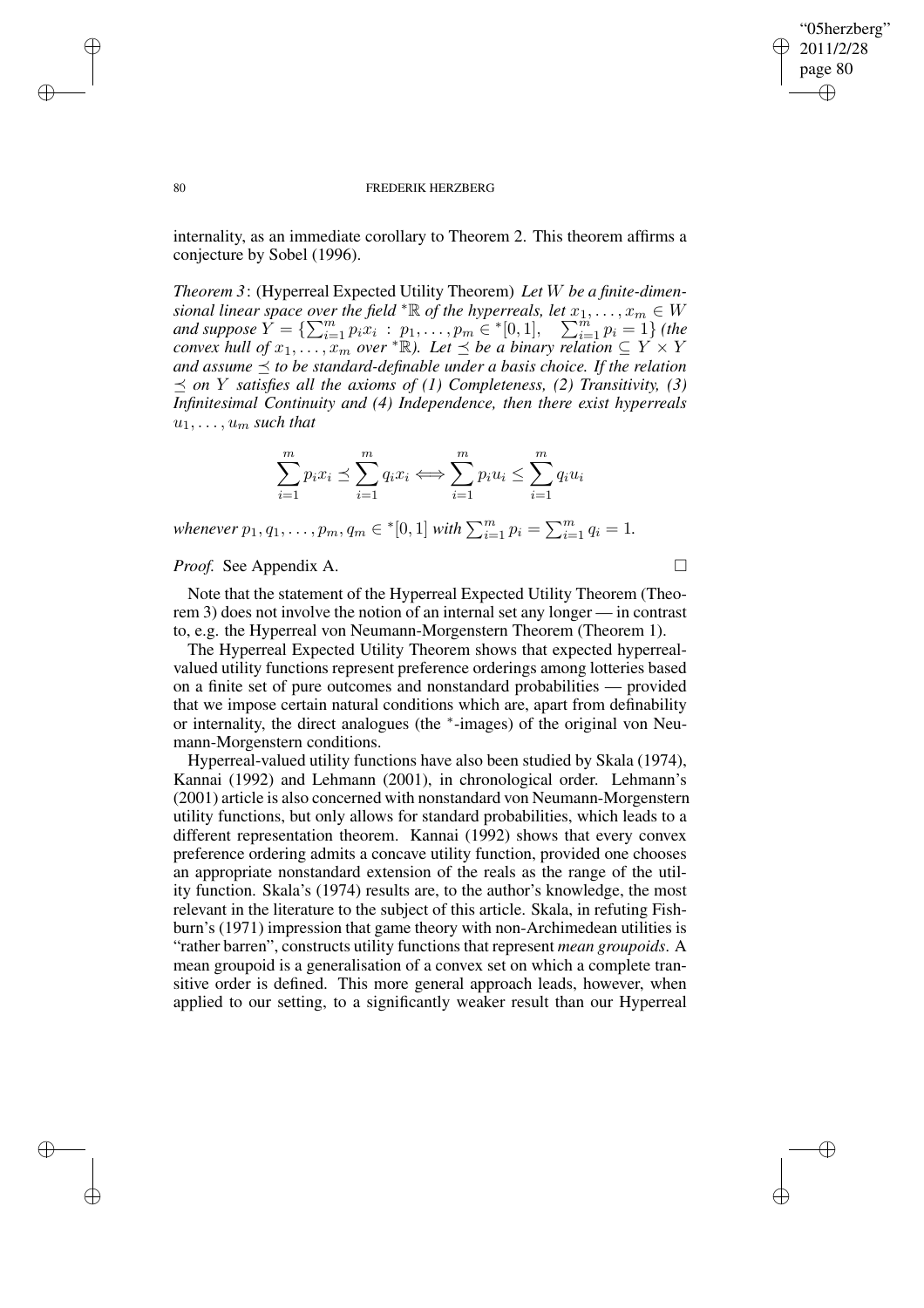von Neumann-Morgenstern Theorem. In particular, Skala's (1974) representation theorem [Theorem 9] only works in one direction. More importantly, general weighted sums of pure outcomes as considered in the Hyperreal Expected Utility Theorem, are even undefined in the mean groupoid setting.

# 3. *Resolving Hájek's dilemma*

✐

✐

✐

✐

## 3.1. *Reflexivity under Addition and Pascal's soteriology*

In Subsection 1.3, we mentioned that Hájek (2003) reads Pascal as assuming that the reward of salvation, I, is reflexive under addition, i.e. it does not change when a positive utility is added onto it:

$$
\forall x \in \mathbb{R} \qquad x + I = I
$$

(which may also be read as a definition of addition of reals onto I).

As an example, consider the most simple contemporary formalisation of Pascal's Wager — where the Wagerer's utility function takes values in the set of the extended real numbers  $\mathbb{R} \cup {\pm \infty}$  with their natural ordering. The utility of salvation is  $I = +\infty$ . Recalling the convention that  $x + \infty$  $+\infty$  for every  $x \in \mathbb{R}$ , the condition of Reflexivity under Addition is clearly satisfied.

It should be noted at this point that there are good theological reasons not to interpret Pascal's *Pensées* §233 as stating that I should be reflexive under addition.<sup>17</sup> Furthermore, we have already argued in the introduction that even a saved Wagerer's utility could be improved upon through the salvation of others. This would then particularly favour a model of the wager where I is a hyperreal or surreal number.

Another argument which Hájek (2003) gave against modelling the utility of salvation by a particular positive infinite hyperreal  $I$  was that the choice of I would be somewhat "arbitrary". However, the "arbitrariness" in the

 $17$  For, reflexivity under addition directly contradicts a major and widely-held thesis in Biblical soteriology (in particular in Roman Catholicism, but by far not limited to it), viz. the belief that there is some hierarchy in Heaven: Not all of those who are saved will *a priori* receive the same reward on Judgement Day. In particular, it might be possible that Pascal himself shared that opinion: In Appendix B.2 we shall argue that Pascal seems to accept the soteriological claims of the New Testament in their literal meaning. These speak plainly about a hierarchy in Heaven, and hence of a non-trivial ordering of the utility associated with salvation. (Moreover, a distinctive of Jansenist doctrine of justification is salvation by grace alone and, at the same time, a hidden judgement.) Prior to these deliberations, in Appendix B.1, we shall reconsider Hájek's argument that Pascal viewed the utility of the saved as reflexive under addition and discuss some of the questions that it raises.

"05herzberg" 2011/2/28 page 81

✐

✐

✐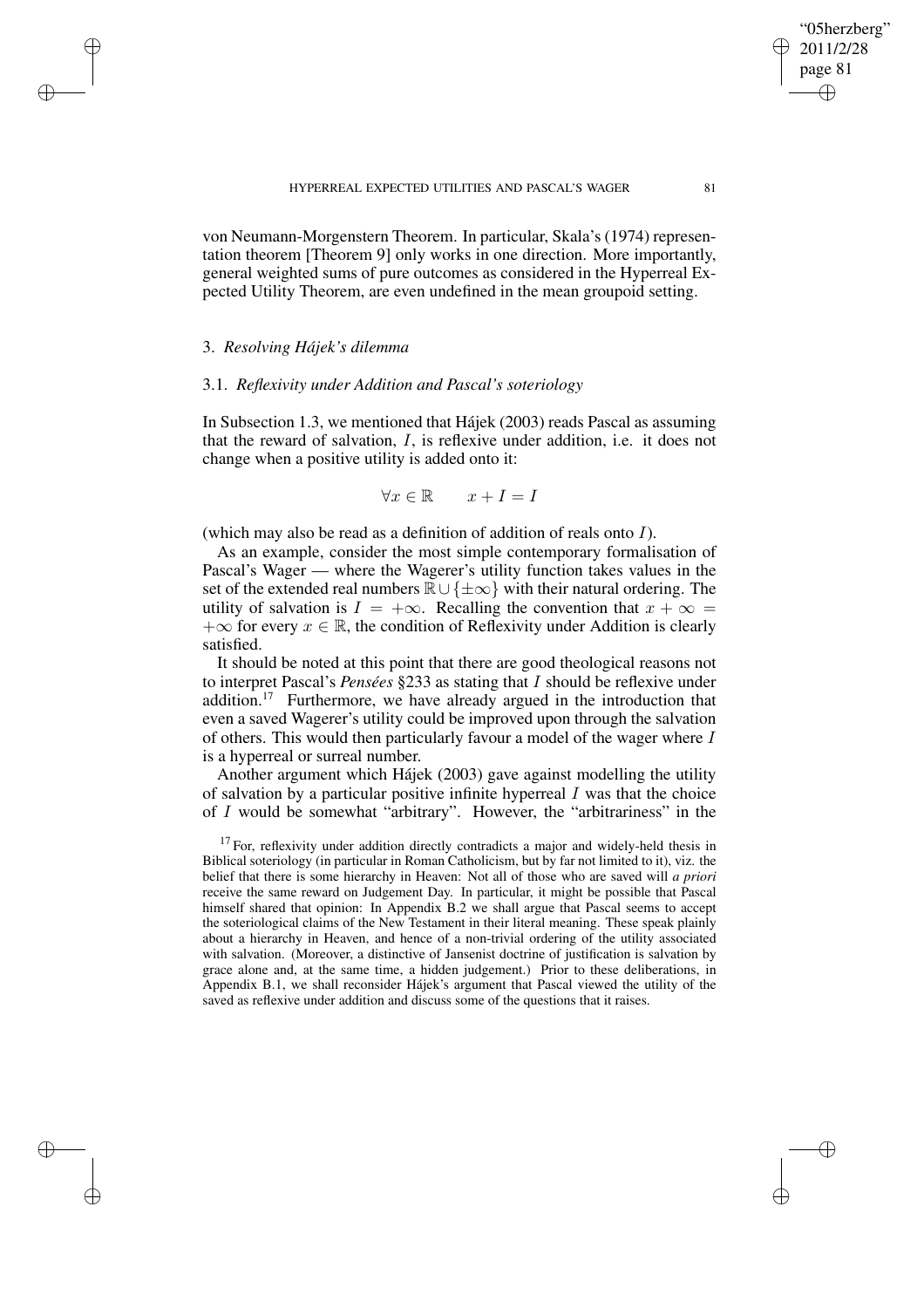"05herzberg" 2011/2/28 page 82 ✐ ✐

✐

✐

#### 82 FREDERIK HERZBERG

choice of I only reflects the "arbitrariness" in the choice of the hyperreal expected utility function  $U$ , which is only unique up to S-continuous monotone ∗ -affine transformations, as a closer look at the Hyperreal Expected Utility Theorem reveals. In other words, the "arbitrariness" in the choice of  $I$  is no different from the "arbitrariness" of the classical expected-utility functions of von Neumann and Morgenstern, which are also only unique up to monotone affine transformations. (One could even go beyond this and argue that *all* cardinal utility functions are somewhat arbitrary, as they always allow for scaling.) Hence, the arbitrariness of the choice of  $I$  as some positive infinite hyperreal is conceptually as innocent as the "arbitrariness" of choosing a classical von Neumann-Morgenstern expected utility function. (In some sense it is simply a matter of scaling the range of a cardinal utility function.) Moreover, one should observe that in the setting of Pascal's wager, such a kind of arbitrariness may even be desirable for philosophical reasons, since in the setting of Pascal's wager it is God who determines the exact utility level that a given individual believer receives. All that the Wagerer can deduce from the Biblical revelation (and Pascal's interpretation thereof) is that this utility level will be infinite, but certainly not its exact size.

Despite these points, Hájek's interpretation of *Pensées* §233 (as demanding reflexivity under addition) has some appeal. Therefore, we shall accept the tension between this interpretation and other aspects of Pascal's theology for a moment and provide a solution to Hájek's dilemma.

## 3.2. *Irreflexivity under Multiplication*

In our presentation of Pascal's Wager (see Subsection 1.2), the Wagerer is allowed to adopt mixed strategies: The Wagerer may base his decision to wager for or against God on some random event of non-infinitesimal probability  $q > 0$  (e.g. through dicing, tossing coins etc.). Such a strategy will be called *mixed strategy of chance* q*.*

In order to apply Premise 2 in that setting, the Pascalian must prove that the expected utility of any mixed strategy of chance  $q < 1$  is less than the the expected utility of outright wagering for God (the "mixed strategy" of chance 1). As we will see, this is only possible if one has

$$
\forall q \in [0,1) \qquad qI < I,
$$

an axiom called (Strict) Irreflexivity under Multiplication.

For, suppose there existed some  $q < 1$  such that  $qI = I$ , and consider a mixed strategy of chance  $q$ . Then the conditional expected utility, conditioned with respect to God's existence, of the mixed strategy would be  $qI + (1 - q)f_3 = I + (1 - q)f_3$ . If  $f_3$  is non-negative, this would be at least

✐

✐

✐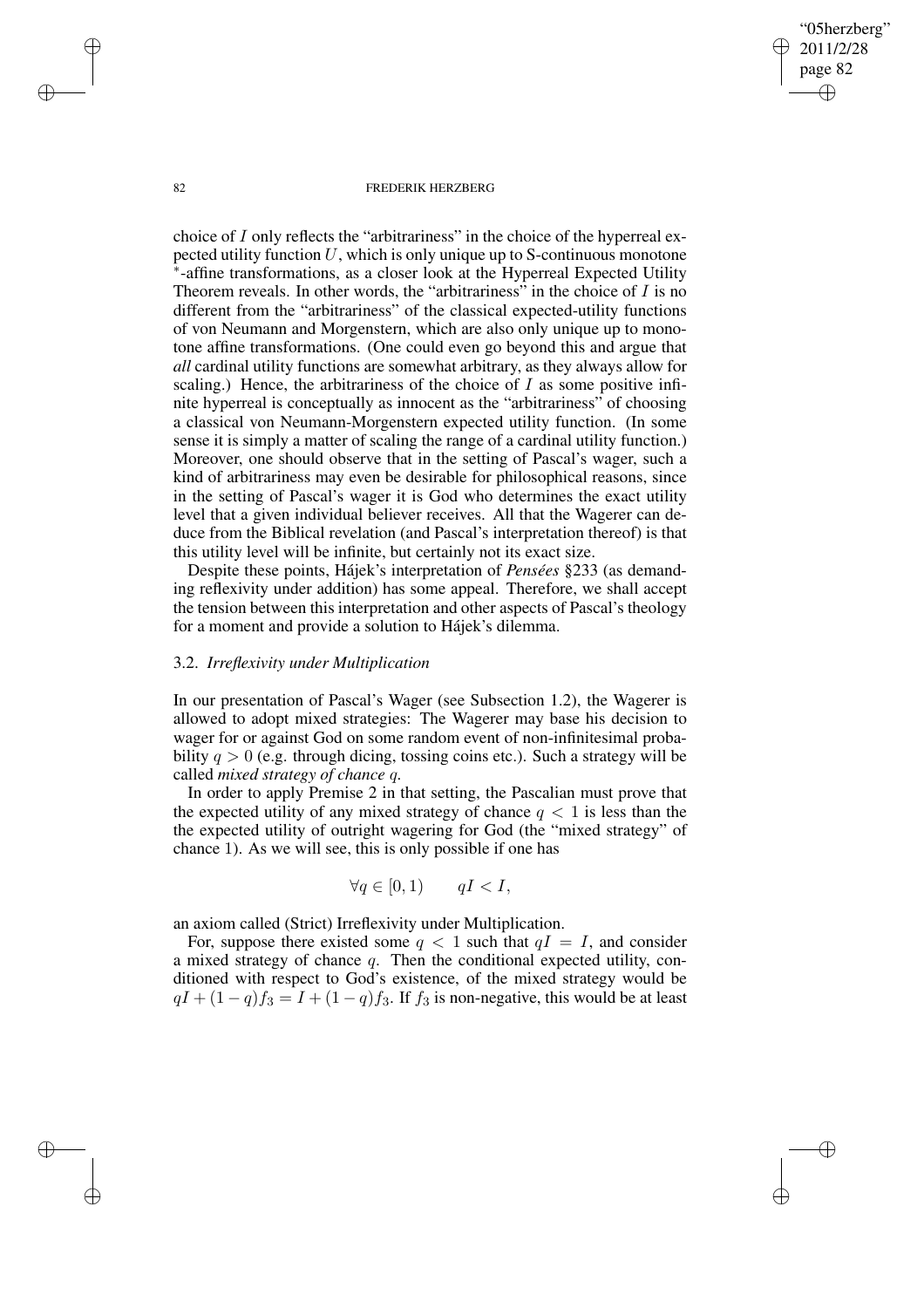✐

✐

✐

as much as I, the conditional expected utility associated with outright wagering for God. Hence, if there was some  $q < 1$  such that  $qI = I$ , then the expected utility of the mixed strategy of chance q would always be at least as much as expected utility of outright wagering for God. (In other words, if such a q exists, then the corresponding mixed strategy would be co-optimal. Put more bluntly: Flipping some suitably biased coin about whether to wager for or against God maximises utility equally well as faith proper.)

This reasoning in favour of (Strict) Irreflexivity under Multiplication is due to Duff (1986) and has been reiterated by Hájek (2003) as well as Bartha (2007); it must be taken into account by every formalisation of the Wager which allows the Wagerer to adopt a mixed strategy.

As Hájek (2003) and Bartha (2007) noted, any formalisation of the Wager where  $I$  is a hyperreal or surreal number automatically satisfies Strict Irreflexivity under Multiplication (and hence is not susceptible to the reasoning above). We shall not replicate Hájek's argument here, since it appears to tacitly assume that  $f_2 > f_4$ . Instead, we give a new proof. Recall, for this sake, that whenever  $J$  is a surreal or hyperreal number the implication

(1) 
$$
J \text{ infinite} \Rightarrow \forall r \gg 0 \quad rJ \text{ infinite}
$$

(wherein, as before,  $a \ll b$  means that  $b-a$  is positive and non-infinitesimal) holds for all J. From here, we can readily deduce that regardless of the exact values for  $f_2$ ,  $f_3$ ,  $f_4$  (provided they are finite) mixed strategies always carry an infinitely lesser reward than outright wagering for God. Indeed, observe that choosing to wager for God yields expected utility  $pI + (1-p)f_2$ , whilst choosing to Wager for God with some probability  $q$  yields expected utility  $p(qI + (1 - q)f_3) + (1 - p)(qf_2 + (1 - q)f_4)$ . The difference between the former and the latter value is

(2) 
$$
p(1-q)(I - f_3) + (1-p)(1-q)(f_2 - f_4).
$$

Now, whenever  $f_2$ ,  $f_3$ ,  $f_4$  are finite and  $p \gg 0$  as well as  $q \ll 1$ , the first addend is always positive infinite (due to implication (1) applied to  $J = I - f_3$ and  $r = p(1 - q)$ ) whilst the second addend is finite. Hence the difference in expected utility between outright wagering for God and a mixed strategy is always positive, even infinite. Therefore, mixed strategies where the probability of wagering against God is non-infinitesimal always carry a lesser reward if I is some positive infinite hyperreal or surreal utility. Hence, Strict Irreflexivity under Multiplication holds whenever  $I$  is an infinite hyperreal or surreal number. (Hájek's original argument tacitly assumed that  $f_2 > f_4$ and proved that the difference in expected utility between outright wagering for God and a mixed strategy of chance  $q$  is strictly decreasing in  $q$  and zero for  $q = 1$ , which proves that mixed strategies are suboptimal.)

"05herzberg" 2011/2/28 page 83

✐

✐

✐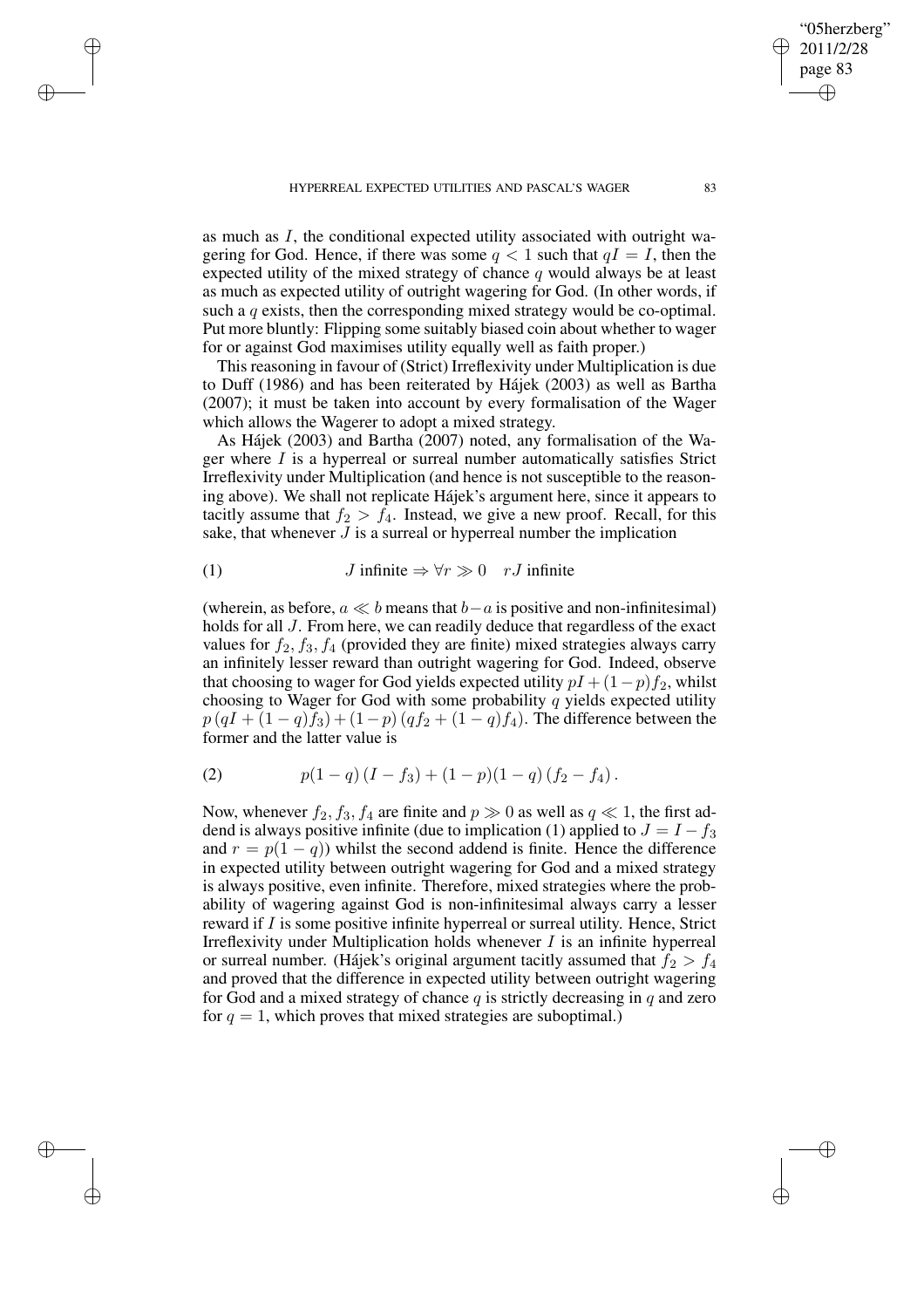84 FREDERIK HERZBERG

"05herzberg" 2011/2/28 page 84

✐

✐

✐

✐

However, neither hyperreals nor surreals are reflexive under addition in <sup>∗</sup>R or No (the field of surreal numbers, i.e. the Dedekind completion of the field generated by the semi-ring of ordinals), respectively. Thus, we have yet to show that there exists a set  $S$  of utilities of the Wagerer in which the utility of salvation satisfies both Reflexivity under Addition and Strict Irreflexivity under Multiplication.

This will be accomplished in Subsection 3.3: We will construct a convex linearly ordered set  $S := S_{\text{RA}-\text{IM}}$  containing the reals which does satisfy both Reflexivity under Addition and Strict Irreflexivity under Multiplication.<sup>18</sup> Moreover, even Premise 2 can be defended for  $S_{\text{RA}-1\text{M}}$ -valued utility functions (as we saw in the discussion of Corollary 6) under additional hypotheses on the Wagerer's soteriological presuppositions. Hence, formalising Pascal's Wager through an  $S_{\text{RA}-\text{IM}}$ -valued utility function allows to respond to McClennen's (1994) decision-theoretic objection and Hájek's dilemma at the same time.

# 3.3. *A model for* S *with Strict Irreflexivity under Multiplication and Reflexivity under Addition for all infinite utilities*

We shall construct a linearly-ordered set  $S \supset \mathbb{R}$  such that the maximum  $I \in S$ , the utility of salvation, has the property of Irreflexivity under Multiplication and Reflexivity under Addition. Furthermore, taking convex combinations of elements of S will be defined in a way that is consistent with the linear order on S. Taking convex combinations with 0 will implicitly define an operation of multiplication by elements of  $[0, 1]$ , furthermore it will define an operation of addition for some pairs of elements of S. These operations are, as we will see, associative as well as commutative and satisfy the law of distributivity. Hence the set S defined in this Subsection is a rather well-behaved model for the set of possible utilities of a Pascalian Wagerer.

Irreflexivity under Multiplication and Reflexivity under Addition for I imply, via the law of distributivity (in the form  $q(x+y) = qx+qy$  for  $q \in (0,1]$ and  $x, y \in S$ ), Reflexivity under Addition for q*I*. Indeed,

$$
\forall x \in \mathbb{R} \quad \forall q \in (0,1] \qquad qx + qI = q(x+I) = qI,
$$

hence (inserting  $x = y/q$ ):  $y + qI = qI$  for all  $y \in \mathbb{R}$ . Thus,  $qI \in S$  must be reflexive under addition for all  $q \in (0, 1]$ .

✐

✐

✐

 $18$  In Appendix C, we construct another linearly ordered superset of the reals which satisfies Reflexivity under Addition and Strict Irreflexivity under Multiplication, but the ordering is inconsistent with mixing the utilities of mixed strategies. Also, it is not clear how to defend Premise 2 when S is the set constructed in Appendix C.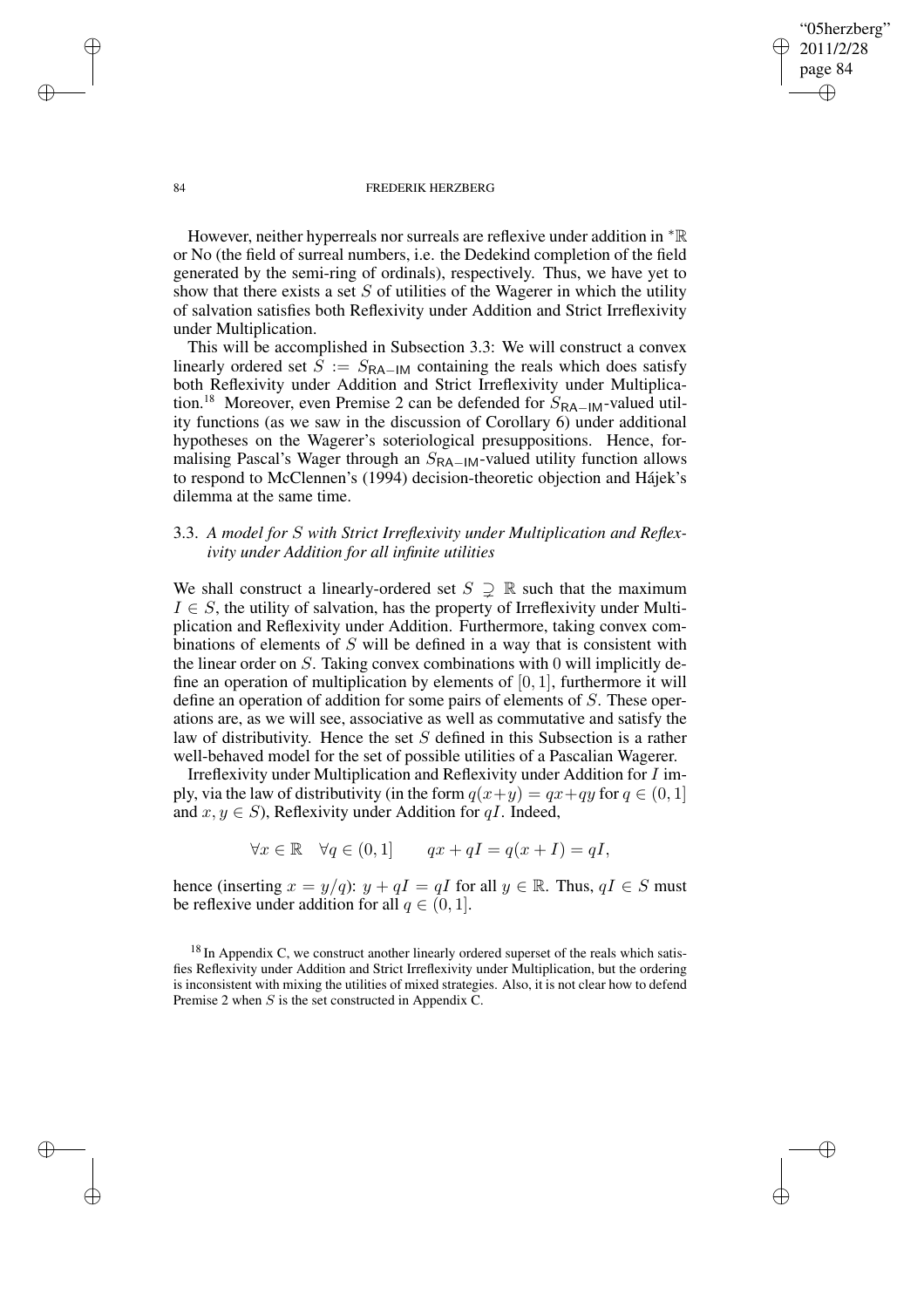#### HYPERREAL EXPECTED UTILITIES AND PASCAL'S WAGER 85

Hence a natural candidate for  $S$  is

✐

✐

✐

✐

(3) 
$$
S := S_{\mathsf{RA-IM}} := \mathbb{R} \cup \{qI : q \in (0,1]\}.
$$

So, in addition to the maximal utility  $I := 1I$ , there is a continuum of other infinite utilities, each denoted by qI for some  $q \in (0,1)$ . (In all of this subsection,  $\mathbb R$  and its subintervals may be replaced by  $* \mathbb R$ . This would allow to consider nonstandard probabilities as well.)

In order to develop decision theory under risk with this set of utilities, we need to be able to form convex combinations of elements of S. For  $x, y \in \mathbb{R} \subset S$ , convex combinations shall be defined in the ordinary way. For  $x \in \mathbb{R}$ ,  $q \in (0, 1]$  and  $r \in [0, 1]$ , we define

$$
(1 - r)x + r(qI) = (rq)I
$$

(with the convention — typical for probability theory — that  $0I = 0$ ), in line with associativity of multiplication and Reflexivity under Addition for  $(rq)I$ . Finally, for  $q, q' \in (0, 1]$  and  $r \in [0, 1]$  we set

$$
(1 - r)qI + r(q'I) = ((1 - r)q + rq')I.
$$

This implicitly defines addition for some pairs of elements in S (viz. for those  $\langle x, y \rangle \in S^2$  where  $x \in \mathbb{R}$  or  $y \in \mathbb{R}$  or  $\langle x, y \rangle = \langle qI, q'I \rangle$  wherein  $q + q' \in [0, 1]$  with  $q + q' = 1$ ) is not closed under addition, e.g.  $I + I$  is undefined), and it also defines multiplication by elements of [0, 1] (simply take  $y = 0$  as the second element of a convex combination). It is an easy exercise to check that the law of distributivity holds, and that both multiplication by elements of [0, 1] and addition are associative as well as commutative.

Moreover, one can extend the linear order  $\lt$  on the reals to S by setting

$$
\forall q \in (0,1] \quad \forall x \in \mathbb{R} \qquad qI > x
$$

(thus making each  $qI$  infinite and hence S non-Archimedean) and

$$
qI < rI \Leftrightarrow q < r
$$

for all  $q, r \in (0, 1]$ .

The strict ordering  $\lt$  is preserved by multiplication by elements of  $(0, 1]$ , i.e.

 $\forall x, y \in S \quad \forall r \in (0, 1] \quad x < y \Rightarrow rx < ry$ 

"05herzberg" 2011/2/28 page 85

✐

✐

✐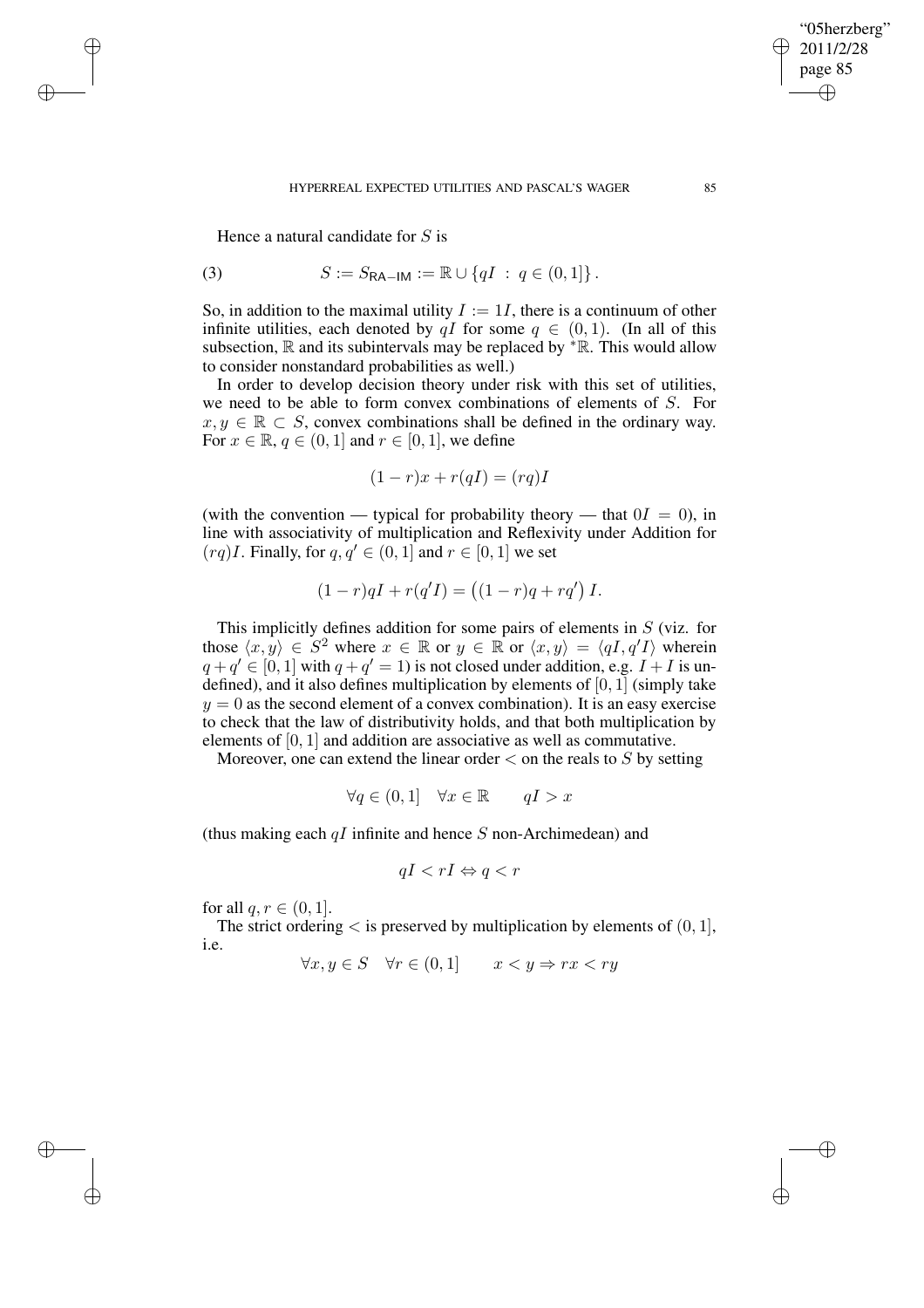## *"05herzberg" 2011/2/28 page 86* ✐ ✐

✐

✐

#### 86 FREDERIK HERZBERG

and the weak ordering  $\leq$  is preserved by addition:

$$
\forall x, y, z \in S \qquad x < y \Rightarrow x + z \le y + z.
$$

(Note that if  $x < y$  are reals, then  $x + qI = qI = y + qI$ , hence addition by qI, for any  $q \in (0, 1]$  does not preserve the strict ordering.) The strict ordering < is preserved, however, by adding a real.

These observations yield that forming convex combinations is consistent with the strict ordering <:

$$
\forall x, y \in S \quad \forall r \in (0, 1) \qquad x < y \Rightarrow x < rx + (1 - r)y < y.
$$

(One can easily prove this directly as well: The right-hand side obviously holds whenever  $x, y \in \mathbb{R}$  or both  $x = qI$  and  $y = q'I$  for some  $q, q' \in (0, 1]$ . It also holds whenever  $x \in \mathbb{R}$  and  $y = qI$  for some  $q, q' \in (0, 1]$ , since then  $rx + (1 - r)y = (1 - r)qI$  is infinite, but dominated by  $y = qI$ .)

Finally, mixed strategies do not yield optimal utility in this setting: The expected utility of wagering for God with probability  $q \in (0,1)$  equals  $p(qI + (1 - q)f_3) + (1 - p)(qf_2 + (1 - q)f_4)$  whilst the expected utility of outright wagering for God is  $pI + (1-p)f_2$ , and, as we see from expression (2), the difference between the two expected utilities is

$$
(1-q) (p (I - f_3) + (1-p) (f_2 - f_4)).
$$

Recalling that  $f_2$ ,  $f_3$ ,  $f_4$  are finite and in light of the Reflexivity under Addition for  $I$  and  $pI$ , we obtain that the expected utility of wagering for God with probability  $q \in (0, 1)$  is  $(1 - q)pI$ , which is strictly less than I.

Now we shall provide a decision-theoretic foundation for the use of  $S_{\text{RA-IM}}$ -valued utility functions. In the following theorem, Y is a linear space,  $B \subseteq Y$  a subset,  $x_1 \in B$ ,  $B_0 := B \setminus \{x_1\}$ , whilst X and  $X_0$  denote the convex hulls of  $B$  and  $B_0$ , respectively.

*Theorem* 4: Let  $\leq$  *be a binary relation on X*, and *suppose*  $\leq$  *is complete*, *transitive, continuous and independent.* Assume  $x_1 \succ x_0 \sim y_0$  for all  $x_0, y_0 \in B$ . Then, there exists a function  $\overline{U}: X \to S_{\sf RA-IM}$  such that

$$
\forall p \in [0,1] \quad \forall x_0 \in X_0 \qquad \overline{U}(px_1 + (1-p)x_0) = 1 + pI
$$

 $(t$ *hus*  $\bar{U}(x_0) = 1$  *and*  $\bar{U}(px_1) = pI$  *for all*  $p \in (0, 1], x_0 \in X_0$ *) and* 

$$
\forall x, y \in X \qquad x \preceq y \Longleftrightarrow \bar{U}(x) \le \bar{U}(y).
$$

✐

✐

✐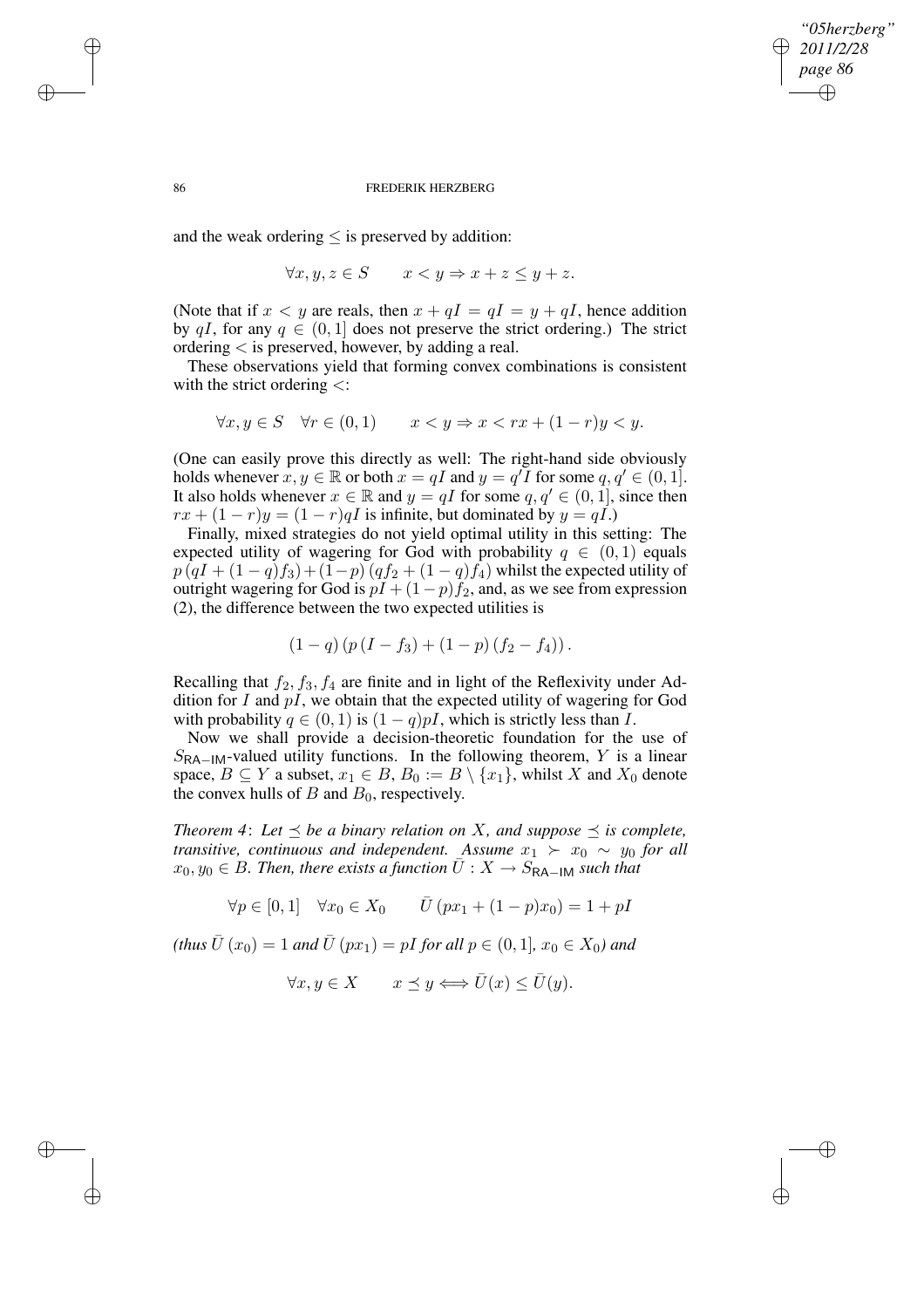HYPERREAL EXPECTED UTILITIES AND PASCAL'S WAGER 87

The following lemma is used in the proof of Theorem 4.

*Lemma* 5: Let  $\prec$  *be a binary relation on*  $X_0$  *that is complete, transitive and independent. Suppose*  $x \sim y$  *for all*  $x, y \in B_0$ *. Then*  $x \sim y$  *for all*  $x, y \in X_0$ .

(The proofs can again be found in Appendix A.)

One of the advantages of choosing  $S = S_{\text{RA}-1\text{M}}$  is that the infinite value I is not specified any further. It is simply an entity outside  $\mathbb R$  for which convex combinations with reals, multiplication with scalars between 0 and 1 and also an order relation can be naturally defined (as outlined above). For this reason, no charges of "arbitrariness" can be brought against using  $S = S_{\text{RA-IM}}$ , while the axioms used to characterise the relations among  $S = S_{\text{RA-IM}}$  (in particular the relation of I to R, e.g. the transitivity rule, the axioms of irreflexivity under multiplication and reflexivity under addition etc.) are still mathematically natural or philosophically necessary.

## 4. *Application to Pascal's Wager*

✐

✐

✐

✐

In the previous two sections we have refuted McClennen's point about decision theory with infinite utilities and (for special cases) solved Hájek's dilemma in general terms. We shall now apply this to the Pascal's Wager. We start with a corollary to the Hyperreal Expected Utility Theorem. All proofs can be found in Appendix A.

If  $x_1, \ldots, x_m \in {^*}\mathbb{R}^n$ , then the *convex hull of*  $x_1, \ldots, x_m$  *over*  $^*\mathbb{R}$  is the set

$$
\left\{\sum_{i=1}^m p_i x_i : p_1,\ldots,p_m \in {}^*[0,1], \quad \sum_{i=1}^m p_i = 1\right\},\
$$

and the convex hull of  $\{x_1, \ldots, x_m\}$  over  $\mathbb R$  is defined as

$$
\left\{\sum_{i=1}^m p_i x_i : \sum_{i=1}^m p_i = 1, p_1, \ldots, p_m \in [0,1]\right\}.
$$

*Corollary* 6: Let  $x_1, \ldots, x_m \in \mathbb{R}^n$ , let V and Y be the convex hulls of  $x_1, \ldots, x_m$  over  $\mathbb R$  *and*  ${}^*\mathbb R$ *, respectively, and let*  $\preceq$  *be an internal binary relation*  $\subseteq Y \times Y$  *that satisfies the axioms of Completeness, Transitivity, Infinitesimal Continuity and Independence (cf. Theorem 1). Then, the restriction of*  $\preceq$  *to V is transitive, complete and independent. Furthermore,* 

*"05herzberg" 2011/2/28 page 87*

✐

✐

✐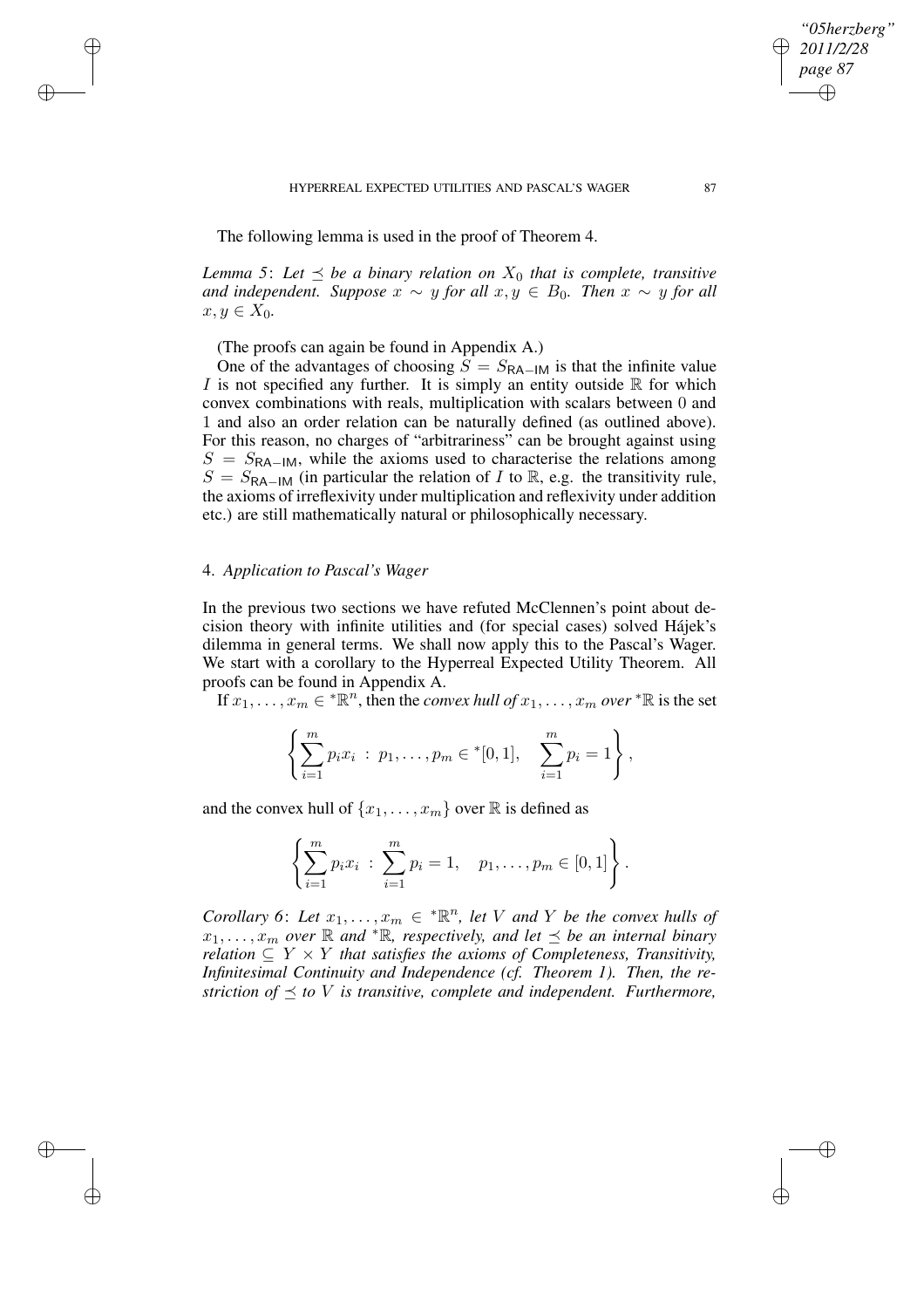✐

#### 88 FREDERIK HERZBERG

 $$ 

(4) 
$$
\sum_{i=1}^{m} p_i x_i \preceq \sum_{i=1}^{m} q_i x_i \Longleftrightarrow \sum_{i=1}^{m} p_i f_i \leq \sum_{i=1}^{m} q_i f_i
$$

*whenever*  $p_1, q_1, \ldots, p_m, q_m \in \{[0, 1] \text{ with } \sum_{i=1}^m p_i = 1 \text{ and } \sum_{i=1}^m q_i = 1.$ 

*If,* moreover,  $x_1 > x_2 \sim \cdots \sim x_m$  <sup>19</sup>, then  $f_2 = \cdots = f_m$  can be *any hyperreal* and  $f_1$  *can be any hyperreal*  $> f_2$  *(e.g.*  $f_1$  *positive infinite,*  $f_2 = \cdots = f_m = 1$ ).

Let us now apply the Corollary 6 to Pascal's Wager.  $n = 2$  and  $m = 4$ . Recall that  $\langle \bar{p}, \bar{q} \rangle$  is the lottery described in Subsection 1.2, where  $\bar{p}$  is the subjective probability for the existence of the Christian God and  $\bar{q}$  is the probability that the Wagerer chooses to wager for Him. Hence, for the rest of this section:

- (1)  $x_1 = \langle 1, 1 \rangle$  represents the pure outcome where the Christian God exists and is wagered for.
- (2)  $x_2 = \langle 0, 1 \rangle$  represents the pure outcome where the Christian God does not exist, but is nevertheless wagered for.
- (3)  $x_3 = \langle 1, 0 \rangle$  represents the pure outcome where the Christian God exists, but is wagered against.
- (4)  $x_4 = \langle 0, 0 \rangle$  represents the pure outcome where the Christian God does not exist and is wagered against.

We now rephrase Corollary 6 in non-technical terms: Whenever the Wagerer's preference relation is

- transitive
- complete (on the space of lotteries with hyperreal chances),
- unaffected by infinitesimal perturbations (Infinitesimal Continuity),
- unaffected by mixing with other lotteries (Independence), and
- internal, e.g. definable through standard functions with hyperreal parameters,

there are cardinal utilities  $\{f_1, \ldots, f_4\}$  associated with the four pure outcomes  $x_1, \ldots, x_4$ , and for any two lotteries  $\sum_{i=1}^4 p_i x_i$  and  $\sum_{i=1}^4 q_i x_i$ , the first lottery is not preferred over the first if and only if the expected utility from the first lottery  $(\sum_{i=1}^{4} p_i f_i)$  is less than or equal to the expected utility from the second lottery ( $\sum_{i=1}^{4} q_i f_i$ ). If we interpret the assumptions on the Wagerer's preference relation as rationality axioms, then we obtain indeed that reason demands the maximisation of expected utility.

<sup>19</sup> We write  $x \sim y$  if both  $x \prec y$  and  $y \prec x$ .

✐

✐

✐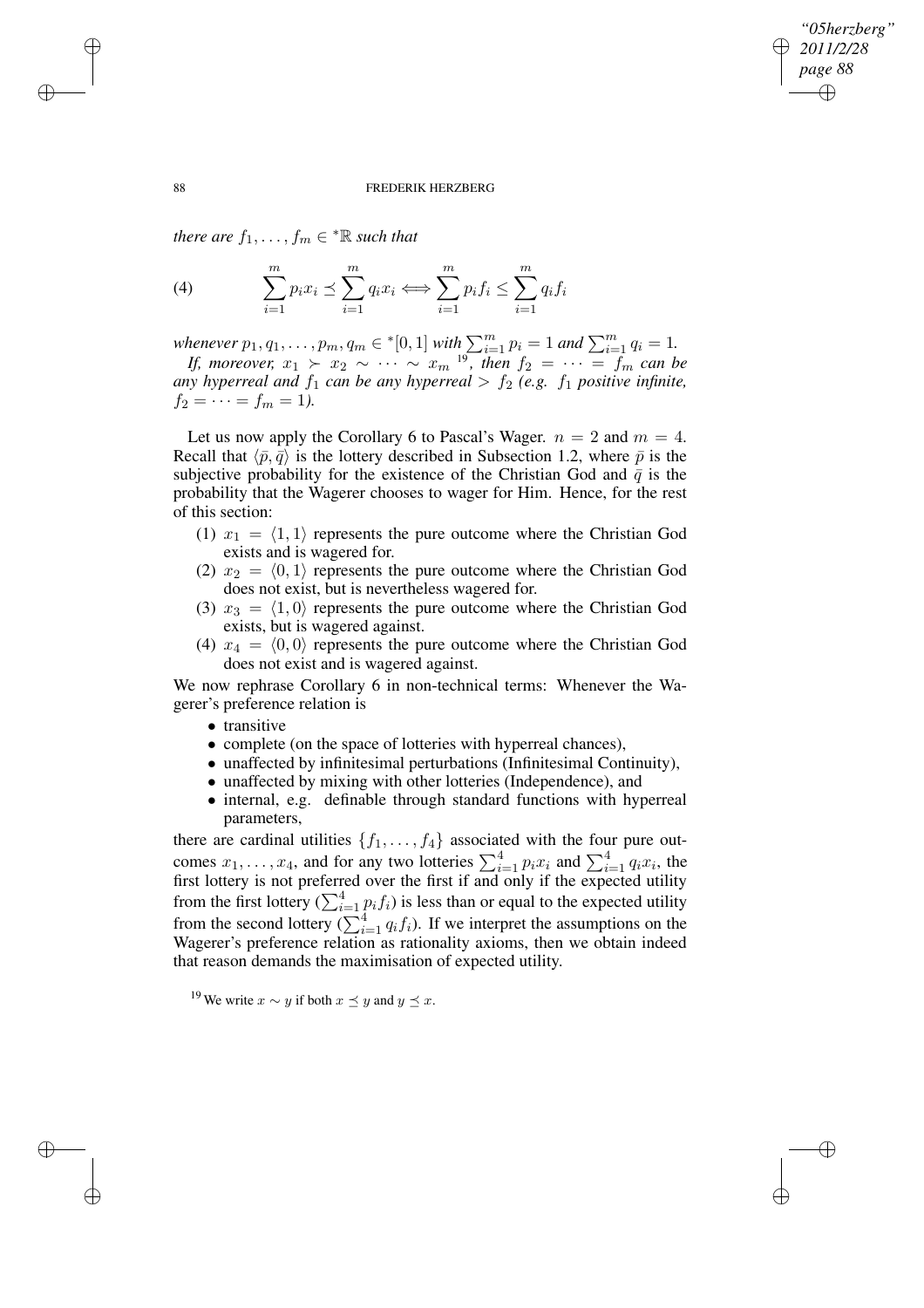✐

✐

✐

In particular, outright wagering for God is strictly preferable to any mixed strategy of chance  $\bar{q} \ll 1$ :

*Corollary 7*: *Assume the hypotheses of Corollary 6. Suppose, in addition, that*  $n = 2$ ,  $m = 4$ , *that*  $f_1$  *is a positive infinite hyperreal, and that*  $f_2, f_3, f_4$ *are finite. Then for all*  $\overline{p}$ ,  $\overline{q} \in$  \*[0,1] *such that both*  $\overline{p}$  *and* 1 –  $\overline{q}$  *are noninfinitesimal,*

$$
\langle \bar{p}, \bar{q} \rangle \prec \langle \bar{p}, 1 \rangle.
$$

Before we consider the special case where  $f_2 = f_3 = f_4$ , let us note the following points about the use of hyperreals in formalising Pascal's Wager:

- The axiom of Completeness requires the preference relation to be *defined* between lotteries with hyperreal (including infinitesimal) chances for each of the pure outcomes (e.g. the event that the Wagerer wagers for God and the existence of God). This has no consequences whatsoever for the Wagerer's subjective probability for the existence of God; it does by no means imply that the Wagerer assigns a non-real or even infinitesimal probability to the existence of the Christian God (which would contradict Premise 1). In applying the Hyperreal Expected Utility Theorem to the Pascalian Wagerer, we merely require him to have a preference realation that is defined over lotteries with hyperreal — including infinitesimal — subjective probabilities for the existence of God and for the event that the Wagerer actually wagers for Him.
- Corollary 6 is a consequence of the Hyperreal Expected Utility Theorem and hence ultimately of the classical Expected Utility Theorem of von Neumann and Morgenstern. Therefore, as was already discussed in Subsection 3.1, the "arbitrariness" of modelling  $f_1 = I$ , the subjective utility of salvation of a given human individual, by some particular infinite hyperreal (an objection of Hájek 2003 and Bartha 2007 against the use of hyperreals as values for  $I$ ) is due to the fact that von Neumann-Morgenstern utility functions are only unique up to a positive factor (and a shift by an additive scalar). Hence, this "arbitrariness" merely reflects a typical property of decision-theoretic cardinal utility functions, and moreover there are sound theological reasons for accepting such an "arbitrariness" in order to save the transcendence of God's judgement.

However, a Wagerer might nevertheless not be prepared to impose such an arbitrary cut-off on her utility in her model. Therefore, we will now construct, under additional assumptions on the Wagerer's preferences, an expected-utility representation of the Wagerer's preference ordering where the Wager's utility function takes values in the

"05herzberg" 2011/2/28 page 89

✐

✐

✐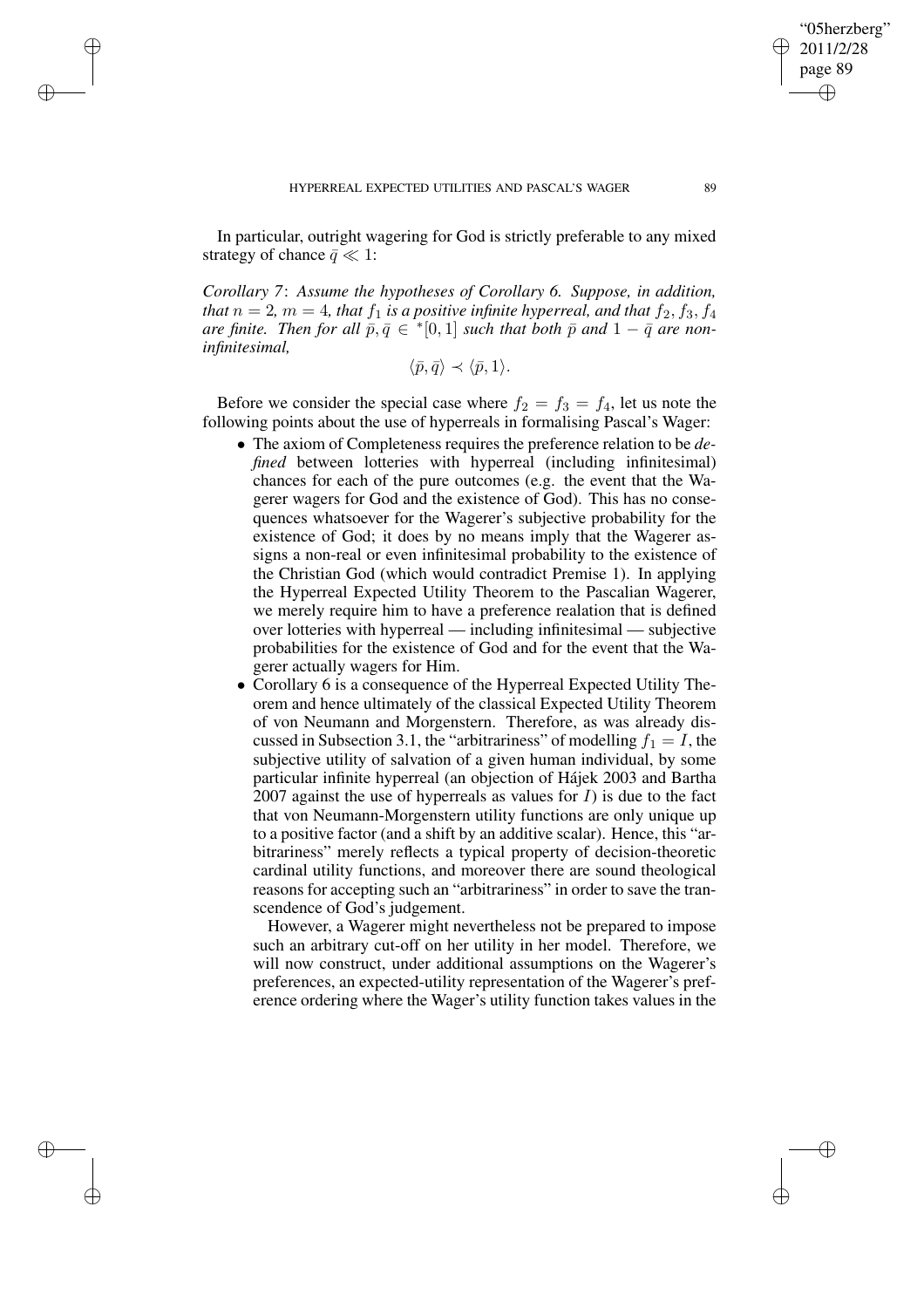## *"05herzberg" 2011/2/28 page 90* ✐ ✐

✐

✐

#### 90 FREDERIK HERZBERG

set  $S = \mathbb{R} \cup \{rI : r \in (0,1]\},$  wherein I is conceived as representing an infinite number. (This superset of the reals can be closed under convex combinations in a natural way, and in can be linearly ordered in a manner that is consistent with convex combinations.)

If  $f_2 = f_3 = f_4 = 1$  and  $f_1$  is a positive infinite hyperreal I and the Wagerer's preference ordering  $\preceq$  satisfies the hypotheses of Corollary 6, then the following Corollary 8 shows that  $\preceq$  can be represented through an  $S_{\text{RA}-\text{IM}}$ -valued utility function. We recall that  $S_{\text{RA}-\text{IM}}$  is the set  $\mathbb{R} \cup$  ${rI : r \in (0,1]}$ , on which a linear order as well as convex combinations which respect the linear ordering can be defined naturally (see Equation  $(3)$ ) in Subsection 3.3 and the discussion surrounding it).

In fact, the following Corollary 8 overlaps with a simpler theorem — Theorem 9 below — about the representation of preference orderings by means of  $S_{\text{RA}-\text{IM}}$ -valued utility functions.

*Corollary* 8: Assume the *hypotheses of Corollary* 6, suppose that  $n = 2$  and  $m = 4$  *as well as*  $x_1 \succ x_2 \sim x_3 \sim x_4$ *. We may put*  $f_1 = f_2 = f_3 = 1$  *and*  $f_4 = I$  *for some infinite hyperreal I. Then* 

$$
\sum_{i=1}^{4} p_i x_i \preceq \sum_{i=1}^{4} q_i x_i \Longleftrightarrow \sum_{i=1}^{4} p_i f_i \le \sum_{i=1}^{4} q_i f_i \text{ in } S_{\mathsf{RA-IM}}
$$

*whenever*  $p_1, q_1, \ldots, p_4, q_4 \in [0, 1]$  *with*  $\sum_{i=1}^{4} p_i = \sum_{i=1}^{4} q_i = 1$ . *Also, for all*  $\bar{p}, \bar{q} \in [0, 1]$ *,* 

$$
\langle \bar{p}, \bar{q} \rangle \prec \langle \bar{p}, 1 \rangle.
$$

The hypotheses of Corollary 6 (and hence of Corollary 8) entail that  $\prec$  can even compare lotteries with arbitrary hyperreal (e.g. infinitesimal) chances. Corollary 8 provides a  $S_{\text{RA}-\text{IM}}$ -valued expected-utility representation of the *restriction* of this preference relation  $\leq$  to lotteries with standard, real chances.

The following theorem, a special case of Theorem 4, is similar to Corollary 8. It can be proved without any reference to nonstandard analysis or the hyperreals. Whilst it does not require the preference ordering to be defined for hyperreal chances (let alone being internal), it does assume that the preference ordering is continuous. This assumption simply reflects that there is a continuum of infinite utilities in  $S_{\sf RA-IM}$  (one for each lottery with chance  $q > 0$ ) and thus is not problematic.

Recall that  $x_1 := \langle 1, 1 \rangle$ ,  $x_2 := \langle 0, 1 \rangle$ ,  $x_3 := \langle 1, 0 \rangle$ , and  $x_4 := \langle 0, 0 \rangle$ .

✐

✐

✐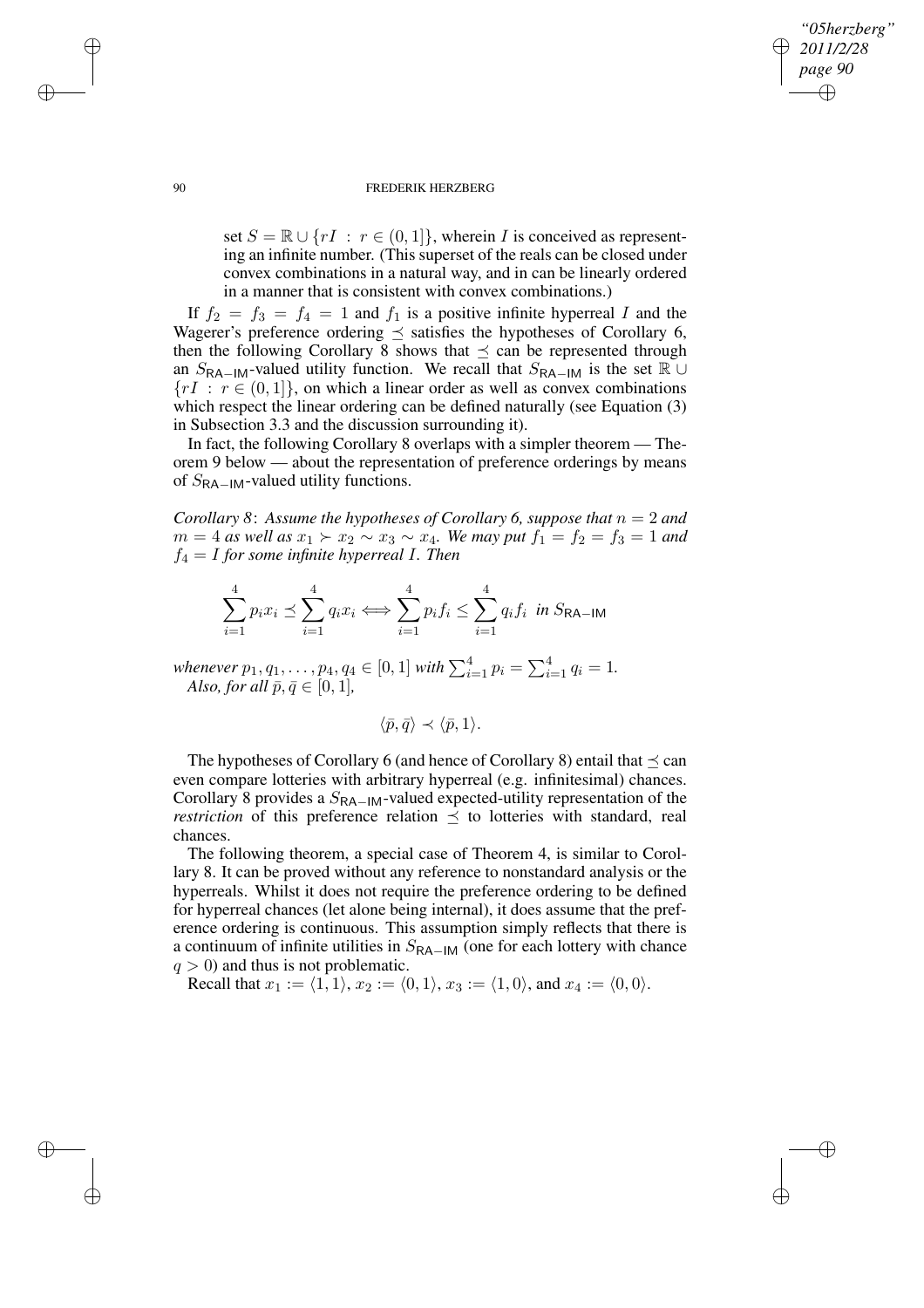*Theorem* 9: Let  $X = [0, 1]^2$  *and let*  $\preceq$  *be a binary relation on* X*. Suppose*  $\leq$  *is complete, transitive, continuous and independent. Assume*  $x_1$  ≻  $x_2$  ∼  $x_3 \sim x_4$ *. Denote the convex hull of*  $\{x_2, x_3, x_4\}$  *by*  $X_0$ *, and consider the function*  $\overline{U}$  :  $X \rightarrow S_{\text{RA-IM}}$  *given by* 

$$
\forall p \in [0,1] \quad \forall x_0 \in X_0 \qquad \overline{U}(px_1 + (1-p)x_0) = 1 + pI,
$$

*thus*  $\bar{U}(x_0) = 1$  *and*  $\bar{U}(px_1) = pI$  *for all*  $p \in (0, 1], x_0 \in X_0$ *. Then* 

 $\forall x, y \in X \quad x \preceq y \Longleftrightarrow \overline{U}(x) \leq \overline{U}(y).$ 

*Proof of Theorem 9.* Apply Theorem 4 to  $B = \{x_1, \ldots, x_4\}$ .

This theorem again yields (even under simpler assumptions than those of Corollary 8), that outright wagering for God is strictly preferable to any mixed strategy with chance  $\bar{q}$  < 1:

*Corollary 10*: *Under the assumptions of Theorem 9,*

✐

✐

✐

✐

$$
\forall \bar{p} \in (0,1] \quad \bar{q} \in [0,1) \qquad \langle \bar{p}, \bar{q} \rangle \prec \langle \bar{p}, 1 \rangle.
$$

Note that the maximum I of  $S_{\text{RA-IM}}$  is both reflexive under addition and strictly irreflexive under multiplication. Hence, if  $f_2 = f_3 = f_4$ , one can respond, based on Corollary 8 and the more general Theorem 9, to both McClennen's objection and Hájek's dilemma by using a single-valued utility function, viz. a utility function with values in  $S_{\sf RA-IM}$ . The  $S_{\sf RA-IM}$ valued utility representation of the Wagerer's preferences seems philosophically much more adequate than the <sup>∗</sup>R-valued utility representation, since  $S_{\sf RA-IM}$  has a maximum (viz. I, the utility of salvation), whereas \* $\mathbb R$  has none. Hence, the maximal utility of the Wagerer, when measured through an  $S_{\text{RA}-\text{IM}}$ -valued utility function, is just the maximum of  $S_{\text{RA}-\text{IM}}$ , whilst a <sup>∗</sup>R-valued utility function would cut off the Wagerer's utility at a somewhat arbitrary value in  $*$ R (as was argued above).

The philosophical interpretation of the equality  $f_2 = f_3 = f_4$  is, of course, that the Wagerer is indifferent among all pure outcomes except salvation. It can be decomposed into the following two orthodox theological propositions. The first proposition is Reformed theology's view of hell; the second proposition is supported by Jesus' promises in Matthew 6,33 and Mark 10,30:

(1) *Separation from God as judgement for non-believers:*  $f_3 = f_4$  holds if the Wagerer believes that the Christian God would not punish those who choose not to have fellowship with Him, but simply "leaves

"05herzberg" 2011/2/28 page 91

✐

✐

✐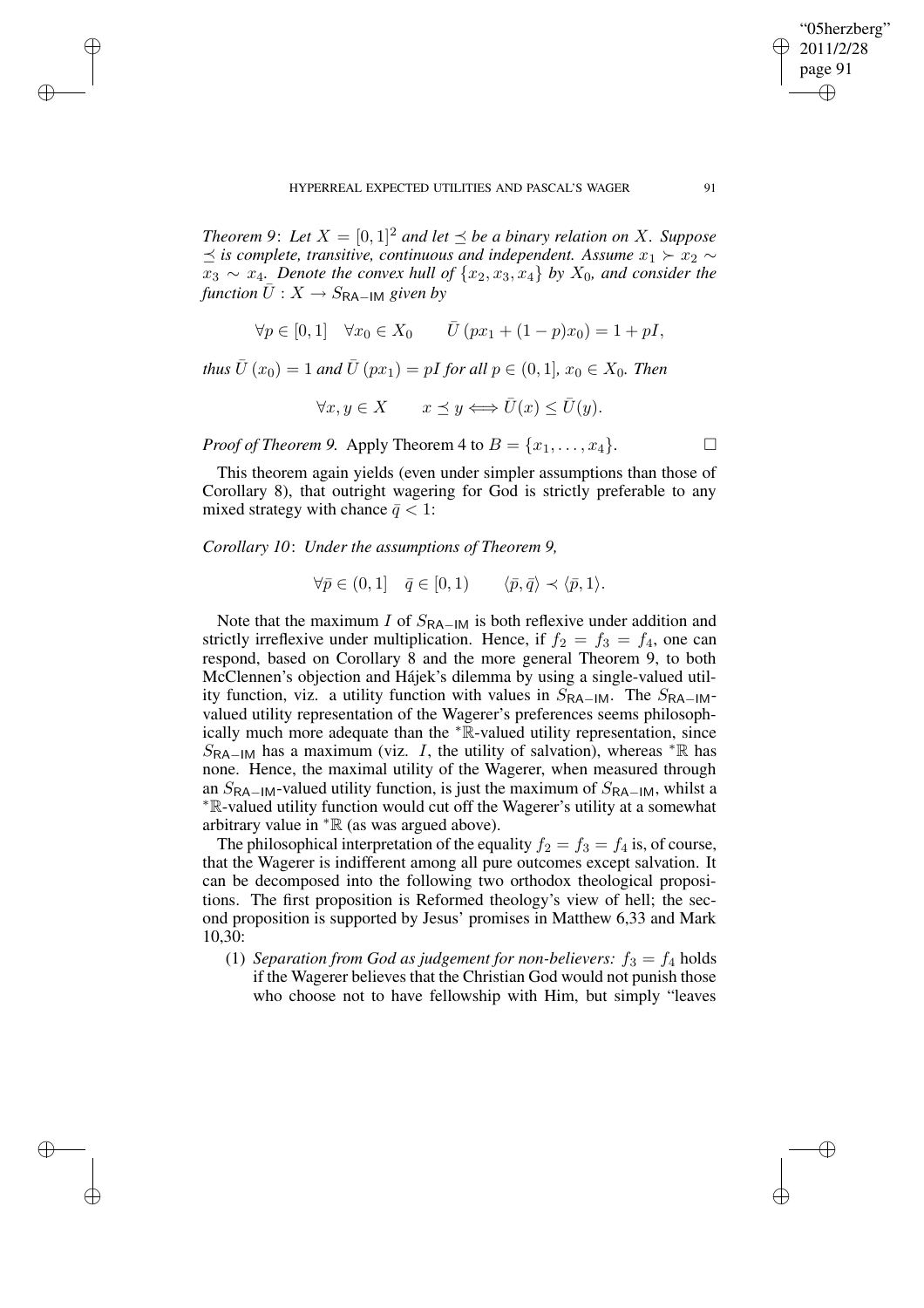# "05herzberg" 2011/2/28 page 92 ✐ ✐

✐

✐

#### 92 FREDERIK HERZBERG

them alone", i.e. as "well"-off (viz.  $f_3$ ) as they were if there was no God  $(f_4)$ .

(2) *Utility-neutral sanctification:*  $f_2 = f_4$  holds if the Wagerer assumes that he does not have to make any sacrifices for his faith on earth that would reduce his overall utility (through mental peace, joy, fellowship with other believers etc.). Any sacrifices that he makes will, at least in the long run, result in an offsetting increase in utility, even without special divine intervention. If God does not exist and he wagers for Him nevertheless, he is just as well-off (viz.  $f_2$ ) as he would be if he decides otherwise  $(f_4)$ .

In summary, if the Wagerer's view of the Christian gospel entails these two propositions, she will be indifferent among all pure outcomes except salvation, and therefore, by Corollary 8 and Theorem 9, reason demands that she wagers for God and that her preference ordering can be represented through an  $S_{\text{RA}-\text{IM}}$ -valued utility function. There are two sets of rationality axioms on the Wagerer's preference ordering which yield this result: Either

- the Wagerer's preference ordering is complete for lotteries with real chances, is transitive, is unaffected by real perturbations (Continuity), and is unaffected by mixing with other real-chance lotteries (Independence), or
- the Wagerer's preference ordering is complete for lotteries with hyperreal chances, is transitive, is unaffected by infinitesimal perturbations (Infinitesimal Continuity), is unaffected by mixing with other lotteries (Independence), and is internal (e.g. definable through standard functions with hyperreal parameters).

If  $f_2 = f_3 = f_4$ , one can also prove the validity of Pascal's Wager via the (game-theoretic) principle of stochastic dominance, based on either an SRA−IM-valued or a hyperreal-valued utility function.

At the end of this Section, we should recall that we only studied the special case  $f_2 = f_3 = f_4 = 1$  after we had accepted that the use of hyperreal-valued utility functions in formalising Pascal's wager is controversial (on the grounds of infinite hyperreals' irreflexivity under addition and their "arbitrariness") and looked for other ways to meet both McClennen's decision-theoretic objection and Hájek's dilemmas. The present author thinks nevertheless that the objections against the use of hyperreal-valued expected utility functions can be answered for mathematical and theologicophilosophical reasons and that on the contrary there are excellent reasons to employ hyperreal-valued expected utility functions in formalising Pascal's wager (see Subsection 3.1). Well, and in a formalisation based on hyperreal expected utility functions, the validity of Pascal's wager can be maintained in general, not just in the special case  $f_2 = f_3 = f_4 = 1$ .

✐

✐

✐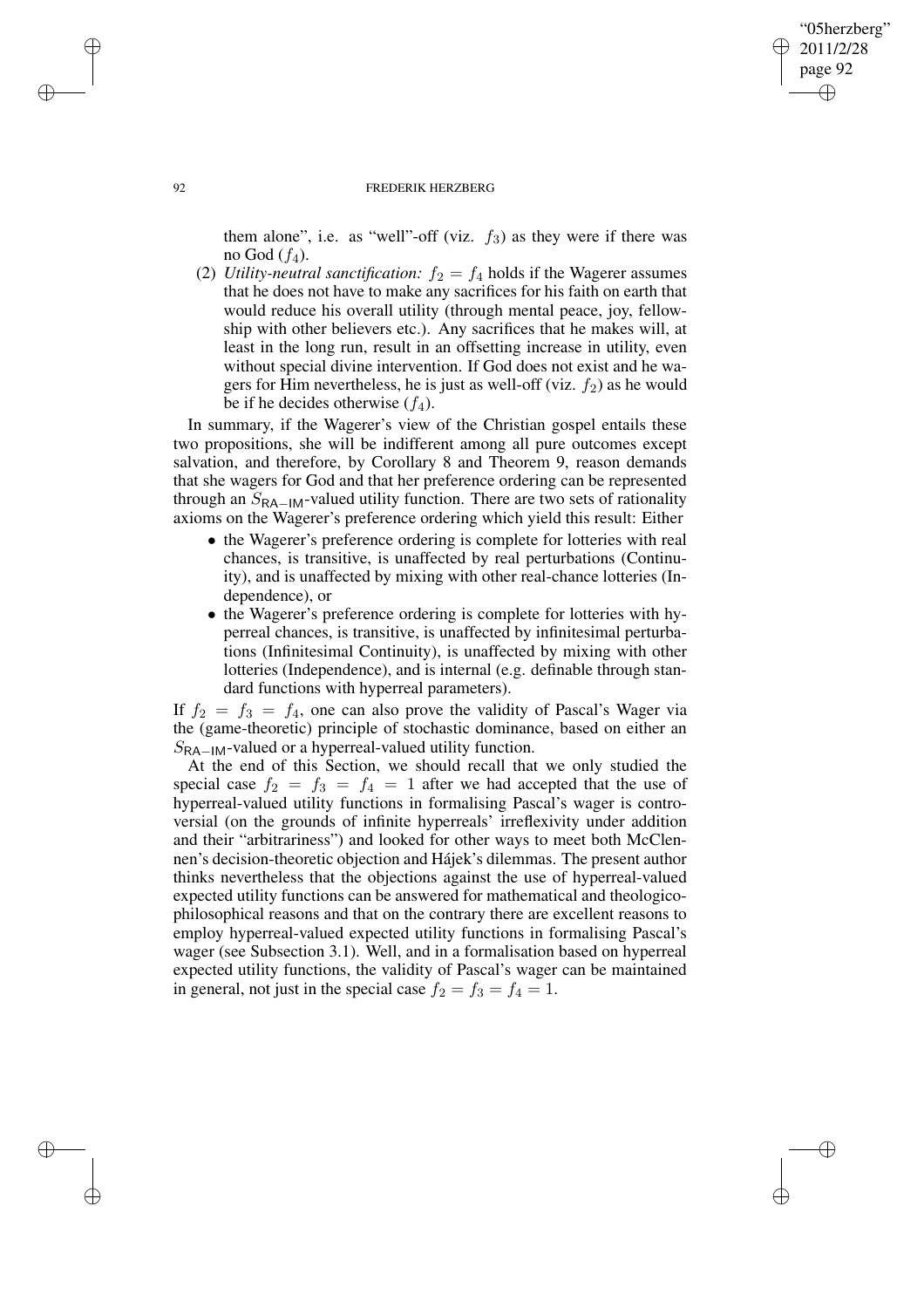## 5. *Conclusion*

✐

✐

✐

✐

We have shown that the concept of hyperreal expected utility has a sound decision-theoretic basis: Under some natural conditions on the preference orderings, expected hyperreal-valued utility functions on convex sets represent preference orderings among lotteries based on a finite set of pure outcomes and hyperreal probabilities.

This is good news for the Pascalian since Pascal's Wager — and most of its generalisations, such as the many-gods wagers studied by Bartha (2007) —, only allow a finite number of pure outcomes. In the original Wager, there are just four pure outcomes: the Wagerer believes in God and God exists, or he does not wager for Him, although He exists, or he does wager for Him, whilst He does not exist, or he does not wager for Him, nor does He exist.

Therefore, a formalisation of Pascal's argument by means of hyperreals is consistent with a decision theory that incorporates nonstandard probabilities, whilst every internal (nonstandard) probability measure canonically induces a standard real-valued probability measure. (In particular, if one composes a nonstandard probability measure on a finite set with the standard part map<sup>20</sup>, one obtains a standard probability measure on that finite set $^{21}$ ).

The Hyperreal Expected Utility Theorem (Theorem 3) provides a general decision-theoretic justification of hyperreal-valued expected utility functions. Thus, one may now consider, in the spririt of Bartha's (2007) conclusion ("Beyond Pascal's Wager" [pp. 39-41]), the use of hyperreal stochastic utilities in other situations where either an infinite good is at stake, or where intolerable outcomes should be avoided, or where both Kantian and utilitarian deliberations seem to have their point.

In addition, we have constructed — motivated by the hyperreals — a convex linearly ordered superset  $S = S_{\text{RAIM}}$  of the reals which has a maximum that is both reflexive under addition by finite numbers and strictly irreflexive under multiplication by scalars  $\langle 1$ , thereby proposing a way out of Hájek's dilemma.

Moreover, if one assumes that the Wagerer is indifferent among all pure outcomes except salvation ( $f_2 = f_3 = f_4$  in the notation of the Wagerer's

<sup>20</sup> Let r be a hyperreal number such that r is S-bounded, i.e. there exists some standard natural number  $N \in \mathbb{N}$  with  $-N \leq r \leq N$ . Then, due to the Hausdorff property of the order topology on R, there exists a unique real number s, which minimises  $|r - s|$  among all  $s \in \mathbb{R}$ . This s is then denoted  $\circ r$  and referred to as the *standard part* of r. The function  $\text{st}: r \mapsto \text{S}r$  is called *the standard part map*.

 $21$  This is just a special case of a general construction: Any internal probability function can be extended to a ( $\sigma$ -additive) probability measure with standard values, as was shown by Loeb (1975). Almost all contributions to probability theory using nonstandard methods rely on this basic result of Loeb (1975).

"05herzberg" 2011/2/28 page 93

✐

✐

✐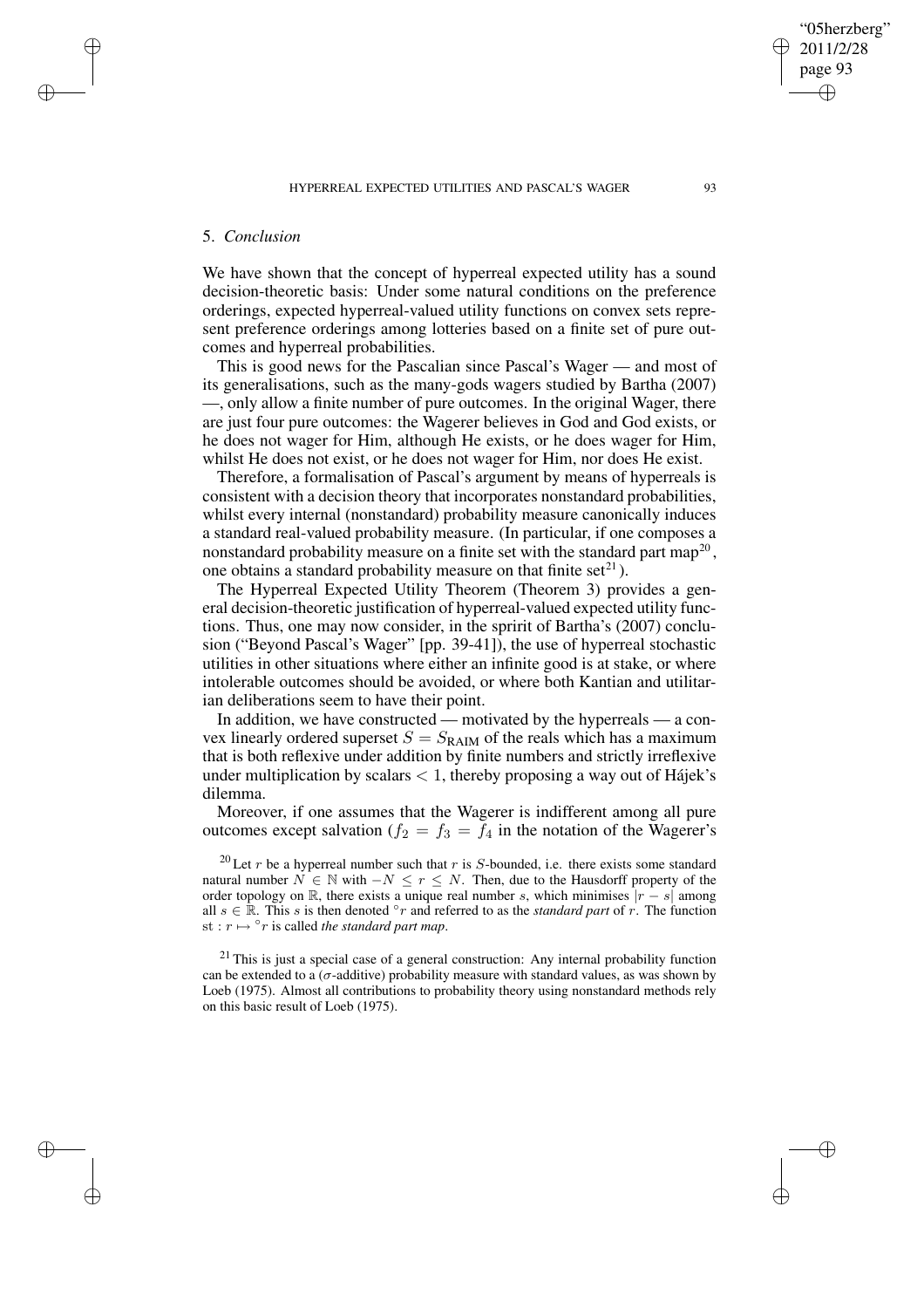"05herzberg" 2011/2/28 page 94 ✐ ✐

✐

✐

#### 94 FREDERIK HERZBERG

payoff matrix), which e.g. follows from all those theological systems (*nota bene*, on the Wagerer's part) where judgement just means separation from God and where sanctification is utility-neutral, then Theorem 9 shows that the preference ordering can be represented by a utility function whose range is contained in the aforementioned convex linearly ordered set S.

Summing up, we have determined under which hypotheses one can simultaneously refute two major arguments against Pascal's Wager, viz. McClennen's decision-theoretic objection and Hájek's dilemma, through a formalisation with a single-valued utility function whose range is a certain superset S reals: Aside from rationality axioms on the preference ordering, one has to impose the assumption of  $f_2 = f_3 = f_4$  (in the notation of the Wagerer's payoff matrix above), which can be upheld if the Wagerer views sanctification as utility-neutral and believes that the Christian God will judge nonbelievers by "mere" separation from Him. However, the most elegant — and for mathematical, decision-theoretic, philosophical and theological reasons perhaps most suitable — formalisation of Pascal's wager is probably the one based on hyperreal expected utility functions.

# *Appendix A. Proofs*

*Proof of the Hyperreal von Neumann-Morgenstern Theorem (Theorem 1).* The (standard) Expected Utility Theorem of von Neumann and Morgenstern about preference relations on convex sets says the following: A binary relation on any convex subset  $X$  of a linear space satisfies the axioms of completeness, transitivity, continuity and independence if and only if there exists some affine function  $U : X \to \mathbb{R}$  such that the estimate  $U(x) \leq U(y)$  is equivalent to  $x \preceq y$  (for all  $x, y \in X$ ).

We shall apply the Transfer Principle to this Expected Utility Theorem. Note, for this purpose, that the Transfer Principle also yields that the <sup>∗</sup>-image of the set of binary relations on convex subsets of linear spaces is just the set of internal binary relations on <sup>∗</sup> -convex subsets of <sup>∗</sup> -linear spaces.

Hence, applying the Transfer Principle to the standard Expected Utility Theorem leads to the following result: Any internal binary relation on a \*convex subset of a ∗ -linear space is <sup>∗</sup> -complete, <sup>∗</sup> -transitive, <sup>∗</sup> -continuous and \*-independent if and only if there exists a \*-affine function  $U: X \to \mathbb{R}$ satisfying

 $\forall x, y \in X$   $U(x) \leq U(y) \Leftrightarrow x \preceq y.$ 

But, \*-transitivity is the same as transitivity, and \*-completeness is the same as completeness. Furthermore, if we apply the Transfer Principle to the definitions of continuity and independence (for standard binary relations

✐

✐

✐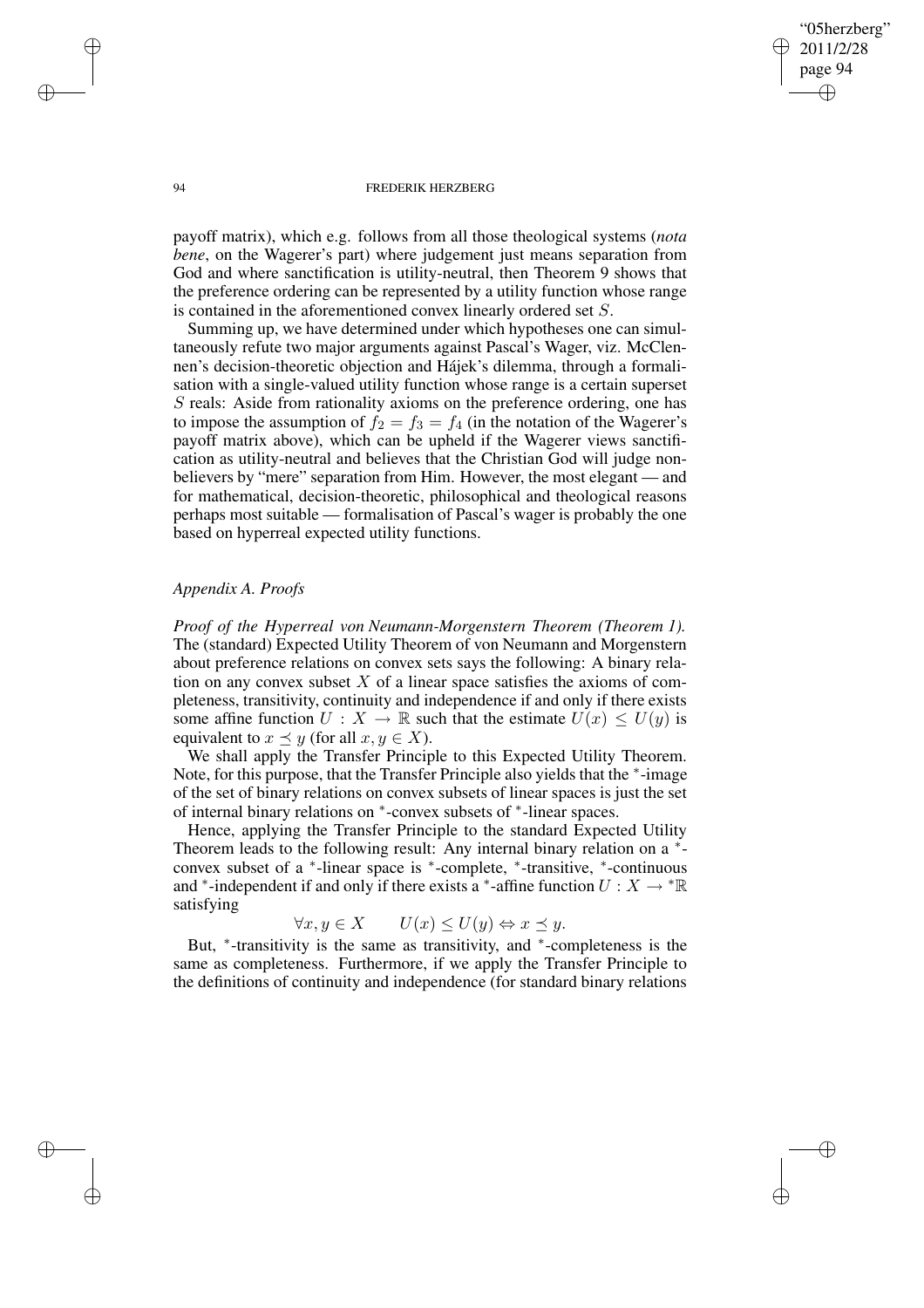on convex sets), we obtain that \*-continuity is the same as Infinitesimal Continuity, and <sup>∗</sup> -independence is the same as Independence. This completes the proof of the Theorem.

 $\Box$ 

*Proof of the Internal Expected Utility Theorem (Theorem 2).* By the Hyperreal von Neumann-Morgenstern Theorem (Theorem 1), there exists a \*affine function  $U: Y \to {}^* \mathbb{R}$  which represents  $\preceq$ . Since  $U(\sum_{i=1}^m p_i U(x_i))$  holds for all  $p_1, \ldots, p_m \in {}^* [0,1]$  with  $\sum_{i=1}^m p_i = 1$ . ine function  $U: Y \to {}^* \mathbb{R}$  which represents  $\preceq$ . Since  $U(\sum_{i=1}^m p_i x_i) =$ <br> $\sum_{i=1}^m p_i U(x_i)$  holds for all  $p_1, \ldots, p_m \in {}^* [0,1]$  with  $\sum_{i=1}^m p_i = 1$ , we may  $\sum_{i=1}^{n}$  if  $\sum_{i=1}^{n}$  if  $u_i := U(x_i)$  for every  $i \in \{1, \ldots, m\}$ .

*Proof of the Hyperreal Expected Utility Theorem (Theorem 3).* First, suppose  $Y = \{ \sum_{i=1}^{m} p_i x_i : p_1, \dots, p_m \in \{0, 1\}, \quad \sum_{i=1}^{m} p_i = 1 \}$  and  $\preceq$  is an internal binary relation  $\subseteq Y \times Y$ . We have to show that the Hyperreal von Neumann-Morgenstern Theorem (Theorem 1) may be applied in the setting of the Hyperreal Expected Utility Theorem (Theorem 3).

For this sake, note that if  $n = \dim_{\mathbb{R}} W$  is the dimension of W as a linear space over the field \* $\mathbb{R}$ , then W is isomorphic (over \* $\mathbb{R}$ ) to \* $\mathbb{R}^n$ . Let us denote this isomorphism by  $\psi : W \simeq {}^* \mathbb{R}^n$ .

If  $y_1, \ldots, y_m$  are elements of an arbitrary \*-linear space Z, then the set

$$
C(y_1, ..., y_m) :=
$$
  

$$
\left\{ z \in Z : \exists p_1, ..., p_m \in {^*}[0,1] \left( \sum_{i=1}^m p_i = 1, \quad z = \sum_{i=1}^m p_i y_i \right) \right\}
$$

is internally defined and therefore — according to the Internal Definition Principle<sup>22</sup> — itself an internal set. Moreover, it is closed under convex combinations with weights from  $* \mathbb{R}$ . Hence it is a  $*$ -convex set (the  $*$ -convex hull of  $y_1, \ldots, y_m$ ).

Since  $\psi$  is an isomorphism, we find that

(5) 
$$
\psi(Y) =
$$
  
\n
$$
\left\{ z \in {^*}\mathbb{R}^n : \exists p_1, \dots, p_m \in {^*}[0,1] \left( \sum_{i=1}^m p_i = 1, \quad z = \sum_{i=1}^m p_i \psi(x_i) \right) \right\}.
$$

<sup>22</sup> See Footnote 11.

✐

✐

✐

✐

"05herzberg" 2011/2/28 page 95

✐

✐

✐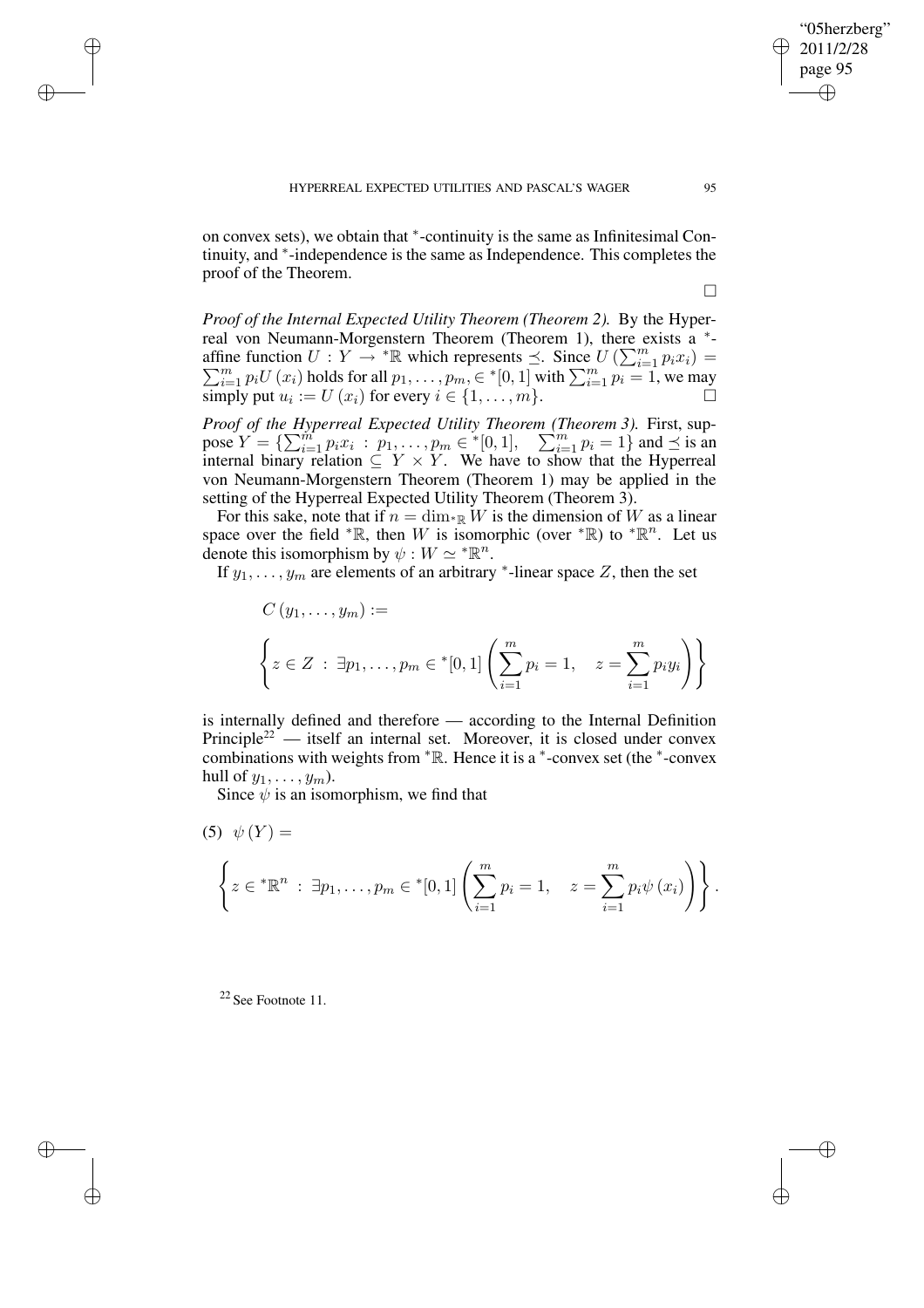✐

## 96 FREDERIK HERZBERG

Therefore, the observation of the previous paragraph may be applied to  $C(\psi(x_1), \ldots, \psi(x_m)) = \psi(Y)$ . Hence  $X := \psi(Y)$  is a \*-convex subset of the \*-linear space  ${}^* \mathbb{R}^n$ .

Now, the internality of  $\preceq$  on Y ensures that the relation  $\preceq_X$ , defined by

$$
\xi_1 \preceq_X \xi_2 : \Leftrightarrow \psi^{-1}(\xi_1) \preceq \psi^{-1}(\xi_2),
$$

is also internal (and if  $\preceq$  is standard-definable under a basis choice,  $\preceq_X$  will have that property, too:  $\preceq_X = \{ \langle x, y \rangle \in X^2 \; : \; \varphi(x, y) \}.$  Since the formula  $\varphi$  only involves the canonical extensions (\*-images) of standard maps as well as equality and the order relation,  $\preceq_X$  is internally defined and thus, according to the Internal Definition Principle, internal.

Thus, we may apply the Hyperreal von Neumann-Morgenstern Theorem (Theorem 1) to the set  $X = \psi(Y)$  and the relation  $\preceq_X$  on X. Observe that  $\preceq_X$  satisfies the axioms of Completeness, Transitivity, Infinitesimal Continuity and Independence if and only if the relation  $\preceq$  on Y satisfies them (because  $\psi$  is an isomorphism and thus commutes with <sup>\*</sup>-convex combinations, i.e. convex combinations with weights from <sup>∗</sup>R). Furthermore, the equivalence assertion

$$
\forall \xi_1, \xi_1 \in X \qquad \xi_1 \preceq_X \xi_2 \Leftrightarrow U(\xi_1) \le U(\xi_2)
$$

is true if and only if

$$
\forall y_1, y_2 \in Y \qquad y_1 \preceq y_2 \Leftrightarrow U(\psi(y_1)) \leq U(\psi(y_2)).
$$

Hence, after we have applied the Hyperreal von Neumann-Morgenstern Theorem to X and  $\preceq_X$ , we actually obtain the following statement: The relation  $\preceq$  on Y satisfies the axioms of Completeness, Transitivity, Infinitesimal Continuity and Independence if and only if there is some <sup>∗</sup>-affine function  $U: \psi(Y) \to {}^* \mathbb{R}$  with

$$
\forall y_1, y_2 \in Y \qquad y_1 \preceq y_2 \Leftrightarrow U(\psi(y_1)) \leq U(\psi(y_2)).
$$

Finally, it is easy to see that the existence of a  $*$ -affine function  $U$ :  $\psi(Y) \to {}^* \mathbb{R}$  with  $y_1 \preceq y_2 \Leftrightarrow U(\psi(y_1)) \leq U(\psi(y_2))$  for all  $y_1, y_2 \in Y$ implies the existence of the hyperreals  $u_1, \ldots, u_m$  as in the statement of the Hyperreal Expected Utility Theorem: Given  $U : \psi(Y) \to \text{max}$ , simply set

$$
\forall i \in \{1, \ldots, m\} \qquad u_i := U(\psi(x_i)).
$$

✐

✐

✐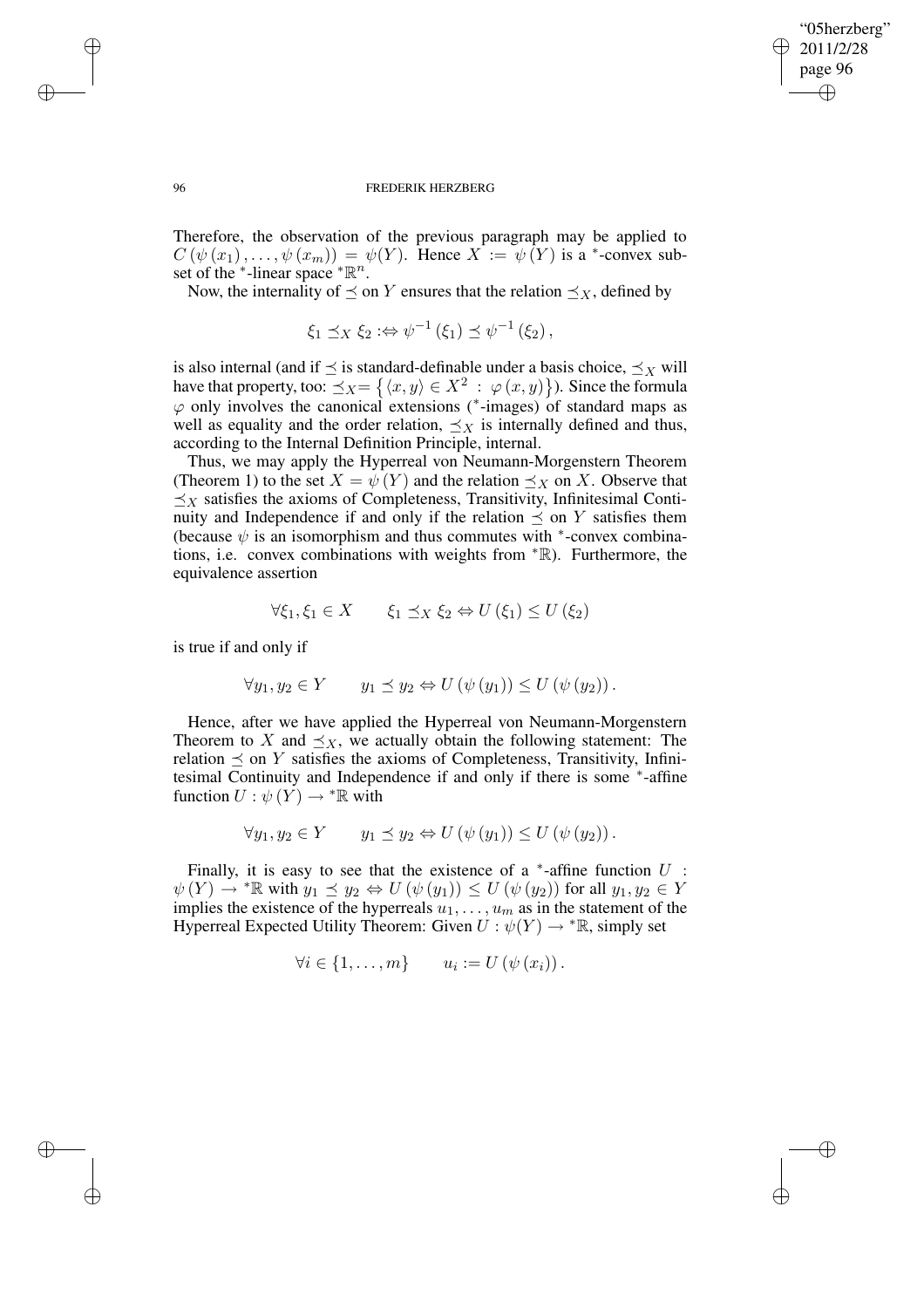Since  $U$  is  $*$ -affine, this already entails that

✐

✐

✐

✐

$$
U\left(\sum_{i=1}^{m} p_i \psi\left(x_i\right)\right) = \sum_{i=1}^{m} p_i u_i
$$

for all  $p_1, ..., p_m \in {}^{*}[0,1]$  with  $\sum_{i=1}^{m} p_i = 1$ .

*Proof of Lemma 5.* Fix any  $x_0 \in X_0$ . Note that  $\sim$  is transitive as  $\preceq$  is transitive (in fact,  $\sim$  is an equivalence relation). Therefore, whenever  $x, y \sim x_0$ , we have  $x \sim y$  and thus, by the independence of  $\preceq$ , even

$$
px + (1-p)y \le py + (1-p)y \le px + (1-p)y,
$$

hence  $px+(1-p)y \sim py+(1-p)y = y \sim x_0$  for all  $p \in [0,1]$ . Therefore, the set  $C_0 := \{x \in X_0 : x \sim x_0\}$  is convex. Moreover,  $B_0 \subseteq C_0$ , whence  $C_0$  must even contain the convex hull of  $B_0$ . So  $C_0 \supseteq X_0$  and thus  $X_0 = C_0$ . Hence, for all  $x, y \in X_0$  we already have  $x \sim x_0 \sim y$  and therefore  $x \sim y$ (again by transitivity of  $\sim$ ).

*Proof of Theorem 4.* Since  $X_0$  is convex, the restriction of  $\preceq$  to  $X_0$  is not only complete and transitive, but independent, too. Therefore, Lemma 5 may be applied to  $\preceq$  and we obtain that  $x \sim y$  for all  $x, y \in X_0$ .

By the classical von Neumann-Morgenstern Theorem, there exists an affine function  $U : X \to \mathbb{R}$  such that

$$
\forall x, y \in X \qquad x \preceq y \Leftrightarrow U(x) \le U(y).
$$

For all  $x_0, y_0 \in X_0$ , we have  $x_1 \succ x_0 \sim y_0$  by Lemma 5 and therefore  $U(x_1) > U(x_0) = U(y_0)$ . We may assume that  $U(x_0) > 0$  for all  $x_0 \in X_0$ . This means that for all  $p, q \in [0, 1]$  and  $x_0, y_0 \in X_0$ , one has  $U\left( px_{1}+(1-p)x_{0}\right) >U\left( qx_{1}+(1-q)y_{0}\right)$  if and only if  $pU\left( x_{1}\right) +(1-p)x_{0}$  $p)U(x_0) > qU(x_1) + (1 - q)U(y_0) = qU(x_1) + (1 - q)U(x_0)$  which in turn holds if and only if  $(p - q)U(x_1) > (p - q)U(x_0)$ , and this inequality is equivalent to  $p > q$  (since  $U(x_1) > U(x_0)$ ).

Hence,

$$
\forall p, q \in [0, 1] \quad \forall x_0, y_0 \in X_0
$$
  

$$
U (px_1 + (1 - p)x_0) > U (qx_1 + (1 - q)y_0) \Leftrightarrow p > q
$$

 $\Box$ 

"05herzberg" 2011/2/28 page 97

✐

✐

✐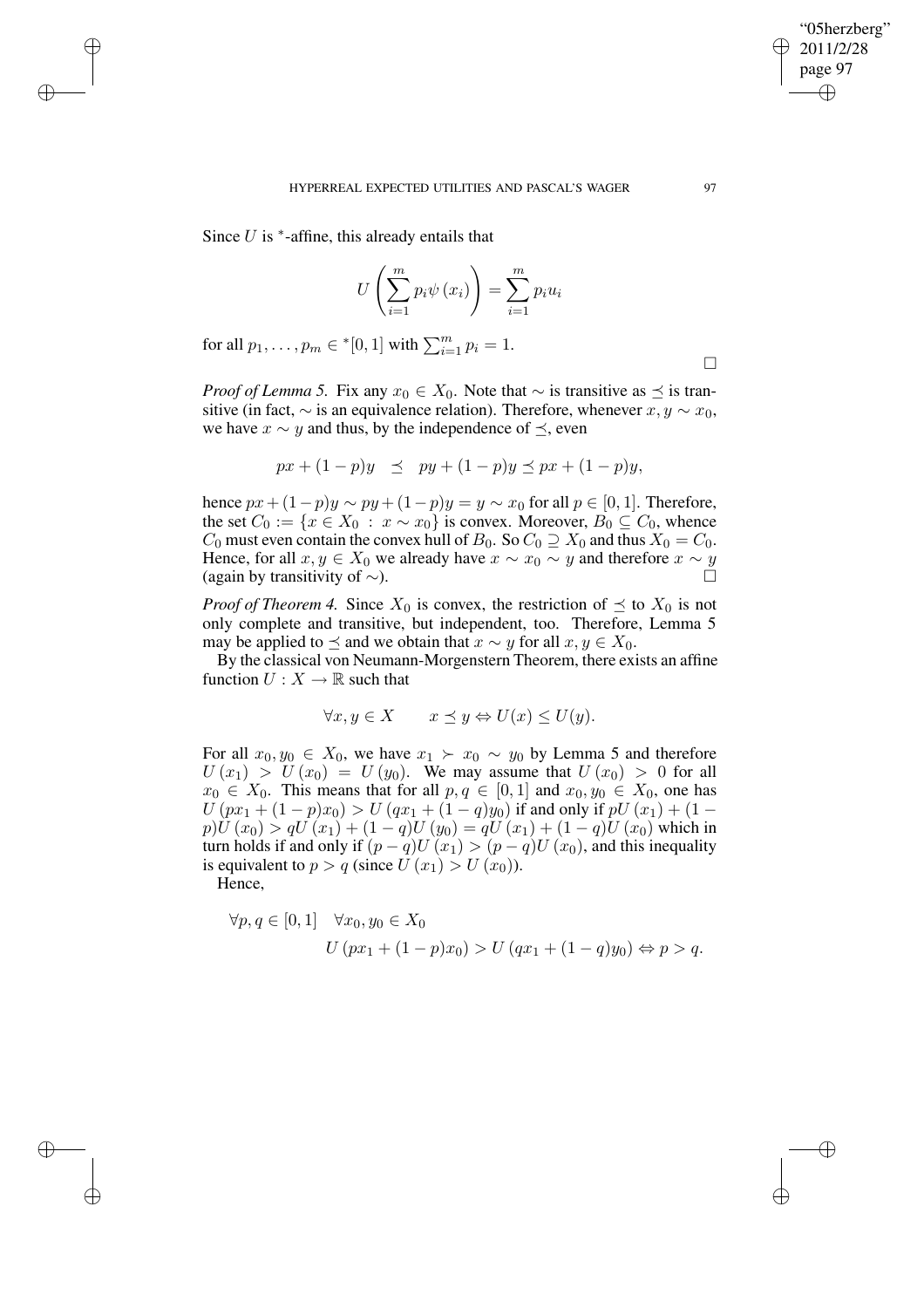✐

### 98 FREDERIK HERZBERG

This readily yields

$$
\forall p \in [0,1] \quad \forall x_0, y_0 \in X_0 \quad U\left(px_1 + (1-p)x_0\right) = U\left(px_1 + (1-p)y_0\right).
$$

Therefore, there exists an increasing function  $v : [0, 1] \rightarrow \mathbb{R}$  such that

 $\forall p \in [0, 1] \quad \forall x_0 \in X_0 \qquad U \left( px_1 + (1 - p)x_0 \right) = v(p).$ 

Since U is affine, v must be affine, too. Hence  $v(p) = v(0)+(v(1) - v(0)) p$ for all  $p \in [0, 1]$ .

It is clear that  $v(0) = \min v = \min U = U(x_0)$  and  $v(1) = \max v =$  $\max U = U(x_1)$ , so  $v(1) > v(0)$ . Define now a function  $\varphi : \mathbb{R} \to S$  via

$$
\forall u \in \mathbb{R} \qquad \varphi(u) = 1 + \frac{u - v(0)}{v(1) - v(0)}I
$$

and

$$
\bar{U}:=\varphi\circ U.
$$

Then, for all  $p \in [0, 1]$  and  $x_0 \in X_0$ ,

$$
\overline{U}(px_1 + (1-p)x_0) = \varphi \circ U(px_1 + (1-p)x_0) = \varphi(v(p)) \n= \varphi(v(0) + (v(1) - v(0)) p) = 1 + pI
$$

Moreover, since  $\varphi$  is increasing and U is a von Neumann-Morgenstern utility function, we obtain

$$
\forall x, y \in X \qquad x \preceq y \Leftrightarrow \bar{U}(x) \le \bar{U}(y).
$$

*Proof of Corollary 6.* By Theorem 3 there are  $f_1 = u_1, \ldots, f_m = u_m \in {^*}\mathbb{R}$ such that the equivalence statement (4) holds. If  $x_1 \succ x_2 \sim \cdots \sim x_m$ , then  $f_1 > f_2 = \cdots = f_m$ . Since the vector  $\langle u_1, \ldots, u_m \rangle$  in Theorem 3 is only unique up to affine transformations,  $f_2 = \cdots = f_m$  can indeed be any given hyperreal and  $f_1$  can be any hyperreal  $>f_2$ .

*Proof of Corollary* 7. Observe that for all  $\bar{p}, \bar{q} \in \{0, 1\}$ , one has

$$
\langle \bar{p}, \bar{q} \rangle = \langle \bar{p}, \bar{p}\bar{q} \rangle + \langle 0, \bar{q} - \bar{p}\bar{q} \rangle \n= \bar{p} (\bar{q} \langle 1, 1 \rangle + (1 - \bar{q}) \langle 1, 0 \rangle) + (1 - \bar{p}) (\bar{q} \langle 0, 1 \rangle + (1 - \bar{q}) \langle 0, 0 \rangle) \n(6) = \bar{p} (\bar{q}x_1 + (1 - \bar{q})x_3) + (1 - \bar{p}) (\bar{q}x_2 + (1 - \bar{q})x_4).
$$

✐

✐

✐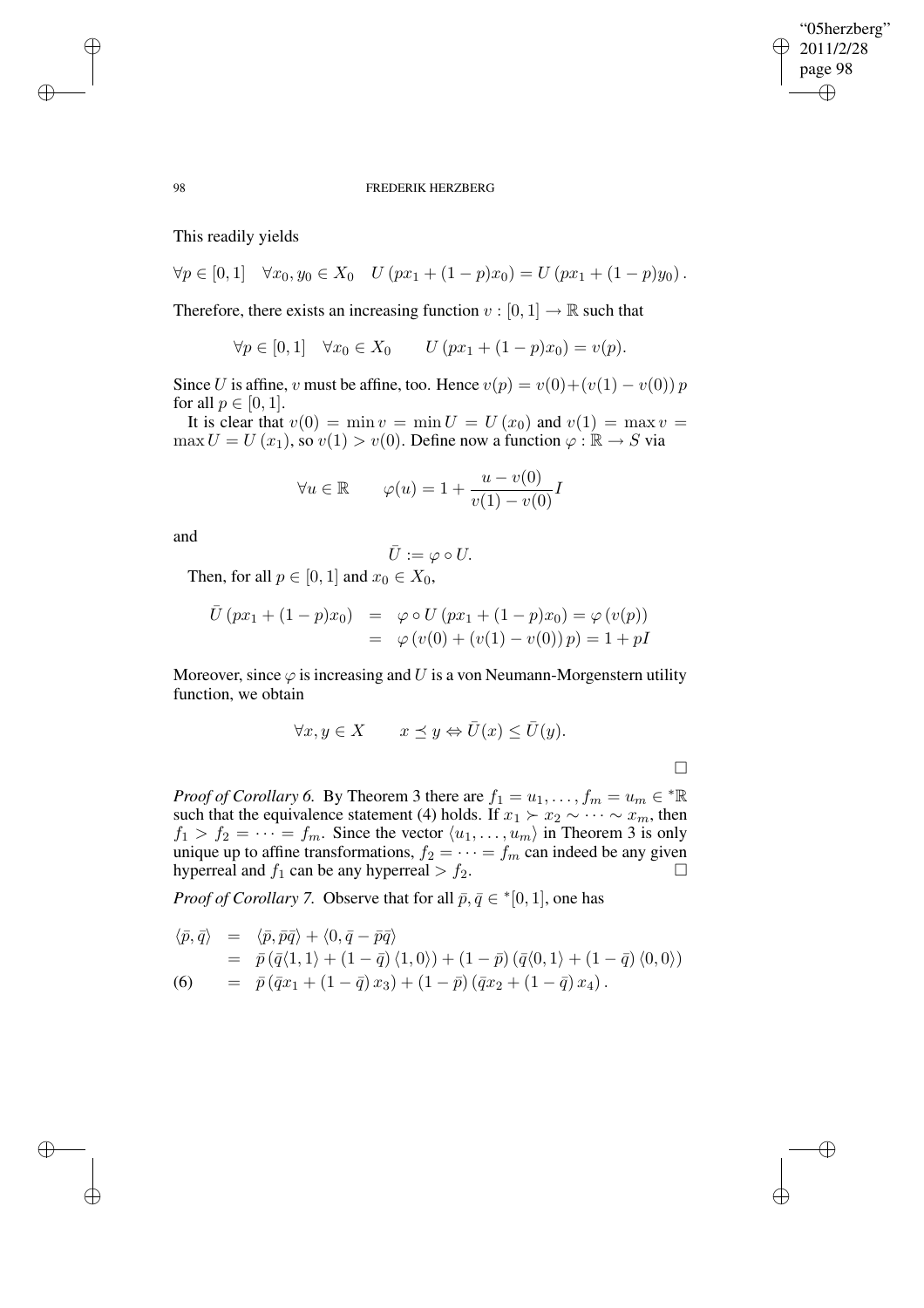Therefore, the equivalence statement (4) of Corollary 6 teaches that  $\langle \bar{p}, \bar{q} \rangle \prec$  $\langle \bar{p}, 1 \rangle$  is equivalent to

(7) 
$$
\overline{p}(\overline{q}f_1 + (1 - \overline{q})f_3) + (1 - \overline{p})(\overline{q}f_2 + (1 - \overline{q})f_4) < \overline{p}f_1 + (1 - \overline{p})f_2,
$$
  

$$
= \overline{p}\overline{q}f_1 + \overline{p}(1 - \overline{q})f_3 + (1 - \overline{p})(\overline{q}f_2 + (1 - \overline{q})f_4)
$$

which in turn is equivalent to

✐

✐

✐

✐

(8) 
$$
\bar{p}(1-\bar{q})f_3 + (1-\bar{p})(\bar{q}f_2 + (1-\bar{q})f_4) - (1-\bar{p})f_2 < \bar{p}(1-\bar{q})f_1,
$$

and this inequality holds obviously whenever  $f_1$  is positive infinite,  $f_2, f_3, f_4$ are finite and both  $\bar{p} > 0$  and  $1 - \bar{q} > 0$  are non-infinitesimal (since then the left-hand side in inequality (8) is finite, while the right-hand side is positive infinite).  $\Box$ 

*Proof of Corollary 8.*  $\langle \bar{p}, \bar{q} \rangle \prec \langle \bar{p}, 1 \rangle$  for all  $\bar{p}, \bar{q} \in [0, 1]$  is an immediate consequence of Corollary 7 (which imposed weaker assumptions).

Let  $p_1, q_1, \ldots, p_4, q_4 \in [0, 1]$  in  ${}^* \mathbb{R}$  with  $\sum_{i=1}^4 p_i = \sum_{i=1}^4 q_i = 1$ . By the choice of  $f_1, \ldots, f_4$ , the estimate  $\sum_{i=1}^4 p_i f_i \leq \sum_{i=1}^4 q_i f_i$  is tantamount to  $p_2+p_3+p_4+(1-p_2-p_3-p_4) I \leq q_2+q_3+q_4+(1-q_2-q_3-q_4) I$ (both in  $*$ R and in  $S_{RA-IM}$ ). Regardless whether we evaluate this latter estimate in <sup>\*</sup>R or in  $S_{\text{RA-IM}}$ , it holds if  $p_1 \leq q_1$  and it fails if  $p_1 > q_1$ , and is thus equivalent to  $p_1 \leq q_1$ .

Therefore, we obtain the following chain of equivalences:

$$
\sum_{i=1}^{4} p_i x_i \preceq \sum_{i=1}^{4} q_i x_i \Leftrightarrow \sum_{i=1}^{4} p_i f_i \le \sum_{i=1}^{4} q_i f_i \text{ in }^* \mathbb{R} \Leftrightarrow p_1 \le q_1
$$

$$
\Leftrightarrow \sum_{i=1}^{4} p_i f_i \le \sum_{i=1}^{4} q_i f_i \text{ in } S_{\mathsf{RA-IM}}.
$$

*Proof of Theorem 9.* Apply Theorem 4 to  $B = \{x_1, \ldots, x_4\}$ .

 $\Box$ 

✐

✐

"05herzberg" 2011/2/28 page 99

✐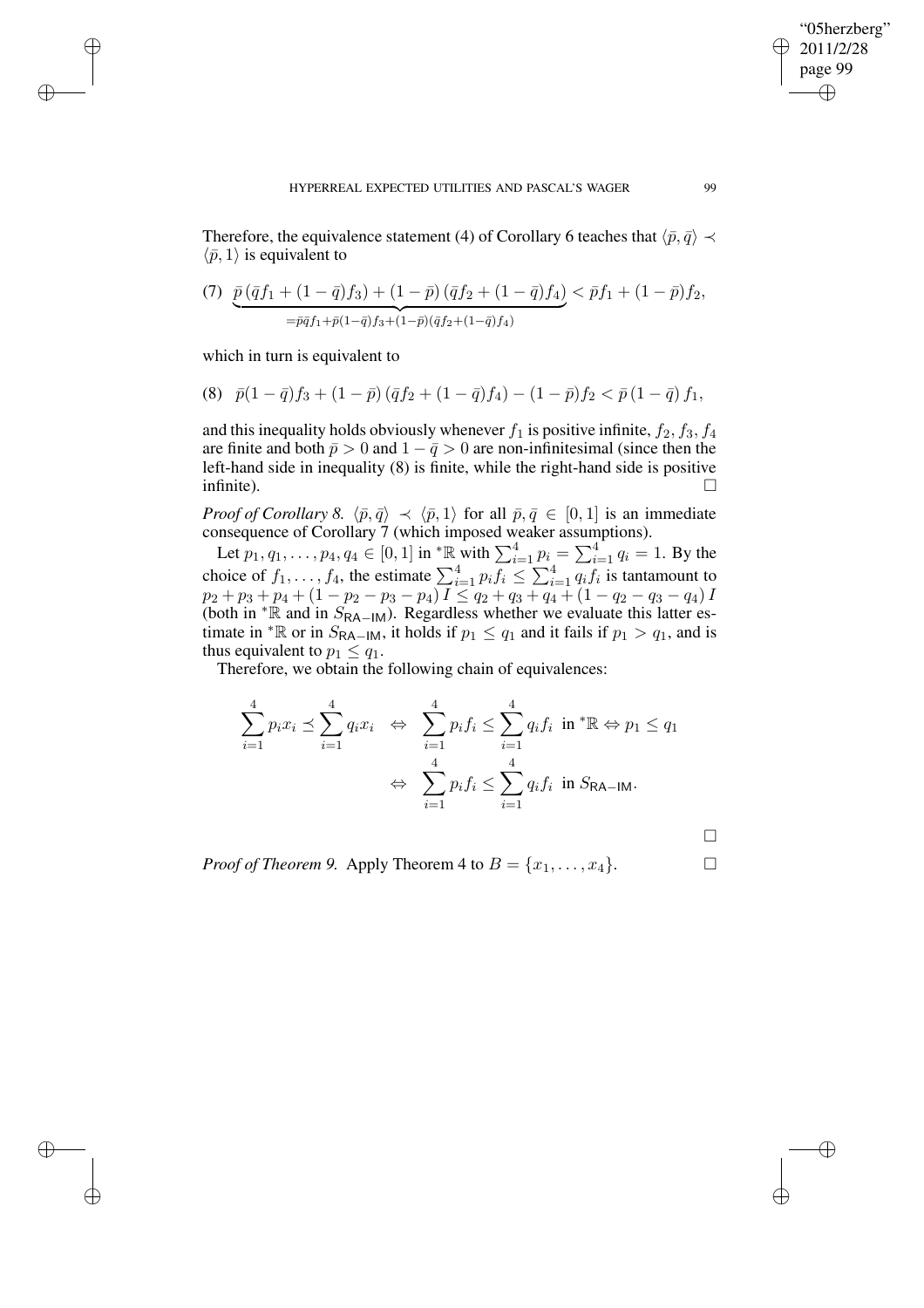✐

## 100 FREDERIK HERZBERG

*Proof of Corollary 10.* For all  $\bar{p}, \bar{q} \in [0, 1]$ , we have by Equation (6),

$$
\begin{aligned}\n\langle \bar{p}, \bar{q} \rangle \\
&= \bar{p} \left( \bar{q} x_1 + (1 - \bar{q}) x_3 \right) + (1 - \bar{p}) \left( \bar{q} x_2 + (1 - \bar{q}) x_4 \right) \\
&= \bar{p} \bar{q} x_1 + \bar{p} \left( 1 - \bar{q} \right) x_3 + (1 - \bar{p}) \left( \bar{q} x_2 + (1 - \bar{q}) x_4 \right) \\
&= \bar{p} \bar{q} x_1 + (1 - \bar{p} \bar{q}) \underbrace{\left( \frac{\bar{p} \left( 1 - \bar{q} \right)}{1 - \bar{p} \bar{q}} x_3 + \frac{\bar{q} \left( 1 - \bar{p} \right)}{1 - \bar{p} \bar{q}} x_2 + \frac{\left( 1 - \bar{p} \right) \left( 1 - \bar{q} \right)}{1 - \bar{p} \bar{q}} x_4 \right)}_{\in X_0}\n\end{aligned}
$$

(note that  $\frac{\bar{p}(1-\bar{q})}{1-\bar{p}\bar{q}} + \frac{\bar{q}(1-\bar{p})}{1-\bar{p}\bar{q}} + \frac{(1-\bar{p})(1-\bar{q})}{1-\bar{p}\bar{q}} = 1$ ), hence

$$
\forall \bar{p}, \bar{q} \in [0, 1] \qquad \bar{U}(\langle \bar{p}, \bar{q} \rangle) = 1 + \bar{p}\bar{q}I.
$$

Therefore, if  $\bar{p} \in (0, 1]$  and  $\bar{q} \in [0, 1)$ , then

✐

✐

✐

✐

$$
\bar{U}(\langle \bar{p}, \bar{q} \rangle) = 1 + \bar{p}\bar{q}I < 1 + \bar{p}I = \bar{U}(\langle \bar{p}, 1 \rangle),
$$

hence  $\langle \bar{p}, \bar{q} \rangle \not\geq \langle \bar{p}, 1 \rangle$  by Theorem 9, so  $\langle \bar{p}, \bar{q} \rangle \prec \langle \bar{p}, 1 \rangle$  due to the completeness of  $\prec$ .

 $\Box$ 

# *Appendix B. Reflexivity under Addition vs. Soterical Differentiation*

# *B.1. Pascal on Reflexivity under Addition*

As was mentioned in the Introduction, Hájek suggests that Pascal would have required I, the utility associated with salvation, to be *reflexive under addition* (and we have already indicated our disagreement with that statement):

$$
(9) \qquad \qquad \forall x \in \mathbb{R}_{>0} \qquad x + I = I
$$

(and thereby, by adding  $y = -x$  to both sides of the equation, even  $y + I = I$ for all  $y \in \mathbb{R}_{\leq 0}$ , hence  $y + I = I$  for every real y).

At first glance, Hájek's interpretation of Pascal as assuming the Reflexivity under Addition is convincing. First, Reflexivity under Addition seems to express that "Nothing could be better for you than your salvation" (Bartha 2007; note, however, even this sentence can be interpreted as being consistent with graded utilities of salvation). Moreover, Pascal writes in the preface to the Wager [*Pensées* §233]: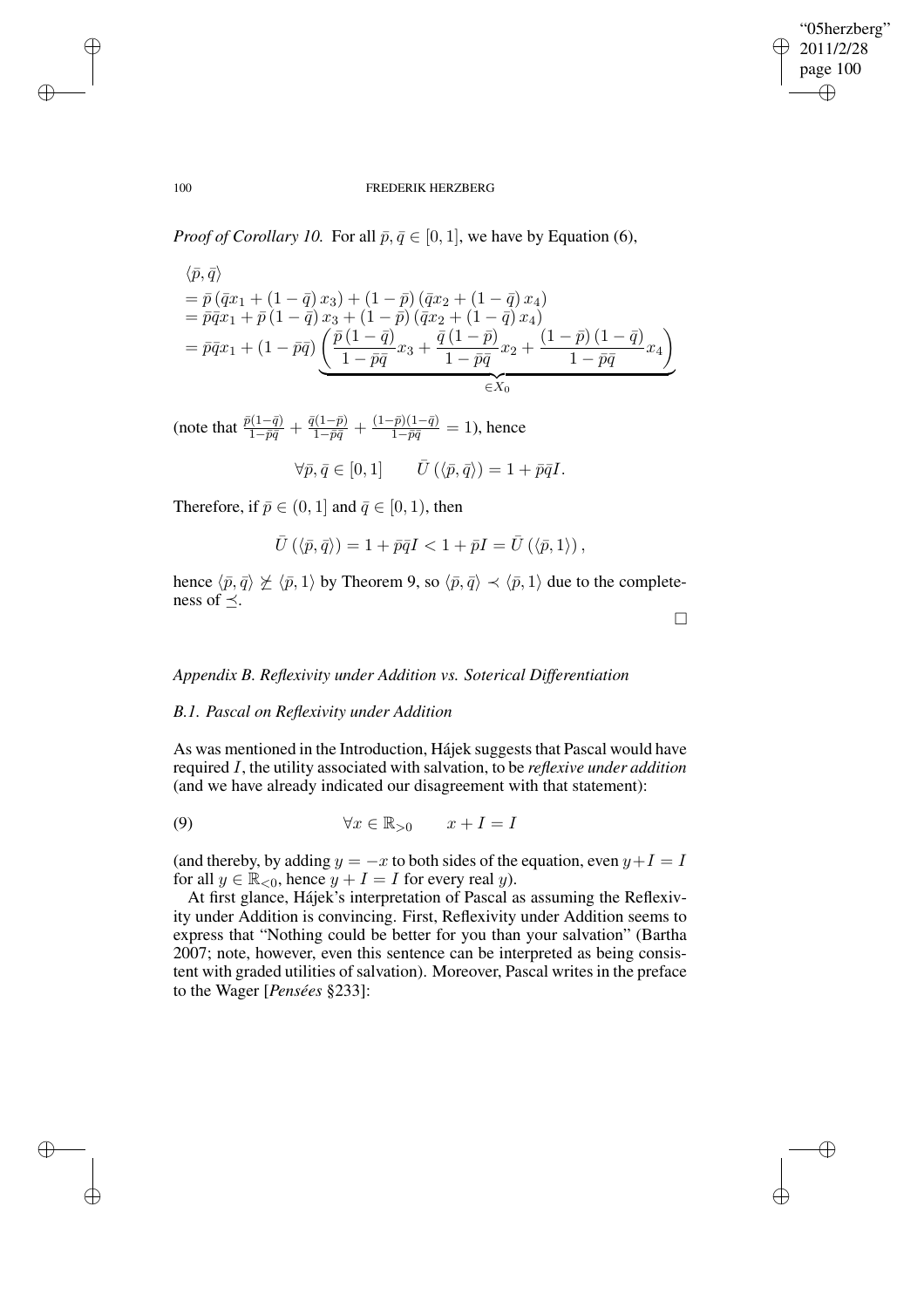"05herzberg" 2011/2/28 page 101

✐

✐

✐

Unity joined to infinity adds nothing to it, no more than one foot to an infinite measure. The finite is annihilated in the presence of the infinite, and becomes a pure nothing. [...]

The first sentence of this passage seems to support the axiom of Reflexitivity under Addition (9). The second sentence, however, explicates that a finite number is nothing *in the presence of* — in other words: *compared to* — an infinite value.

If we view this second sentence as an explanation of the first one, then we are not forced to adopt the assumption of Reflexitivity under Addition.

Rather, we could postulate that  $S$ , the set of possible utilities of the Pascalian Wagerer, is a convex subset of an ordered field<sup>23</sup> and satisfies for all  $I$ in some nonempty proper subset  $\Sigma \subsetneq S$  the following estimate:

(10) 
$$
\forall x \in \mathbb{R}_{>0} \quad \forall n \in \mathbb{N} \qquad 0 < \frac{x}{I} < \frac{1}{n}.
$$

✐

✐

✐

✐

In words, this means that for all  $x \in \mathbb{R}_{>0}$  and  $I \in \Sigma$ ,  $\frac{x}{I}$  $\frac{x}{I}$  is a positive infinitesimal. We may assume that the set  $\Sigma$  has been chosen as the maximal subset of S with the property that all elements  $I \in \Sigma$  satisfy estimate (10).

Note that in this formalisation, Hájek's (2003) axiom of I being an *Overriding Utility*, holds — provided we model the utilities of the saved by elements of  $\Sigma$  and the values  $f_2, f_3, f_4$  (as defined in the Wagerer's payoff matrix in Premise 1) by  $S \setminus \Sigma$ . For, in order for someone to have an infinite level of utility in this model, she must wager for God.

In particular, the axiom (10) is satisfied if

- S is the ordered field of hyperreal numbers and  $\Sigma$  the subset of positive infinite hyperreals, or
- S is the ordered field of surreal numbers and  $\Sigma$  the subset of positive infinite surreal numbers.

In both of these ordered fields, 'finite' means being bounded by some  $n \in \mathbb{N}$ .

<sup>23</sup> An *ordered field* Q is a field on which a linear order is defined, in such a way that addition of any element of the field preserves the order relation between two elements, and so does multiplication by positive elements. A subset  $A \subseteq Q$  is called *convex* if and only if for all  $x, y \in A$  and every  $p \in Q$  with  $0_Q \leq Q$   $p \leq Q$   $1_Q$ , one has  $p \times_Q x + Q$   $(1_Q - Q p) \times_Q y \in Q$ A. One is inclined to demand the convexity of the set of possible utilities of the Wagerer in order to allow for mixed strategies.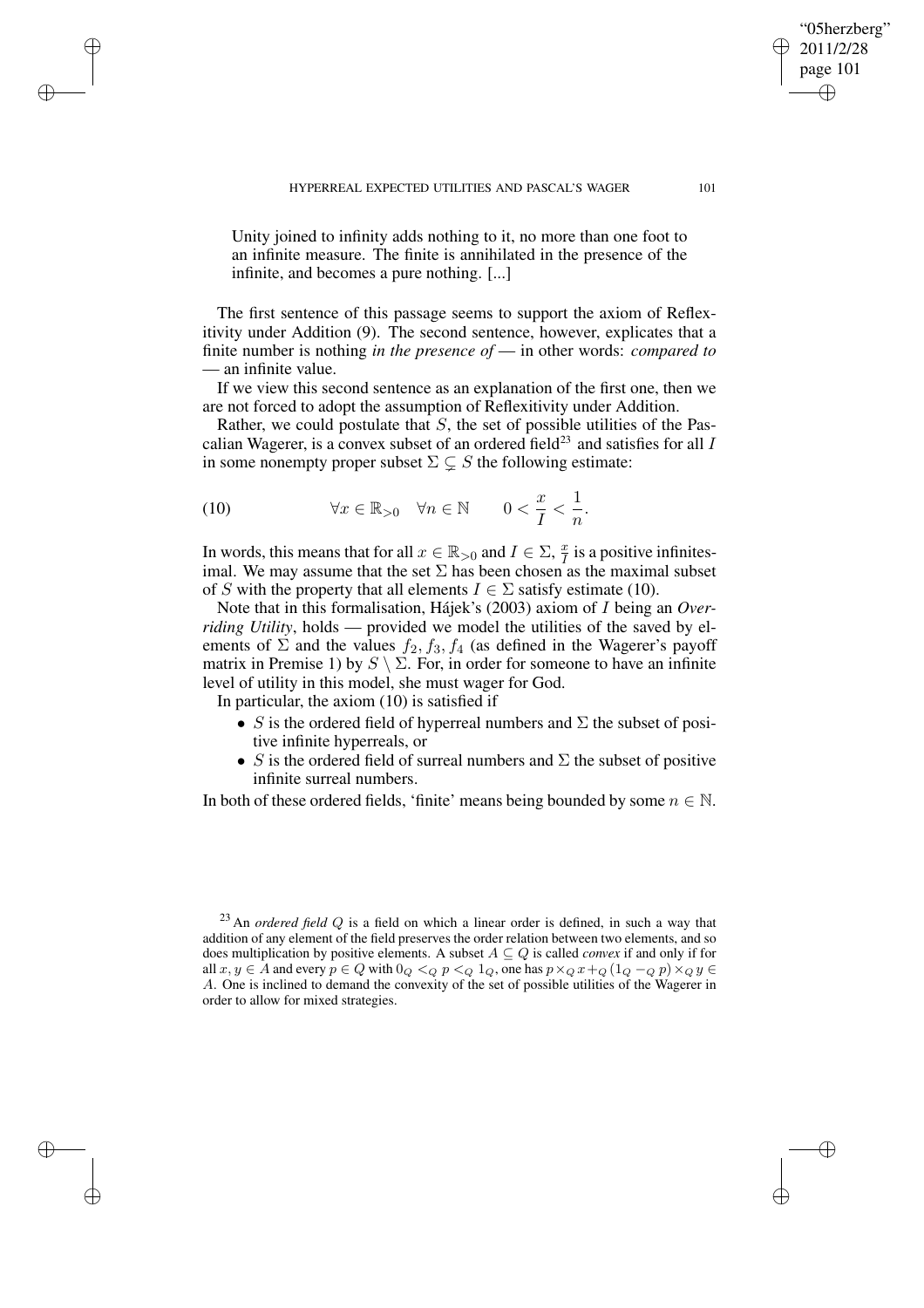102 FREDERIK HERZBERG

"05herzberg" 2011/2/28 page 102

✐

✐

✐

✐

# *B.2. Pascal and Soterical Differentiation*

Up to now, we have only argued that Pascal need not be read as supporting the axiom of Reflexivity under Addition. But can he be interpreted as subscribing to the principle that the Wagerer's utility should have multiple levels of infinite utility in its range (*Soterical Differentiation*)?

It is difficult to argue directly in favour of this. Given the apologetic nature of most of his writings, Pascal has written next to nothing on eschatology (not even in the Prophecies section, Section XI, of the *Pensées*), and his soteriological comments are mainly concerned with matters of justification and salvation, in particular the doctrine of grace and predestination. Also, neither Cornelius Jansen, the founder of the Roman Catholic sect Pascal belonged to — nor Augustine, the church father whose soteriology greatly influenced Pascal and Jansen, seem to have published anything that would either favour or contradict Soterical Differentiation.

It is important to note at this point that Pascal's and Jansenism's emphasis on a justification by grace through faith (quite as the Protestant *sola gratia*), as opposed to works, cannot be seen as an argument against Soterical Differentiation. With the same right that God proves Himself gracious to some and not to others, He may as well reward some of the saved more and some less.

Strictly speaking, we can therefore only speculate what Pascal's views regarding Soterical Differentiation might have been like. However, Pascal had a very high appreciation of Scripture, even of what he terms "obscure passages". For instance, in *Pensées* §575, he writes the following (which itself consists half of indirect Scripture quotations)

All things work together for good to the elect [*cf. Romans 8,28*], even the obscurities of Scripture; for they honour them because of what is divinely clear. And all things work together for evil to the rest of the world, even what is clear; for they revile such, because of the obscurities which they do not understand [*cf. 2nd Peter 3,16*].

(Comments of the author in squared parentheses.) Similarly, in *Pensées* §568, §579 as well as §889 ("the true guardians of the Divine Word have preserved it unchangeably") he defends the divine inspiration of the whole of Scripture; he goes even further to claim, quoting Augustine, that "He who will give the meaning of Scripture, and does not take it from Scripture, is an enemy of Scripture" [*Pensées* §900].

However, the New Testament multiply mentions a hierarchy in Heaven. For instance, in one of the first paragraphs of the Sermon on the Mount after

✐

✐

✐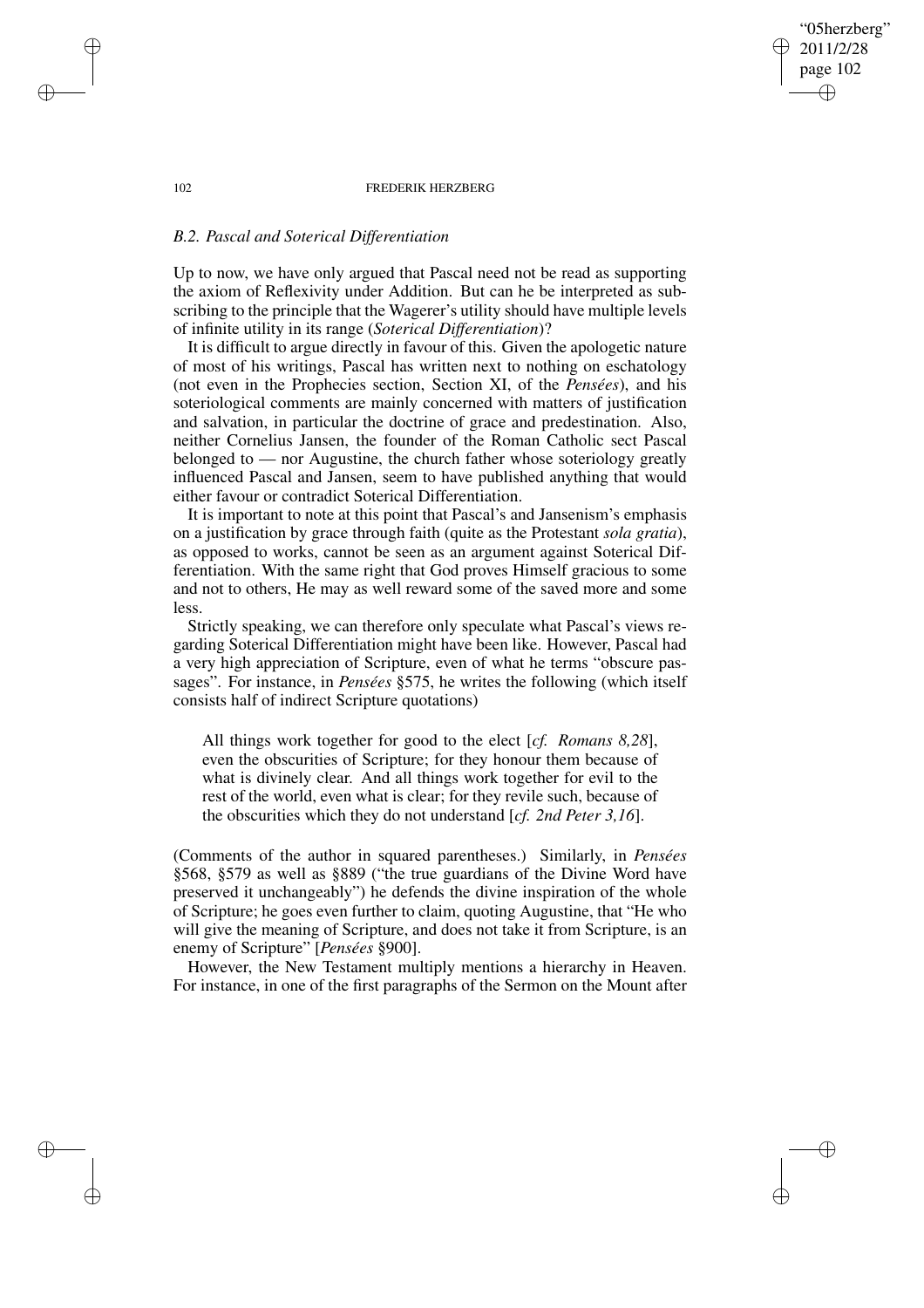## HYPERREAL EXPECTED UTILITIES AND PASCAL'S WAGER 103

the Benedictions, Jesus says:

✐

✐

✐

✐

Whosoever therefore shall break one of these least commandments, and shall teach men so, he shall be called the least in the kingdom of heaven: but whosoever shall do and teach them, the same shall be called great in the kingdom of heaven. [Matthew 5,19 (King James Version)]

In the same Gospel, Jesus teaches as follows:

Verily I say unto you, Among them that are born of women there hath not risen a greater than John the Baptist: notwithstanding he that is least in the kingdom of heaven is greater than he. [Matthew 11,11 (King James Version)]

What is translated as "least" in the New International Version or the King James Version, would be  $\epsilon \lambda \dot{\alpha} \xi \dot{\alpha} \tau_{\alpha\beta}$  (the elative or superlative of  $\mu \dot{\alpha}$ ) and  $\mu\nu\kappa\rho\acute{o}\tau\epsilon\rho\circ s$  (comparative of  $\mu\nu\kappa\rho\acute{o}s$ ), respectively in the original Greek New Testament sources, clearly suggesting that there is a hierarchy in the 'kingdom of heaven' (a term which refers to God's dominion in the individual lives of the faithful and in the corporate life of the church) and presumably in Heaven, too. Outside the Gospel of Matthew, Soterical Differentiation can be found in the book of Revelation:

And I saw thrones, and they sat upon them, and judgement was given unto them: and I saw the souls of them that were beheaded for the witness of Jesus, and for the word of God, and which had not worshipped the beast, neither his image, neither had received his mark upon their foreheads, or in their hands; and they lived and reigned with Christ a thousand years. [Revelation 20,4 (King James Version)]

The order in which those sharing power with Jesus Christ in the Millennium are mentioned reflects the faithfulness they had displayed for His sake and thus suggests a Millennial hierarchy and presumably a Heavenly hierarchy, too. Note that there is agreement on these verses among all major textual witnesses and early translations (cf. the critical apparatus of Nestle-Aland's *Novum Testamentum Graece*, 27th rev. ed.).

Given that central passages of the New Testament mention a hierarchy in Heaven, it is reasonable to assume that Pascal would have approved of the idea of Soterical Differentiation.

"05herzberg" 2011/2/28 page 103

✐

✐

✐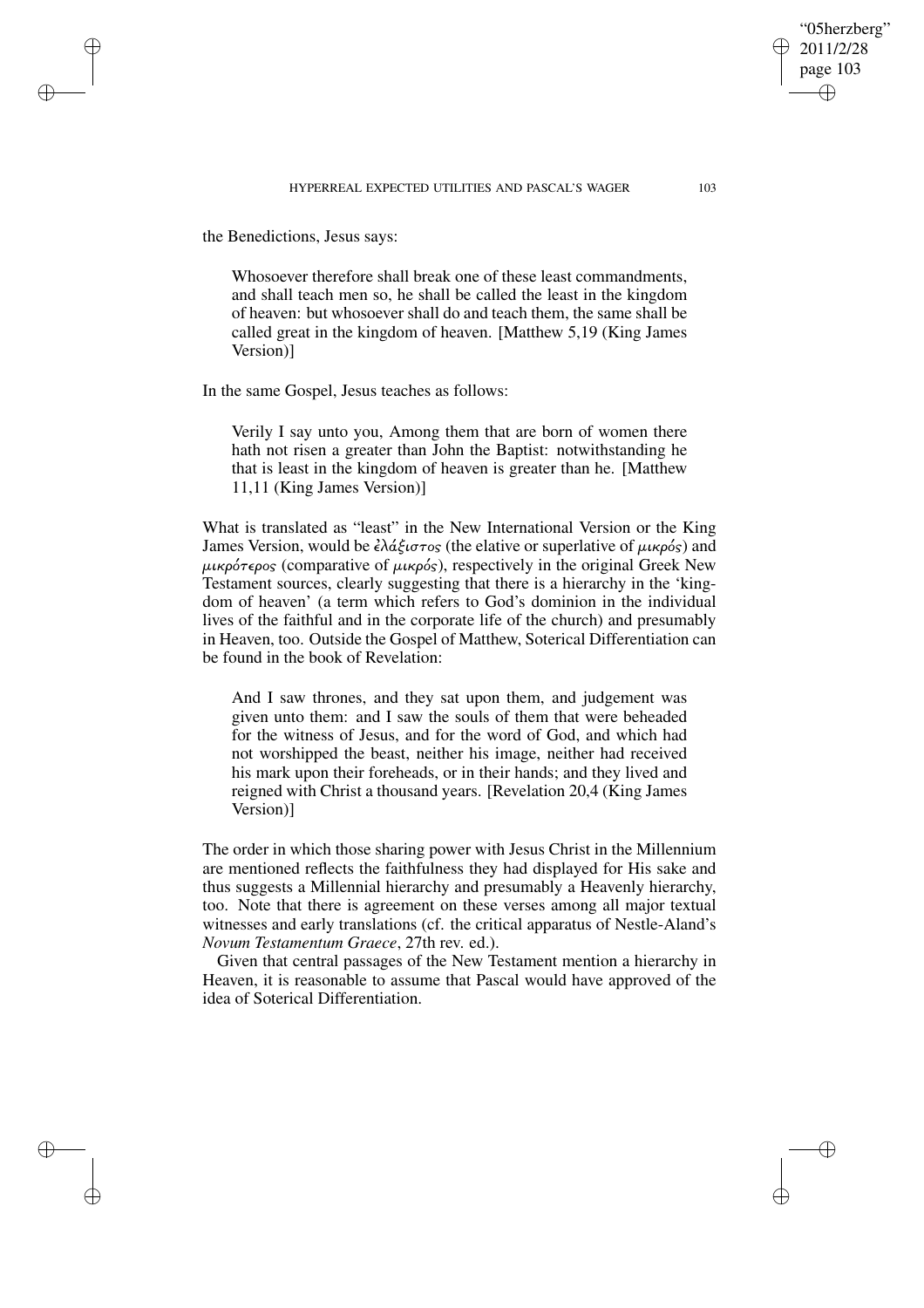"05herzberg" 2011/2/28 page 104 ✐ ✐

✐

✐

#### 104 FREDERIK HERZBERG

It should be noted that under the Jansenist or Augustinian idea of predestination, which Pascal subscribed to, "not only are the reasons for the judgement hidden (which the Calvinists admit), but the judgement itself is also" (cf. Miel 1969 [p. 105-106]) and therefore, the believers should "work out [their] salvation with fear and trembling" (Miel 1969 [p. 105] citing Philippians 2,12). Consequently (and this is even consistent with Calvinism), humans may not know how much exactly, compared to other saved ones, they will be rewarded in Heaven — all one can say is, that, in case of salvation, it has to be an infinite value compared with any earthly utility.

# *Appendix C. An alternative way of resolving Hájek's dilemma*

In this Appendix, we construct a model for  $S$  where only the maximum satisfies Reflexivity under Addition. However, this model for S is not covered by the Corollary 6, whence it is susceptible to McClennen's objection.

Let S, the set of possible utilities of a Pascalian Wagerer, be defined as

$$
S = \{ \langle 1, 0 \rangle \} \cup [0, 1) \times \mathbb{R},
$$

i.e. the union of the singleton  $\{(1, 0)\}$  with the set of all pairs of real numbers where the first entry is  $> 0$  and  $< 1$ . (Here and in the following, R and its various subintervals could again be replaced by any real-ordered field, thus allowing, for instance, for nonstandard probabilities.)

The first coordinate should be seen as representing 'heavenly utility' and the second coordinate 'earthly utility" . In the payoff matrix of the Wager,  $f_2, f_3, f_4 \in \{0\} \times \mathbb{R}$  and  $I = \langle 1, 0 \rangle$ . The utility  $I = \langle 1, 0 \rangle$  might be interpreted as the utility of someone who heeded Pascal's advice and "wager[ed for God] without hesitation", thus not considering mixed strategies.

Let the total order  $\lt$  on S be just the lexicographic ordering:

$$
\forall \langle x_1, y_1 \rangle, \langle x_2, y_2 \rangle \in S
$$

$$
\langle x_1, y_1 \rangle < \langle x_2, y_2 \rangle \Longleftrightarrow x_1 < x_2 \lor (x_1 = x_2 \land y_1 < y_2).
$$

Hence,  $\langle 1, 0 \rangle$  is the strict maximum of S:

$$
\forall \langle x, y \rangle \in [0, 1) \times \mathbb{R} \qquad \langle x, y \rangle < \langle 1, 0 \rangle.
$$

Let the operation of addition in  $S$  be defined as follows:

$$
\forall \langle x_1, y_1 \rangle, \langle x_2, y_2 \rangle \in [0, 1) \times \mathbb{R}
$$

$$
\langle x_1, y_1 \rangle + \langle x_2, y_2 \rangle = \langle \max \{x_1, x_2\}, y_1 + y_2 \rangle
$$

✐

✐

✐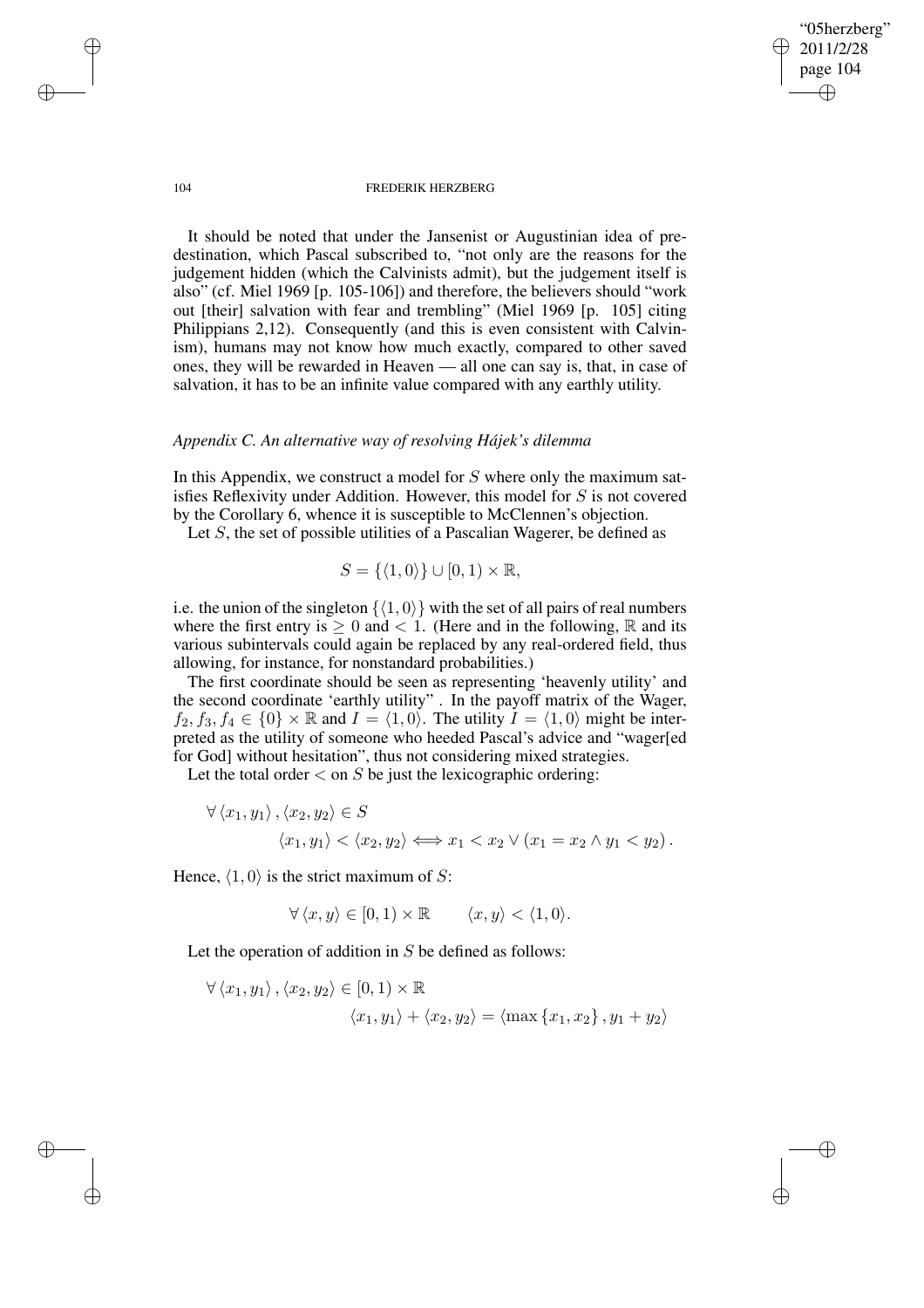✐

and

✐

✐

✐

✐

$$
\forall \langle x, y \rangle \in S \qquad \langle x, y \rangle + \langle 1, 0 \rangle = \langle 1, 0 \rangle + \langle x, y \rangle = \langle 1, 0 \rangle.
$$

In particular,  $I = \langle 1, 0 \rangle$  is reflexive under addition. Multiplication by elements of [0, 1] will be defined as the ordinary multiplication on  $\mathbb{R}^2$ :

$$
\forall \langle x, y \rangle \in S \qquad p \langle x, y \rangle = \langle px, py \rangle.
$$

Hence,  $I = \langle 1, 0 \rangle$  meets the requirement of Irreflexivity under Multiplication

$$
\forall p < 1 \qquad p \langle 1, 0 \rangle = \langle 0, p \rangle < \langle 1, 0 \rangle.
$$

This entails that both S and the proper subset  $[0, 1) \times \mathbb{R}$  of S are closed under addition as well as under multiplication by elements of [0, 1].

Having constructed  $S$  and observed that in this setting, the utility of salvation, I, is both reflexive under addition and irreflexive under multiplication, we close with the following remarks:

- (1) Albeit exhibiting some resemblances to the set of vector-valued utilities considered by Hájek [Subsection 4.2, pp. 39-41], it is different in that  $S$  contains just one value with maximal 'heavenly utility', viz. I, the maximum of S itself.
- (2) Adding up the overall utility of one individual with the utility of another one, does not make much sense if salvation is at stake. This is reflected by the ordering on S being inconsistent with addition: For, if  $x_3 \ge x_2 > x_1$  but  $y_2 < y_1$ , then both  $\langle x_1, y_1 \rangle < \langle x_2, y_2 \rangle$  and

$$
\langle x_1, y_1 \rangle + \langle x_3, y_3 \rangle > \langle x_2, y_2 \rangle + \langle x_3, y_3 \rangle.
$$

For, the left hand side in the inequality then equals  $\langle x_3, y_1 + y_3 \rangle$  and the right hand side equals  $\langle x_3, y_2 + y_3 \rangle$ . Also, the ordering is obviously inconsistent with mixing the utilities of mixed strategies, i.e. elements of  $(0, 1) \times \mathbb{R}$ : If  $p \in (0, 1)$  and  $\langle x_1, y_1 \rangle < \langle x_2, y_2 \rangle$  are elements of  $(0, 1) \times \mathbb{R}$ , then we will have

$$
\langle x_1, y_1 \rangle > p \langle x_1, y_1 \rangle + (1 - p) \langle x_2, y_2 \rangle
$$

whenever  $(1 - p)x_2 < x_1$ . Hence, in order to estimate the utility of a strategy that uses multiple random experiments, one must first compute the overall probability that the Wagerer will, at the very end, Wager for God.

(3) This, however, will lead to no further inconsistencies: The ordering is consistent with mixing pure strategies: If  $p \in (0, 1)$  and  $\langle x_1, y_1 \rangle$  <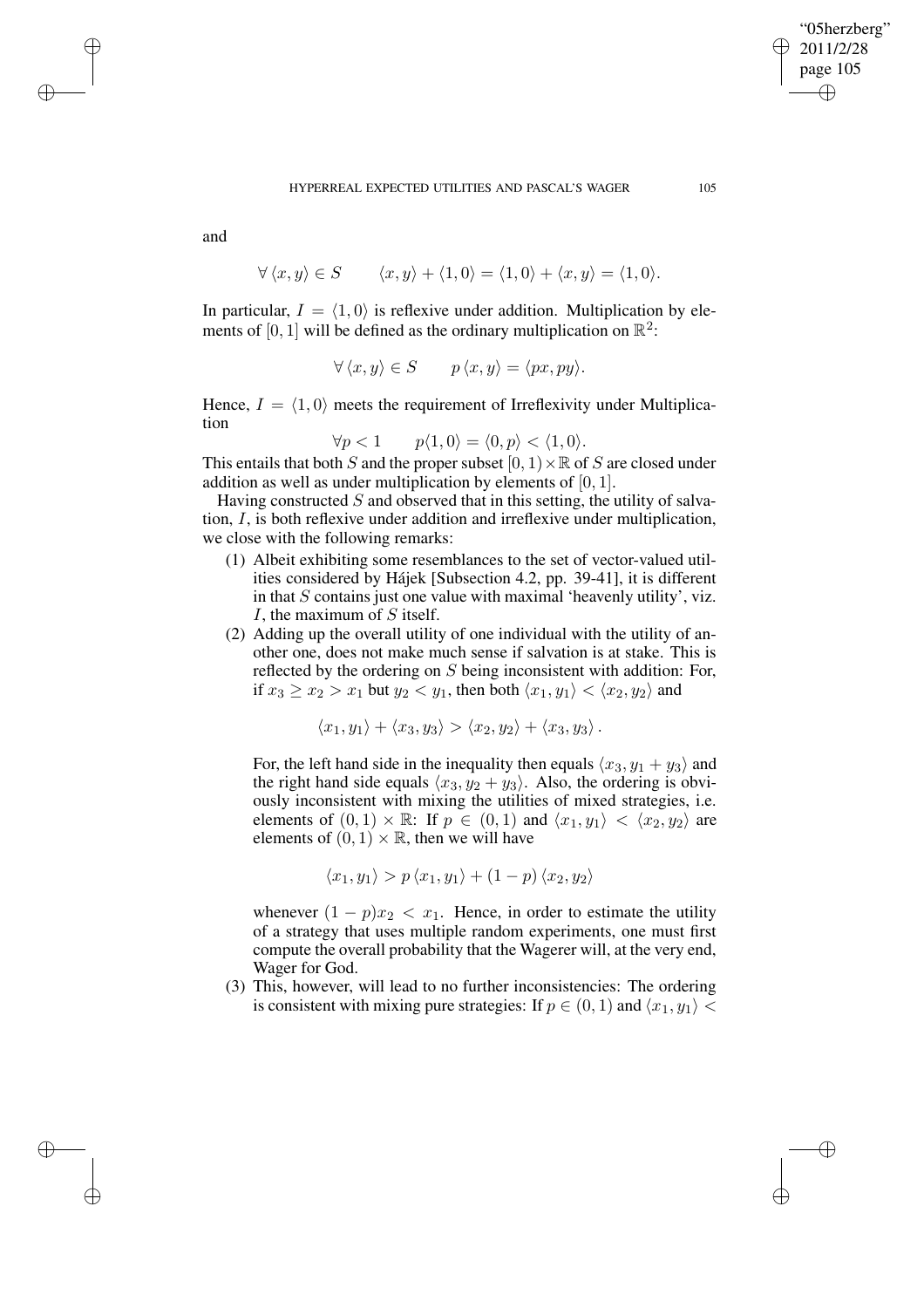✐

#### 106 FREDERIK HERZBERG

 $\langle x_2, y_2 \rangle$  are elements of  $\{0\} \times \mathbb{R} \cup \{\langle 1, 0 \rangle\}$  (since  $\{0\} \times \mathbb{R}$  is the set of utilities associated with wagering against God), then

$$
\langle x_1,y_1\rangle < p \langle x_1,y_1\rangle + (1-p) \langle x_2,y_2\rangle.
$$

(4) Mixed strategies no longer yield maximal utility: The utility of wagering for God with probability  $q$  is

$$
p (q \langle 1,0 \rangle + (1-q) \langle 0, y_{f_3} \rangle) + (1-p) (q \langle 0, y_{f_2} \rangle + (1-q) \langle 0, y_{f_4} \rangle),
$$

wherein  $\langle 0, y_{f_i} \rangle = f_i$  for  $i \in \{2, 3, 4\}$ . This can be reduced to

$$
\langle pq, p(1-q)y_{f_3}\rangle + \langle 0, (1-p)q y_{f_2} + (1-p)(1-q)y_{f_4}\rangle
$$

which equals

$$
\langle pq, p(1-q) (y_{f_3}) + (1-p)q y_{f_2} + (1-p)(1-q) y_{f_4} \rangle < \langle 1, 0 \rangle = I.
$$

So, I is reflexive under addition, and mixed strategies are suboptimal.

There is no way to apply Corollary 6 to this set S. Therefore, it only provides a response to Hájek's dilemma, but not to McClennen's challenge. The only possibility to respond to both Hájek and McClennen simultaneously is via a  $S_{\text{RA}-\text{IM}}$ -valued utility representation of the Wagerer's preferences, as stipulated in Corollary 8.

> Universität Bielefeld Institut für Math. Wirtschaftsforschung Universitätsstrasse 25 D-33615 Bielefeld Germany E-mail: fherzberg@uni-bielefeld.de

# **REFERENCES**

- Bartha, P. (2007). Taking stock of infinite value: Pascal's Wager and relative utilities. *Synthese*, 154(1):5–52.
- Bochnak, J., Coste, M., and Roy, M.-F. (1998). *Real algebraic geometry*, volume 36 of *Ergebnisse der Mathematik und ihrer Grenzgebiete. 3. Folge.* Springer-Verlag, Berlin.
- Conway, J. (2001). *On numbers and games.* Natick, MA: A K Peters Ltd., second edition.

✐

✐

✐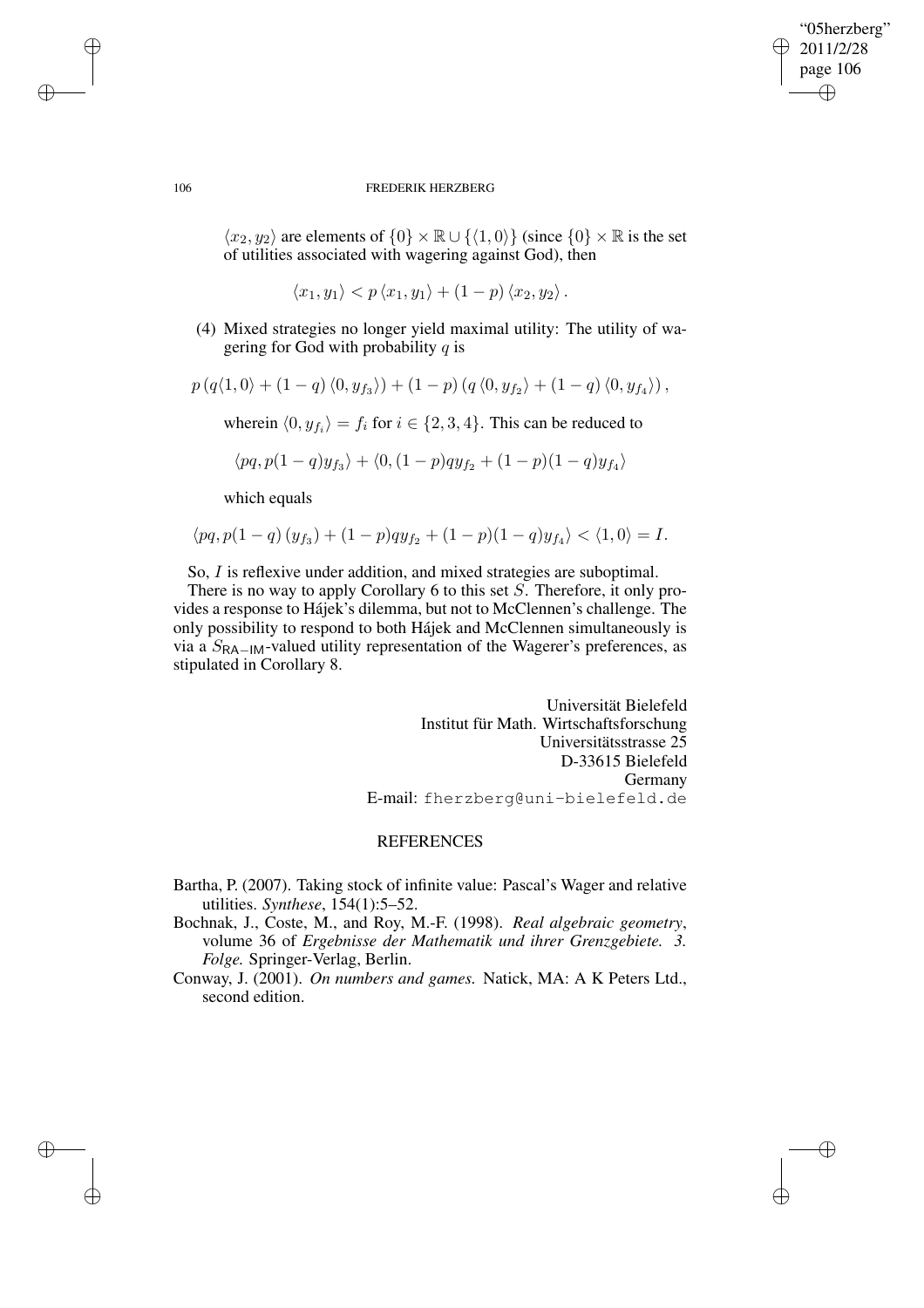✐

✐

✐

- Duff, A. (1986). Pascal's Wager and infinite utilities. *Analysis*, 46(2):107– 109.
- Fishburn, P. (1971). On the foundations of game theory: The case of non-Archimedean utilities. *International Journal of Game Theory*, 1(2):65– 71.
- Hájek, A. (2003). Waging war on Pascal's Wager. *Philosophical Review*, 112(1):27–56.
- Herzberg, F. (2007). Internal laws of probability, generalized likelihoods and Lewis' infinitesimal chances – a response to Adam Elga. *British Journal for the Philosophy of Science*, 58(1):25–43.
- Herzberg, F. (2008a). A definable nonstandard enlargement. *Mathematical Logic Quarterly*, 54(2):167–175.
- Herzberg, F. (2008b). Addendum to "A definable nonstandard enlargement". *Mathematical Logic Quarterly*, 54(6):666–667.
- Herzberg, F. (2009). Elementary non-Archimedean utility theory. *Mathematical Social Sciences*, 58(1):8–14.
- Jeffrey, R. (1992). *Probability and the art of judgment.* Cambridge Studies in Probability, Induction and Decision Theory. Cambridge: Cambridge University Press.
- Jensen, N. (1967). An introduction to Bernoullian utility theory. *Swedish Journal of Economics*, 69(3):163–183.
- Kannai, Y. (1992). Non-standard concave utility functions. *Journal of Mathematical Economics*, 21(1):51–58.
- Lehmann, D. (2001). Expected qualitative utility maximization. *Games and Economic Behavior*, 35(1-2):54–79.
- Loeb, P. (1975). Conversion from nonstandard to standard measure spaces and applications in probability theory. *Transactions of the American Mathematical Society*, 211:113–122.
- Marker, D. (2002). *Model theory: An introduction*, volume 217 of *Graduate Texts in Mathematics*. Springer-Verlag, New York.
- McClennen, E. (1994). Pascal's Wager and finite decision theory. In Jordan, J., editor, *Gambling on God: Essays on Pascal's Wager*, pages 115–138. Lanham, MD: Rowman & Littlefield.
- Miel, J. (1969). *Pascal and Theology.* Baltimore, MD: The Johns Hopkins Press.
- Oppy, G. (1991). On Rescher on Pascal's Wager. *International Journal for Philosophy of Religion*, 30(3):159–168.
- Pascal, B. (1910). *Pascal's Pensées. Translated by W.F. Trotter.* New York: Harvard Classics.
- Rescher, N. (1985). *Pascal's Wager: A study of practical reasoning in philosophical theology*. Notre Dame, IN: University of Notre Dame Press.
- Robinson, A. (1966). *Non-standard analysis.* Studies in Logic and the Foundations of Mathematics. Amsterdam: North-Holland.

"05herzberg" 2011/2/28 page 107

✐

✐

✐